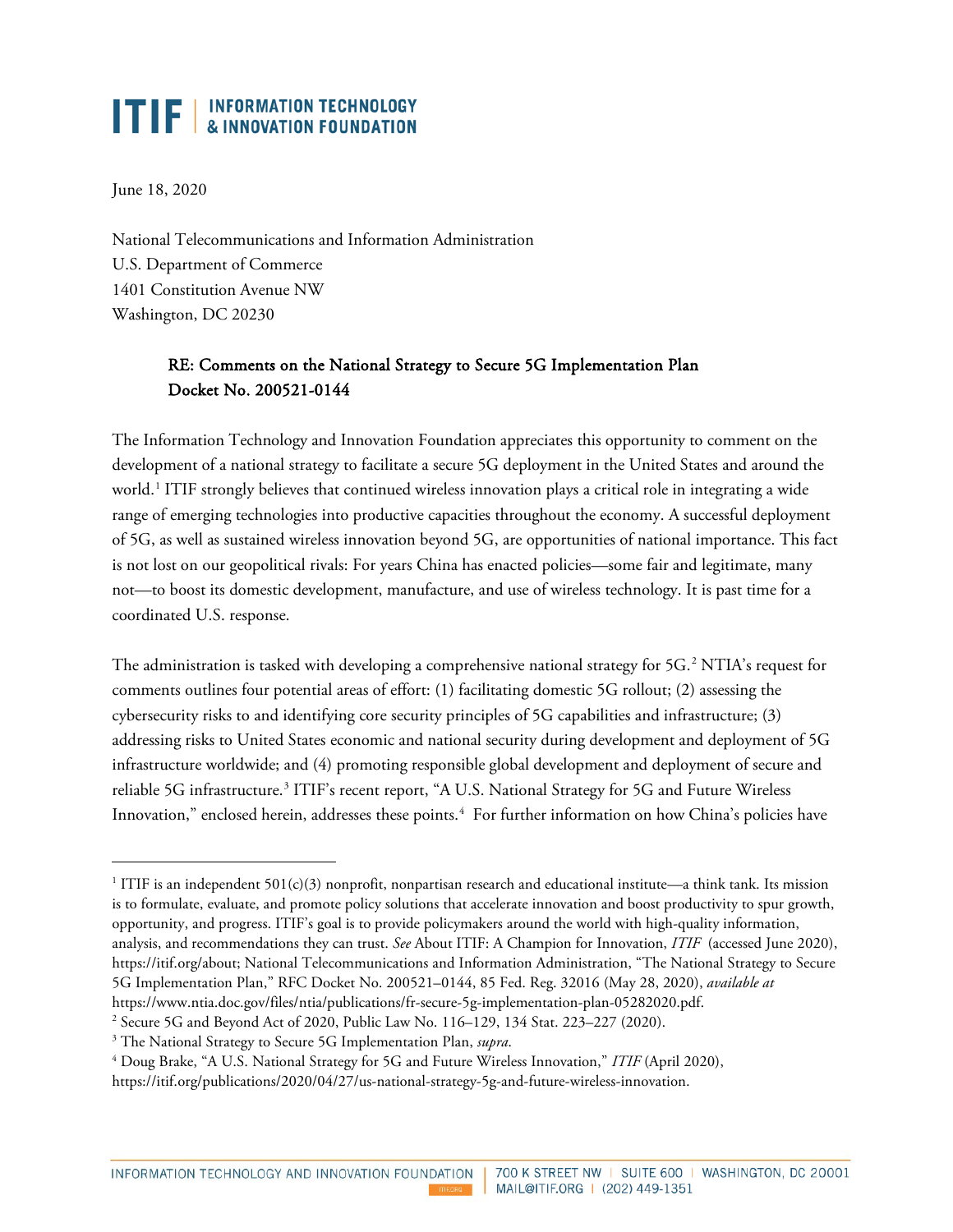# **TTF EXECUTED** INFORMATION TECHNOLOGY

undermined the global telecommunications equipment industry, please also see the forthcoming ITIF report "How China's Mercantilist Policies Have Undermined Global Innovation in the Telecom Equipment Industry."[5](#page-1-0)

Accelerating a secure 5G deployment will be a force multiplier for growth, justifying government assistance the private sector-led rollout and subsidies for uneconomic areas. Government agencies should leverage 5G for their own processes and encourage its use in their related industries, and state and local governments should eliminate barriers to deployment. Congress should appropriate funds for pilot programs to identify and overcome challenges with the ongoing transition to virtualize network functions, introducing more software running on generic hardware infrastructure in wireless networks. Policymakers should increase funding for early stage wireless R&D, setting the stage for 6G; support fair processes in standards-setting organizations; assist allies to see a larger market for trusted vendors; and protect IP rights for innovators. It is critical networks are built with secure components. A ban on Chinese 5G equipment entering the U.S. makes sense, but a direct ban on exports to Huawei only hurts U.S. technology firms.

A better strategy should drive wireless innovation beyond 5G, with equipment from a diversity of suppliers. Efforts to define standard, open interfaces between critical components of wireless networks are a promising opportunity to shift the radio access equipment market toward one that is more innovative, less costly, and more difficult for any single company to corner. The government should look to develop appropriate mechanisms to help openly define radio access equipment interfaces and assist in identifying and overcoming challenges with the deployment of such equipment at scale. For example, the Manufacturing USA program should begin a wireless institute focused on scaling up the manufacture of secure, open radio equipment in the United States. For more details, please see the report below.

Thank you for your consideration.

Sincerely,

Doug Brake Director, Broadband and Spectrum Policy The Information Technology and Innovation Foundation

<span id="page-1-0"></span><sup>5</sup> Robert D. Atkinson, "How China's Mercantilist Policies Have Undermined Global Innovation in the Telecom Equipment Industry," *ITIF* (forthcoming, June 2020).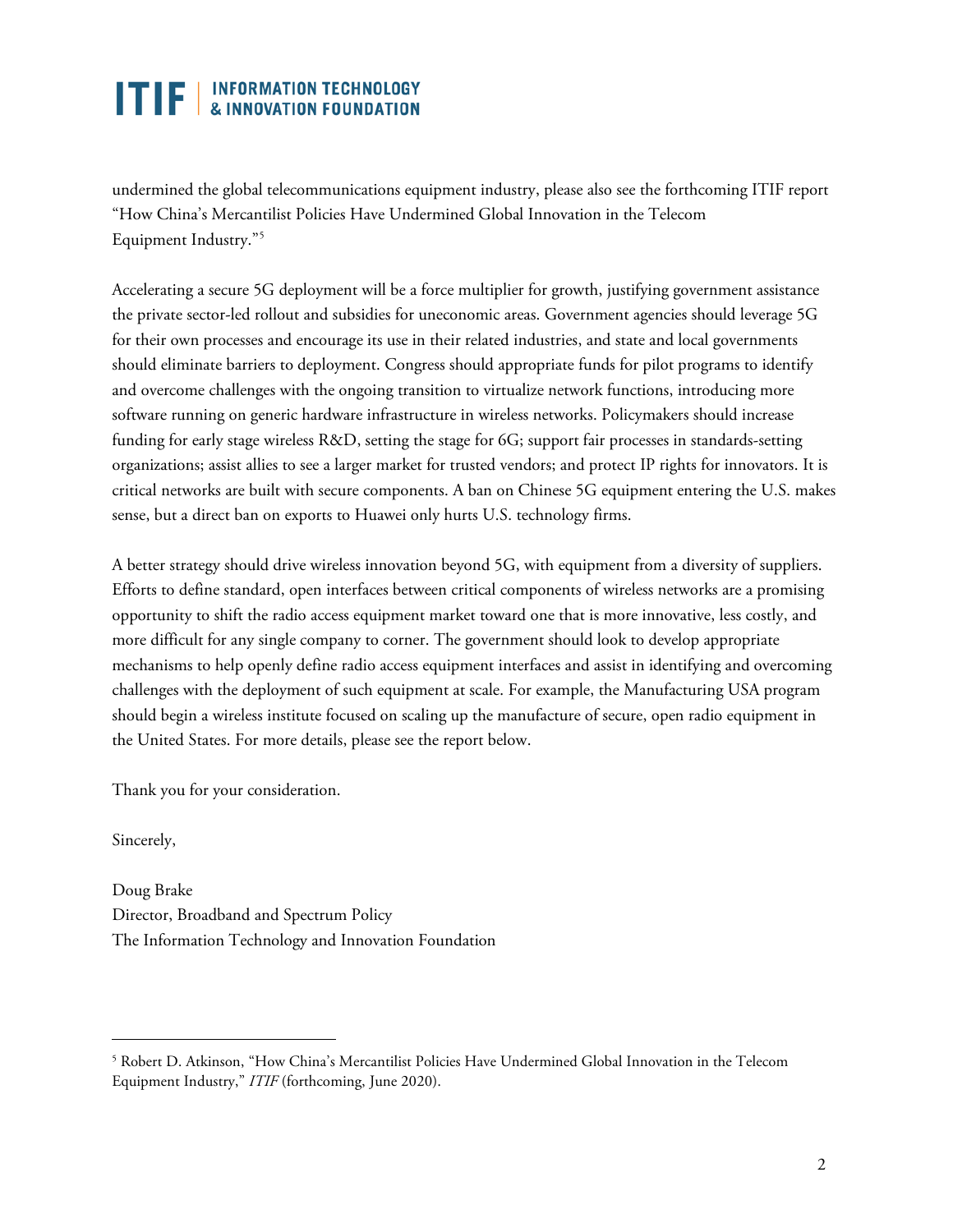

# **A U.S. National Strategy for 5G and Future Wireless Innovation**

DOUG BRAKE | APRIL 2020

5G wireless will drive economic growth for decades to come, but we need a comprehensive strategy to ensure a robust deployment and adoption of secure networks. A U.S. strategy for 5G should play to our strengths to overcome unfair practices that have made Huawei a leader.

## **KEY TAKEAWAYS**

- 5G will make wireless connectivity more flexible and better able to be tightly integrated into different functions throughout the economy. Accelerating a secure deployment will be a force multiplier for growth.
- The private sector will lead the 5G rollout, but governments need to help. Agencies should leverage 5G for their own processes and encourage its use in their related industries. State and local governments should eliminate barriers to deployment.
- Congress should appropriate funds for pilot programs to identify and overcome challenges with the ongoing transition to virtualize network functions, introducing more software running on generic hardware infrastructure in wireless networks.
- **•** Policymakers should increase funding for early stage wireless R&D, setting the stage for 6G; support fair processes in standards-setting organizations; assist allies to see a larger market for trusted vendors; and protect IP rights for innovators.
- It is critical networks are built with secure components. A ban on Chinese 5G equipment makes sense; a ban on exports to Huawei does not. A better strategy should drive wireless innovation beyond 5G, with equipment from a diversity of suppliers.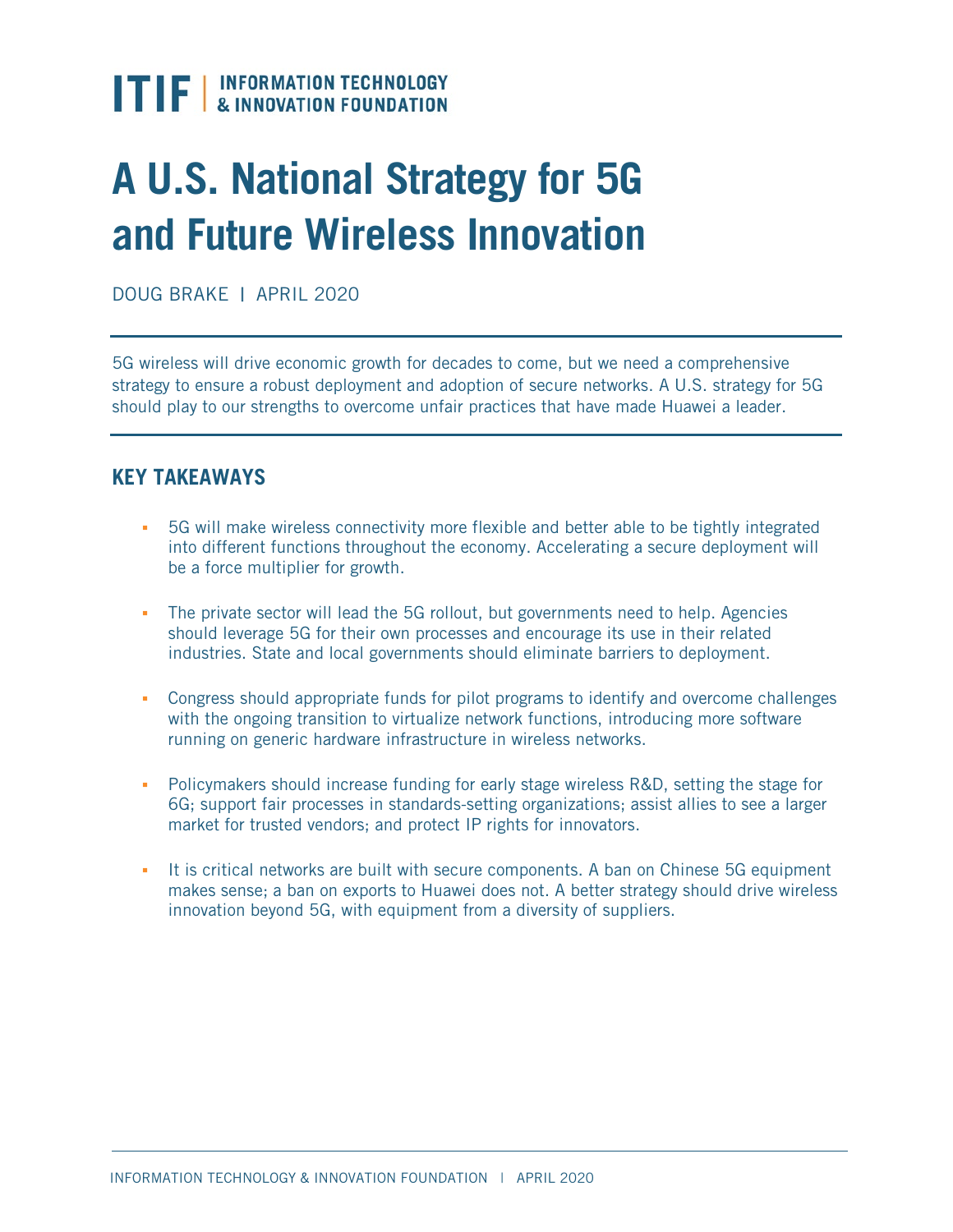# **INTRODUCTION**

These are frenzied days for 5G. The transition to this next generation of wireless technology presents unique opportunities and challenges that must be carefully thought through and addressed if the United States is to maximize the successful flourishing of next-generation wireless networks and the applications that rely on them. Policymakers are faced with complex technologies and economic dynamics around 5G, wherein decisions have an outsized impact on long-term national competitiveness and security.

Headlines feature consternation over the pace of 5G deployment, as well as the limited number of 5G equipment manufacturers and the risk posed by the continued rise of Chinese vendors, especially Huawei. Some warn that unless the United States engages in a fast and extensive 5G deployment, it will fail to gain a competitive edge in the applications that will leverage 5G networks. A national 5G strategy needs to address both production and adoption issues.

However, any such strategy should also aim to support continued wireless innovation beyond the next few years, while helping to ensure the development of future wireless technology (e.g., 6G) is not ceded to geopolitical rivals, and ideally enables at least one U.S. producer to emerge and thrive. The complex and interrelated nature of these policy considerations, and the considerable excitement—perhaps overexcitement—around the technology itself, has contributed to a lack of clear strategic vision from the United States. It is time for a reset.

A constant stream of op-eds, essays, and reports extol the virtues of next-generation networks and emphasize the importance of "winning the race" to 5G. There are several different dimensions through which 5G leadership or "winning" matters—some much more than others. The competitive and security dynamics of 5G, especially as they relate to China and Huawei, have seen near panic in some circles. Yet the ban on Chinese equipment in U.S. networks largely addresses short-term security concerns. The longer-term challenge is whether the other major equipment providers—Ericsson, Nokia, and new entrant Samsung—will be strong enough to avoid an eventual global dominance by a Huawei that's supported in part by unfair Chinese policies, especially if the European Union forecloses any future merger between Ericsson and Nokia that might be required.

The challenge posed by an ascendant, increasingly global juggernaut championed and backed by our primary geopolitical rival—Huawei—is real, if at times overstated. Next-generation wireless equipment is connective tissue for emerging applications such as artificial intelligence (AI) and automated smart-city controls. It makes little sense to allow control of such important infrastructure to be influenced by a government that does not have U.S. interests at heart.

However, it is critical policymakers do not overreact to a perceived threat with steps that risk undermining the advantages of the U.S. system, including a complex environment of dynamic competition, voluntary industry-led standards development, decentralized and rapid innovation, and a leading semiconductor sector. By and large, the system for generating and deploying new wireless technology is working well. There is no need to panic. Instead, policies should double down on what has been shown to work: strong support for our research universities and institutions; a strong intellectual property (IP) protection system and support of the business models needed for the entities bringing research breakthroughs to market; and encouragement of fair voting and healthy institutional practices at standards-setting bodies such as the Third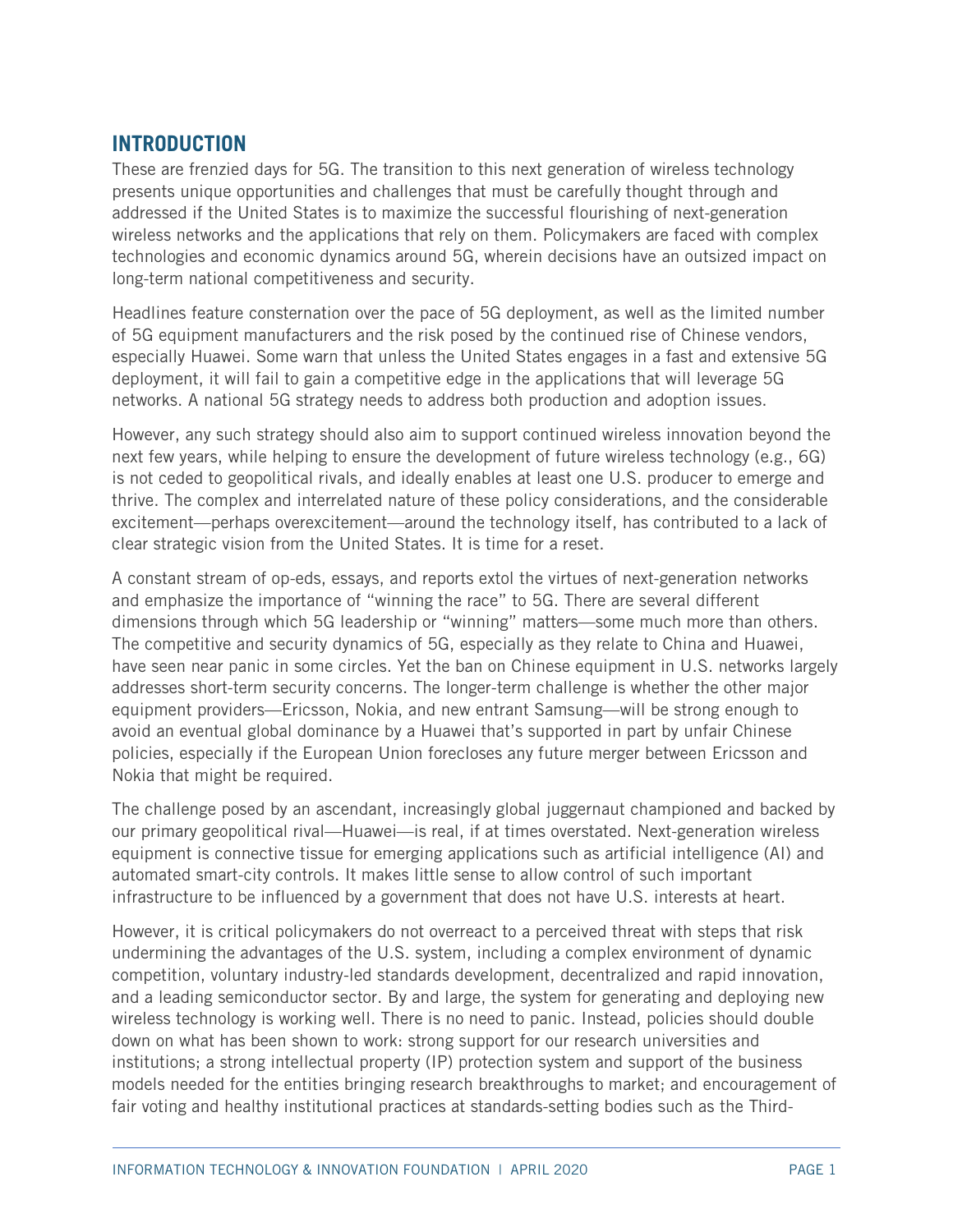Generation Partnership Project (3GPP). At the same time, policy needs to strengthen support for both the current, successful commercial U.S. wireless system and company efforts to deploy 5G systems throughout the nation.

The White House released a brief framework outlining a "National Strategy to Secure 5G."<sup>[1](#page-45-0)</sup> This is an encouraging step, but this issue deserves more substance. That document is a beneficial initial framing, but a more fulsome report should be more forward-looking and creative, especially in how U.S. policy can encourage a diversity of secure vendors that are viable innovators. What we need is a coherent and comprehensive national strategy for 5G, which should have the following components:

- **Deployment:** The United States leads the world in successful Internet firms partly due to our early deployment of broadband and wireless networks. While the "race" to 5G is clearly more like a 10K run than a sprint, an early and broad deployment of 5G is critical. Two main levers to accelerate deployment are spectrum and infrastructure policy:
	- **Spectrum**: Demand for commercial access to the wireless airwaves that connect our devices only continues to grow. The United States has led in allocating high-band 5G spectrum, but more mid-band spectrum is needed.
	- **Infrastructure**: Compared with previous wireless networks, 5G will require smaller and less obtrusive—but much more numerous—cell sites. This "densification" will justify new rules around local access to poles and rights of way, as well as support for buildouts in high-cost areas.
- **Adoption**: Just having the network out there is not enough—we must also make productive use of it. Developing applications that take advantage of 5G breakthroughs is more difficult than in previous generations, justifying support for digital transformation research and development (R&D), smart-city test beds, smart manufacturing and agriculture, and government-agency adoption of 5G and 5G applications.
- **Security and China**: Given its potential pervasiveness, 5G must be secure and built with trusted components. However, overreaction and poorly targeted policy risk accelerating Chinese technological independence, hurting U.S. component suppliers, and undermining U.S. strengths. There are several aspects to enabling a more secure 5G ecosystem:
	- A ban on equipment deemed a security risk is likely justified, but should be based on clearly stated policy and transparent risk analysis. Removing and replacing existing equipment in rural areas is likely not worth the cost; it may well be better to wait for the natural upgrade cycle.
	- The United States should work with like-minded allies to ensure a largeenough market of trusted wireless equipment suppliers. The State Department should create an elevated position designed for 5G-related and other international concerns around security and emerging technologies.
	- Policymakers should support continued wireless R&D, fair processes in standards-setting organizations, and equipment interoperability. Also, U.S. technology leaders that support innovation in wireless offerings need to be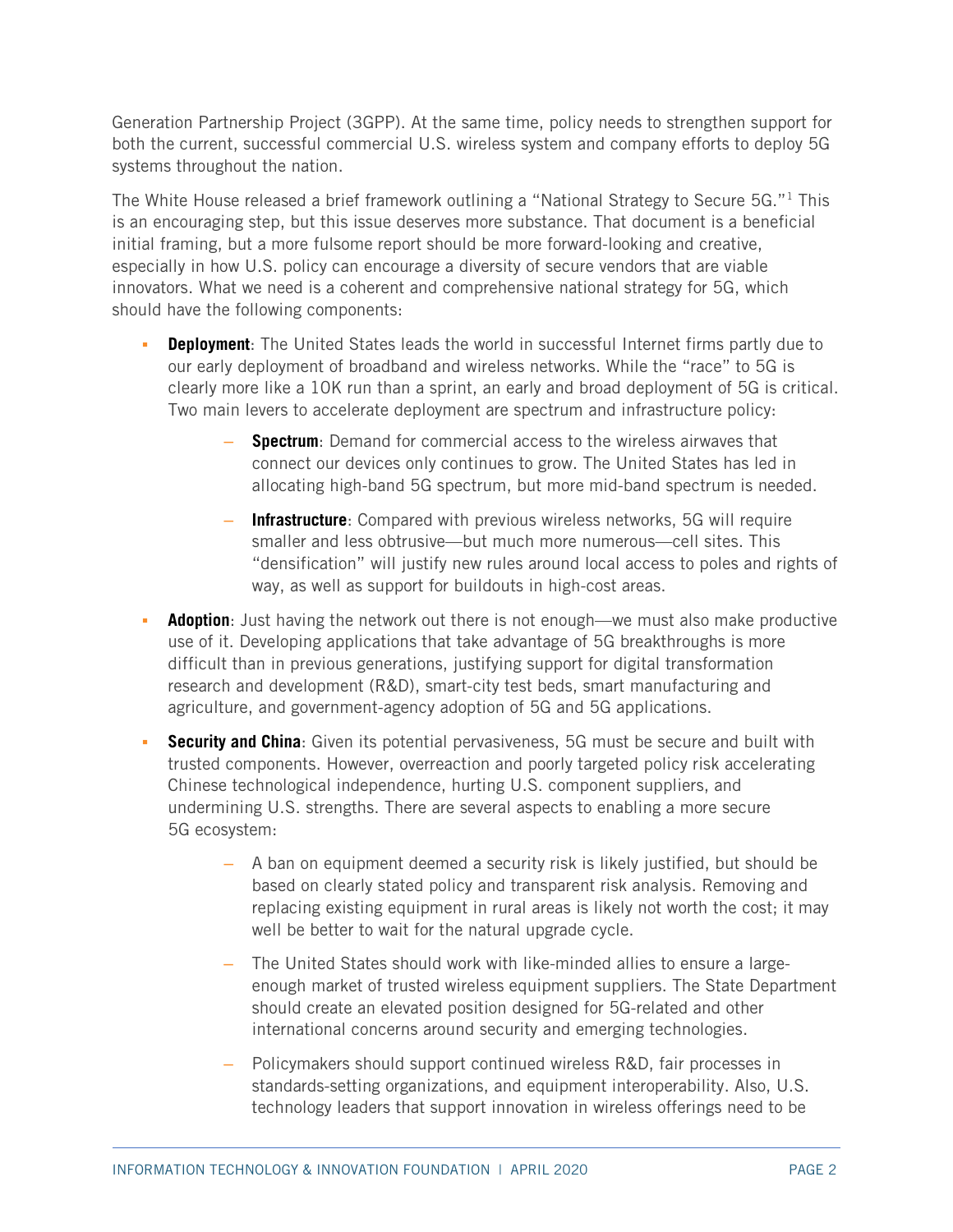protected through strong IP rights, with a competitiveness screen applied to all antitrust actions.

– Policymakers should help encourage the transition to virtualized radio access network (vRAN) infrastructure, without unduly controlling the architecture of 5G networks as demand shapes the deployment. Now is the time to start pilot programs designed to identify and addressing practical challenges to scaling vRAN deployment, as well as signaling to the market that this is a policy priority of the United States.

## **WHAT IS 5G?**

At one level, 5G is simply the next generation of wireless infrastructure. New generations of mobile come in waves, requiring changes throughout the network. The first generation of mobile telecommunications was focused purely on basic voice service. The next generation, 2G, was still focused on voice, but made the switch to digital standards and enabled text messaging. 3G then introduced data services, expanding the functionality beyond voice to include multimedia and limited Internet access. It was not until 4G that a full specification based on Internet Protocol allowed for functional mobile broadband, in turn serving as a platform for dizzying innovation in mobile applications. These waves of technological changes have come in roughly decade-long cycles: 1G mobile voice in the 1980s, 2G in the 1990s, 3G basic data in the 2000s, and 4G LTE data in the 2010s.

In one sense, 5G is simply the next step in this cycle. Yes, 5G will offer new-and-improved capabilities (e.g., lower latency, higher capacity, and support for a larger number of connections). 5G will see a much greater capacity of mobile networks, thereby driving down unit costs and increasing consumer surplus, and likely expanding the dynamic competition between fixed and mobile network providers. 5G will likely serve an important role in future digitization and automation of systems, connecting smart sensors with AI.

The real hallmark of 5G (as well as other next-generation wireless standards such as Wi-Fi 6) is in flexibility and adaptability. 5G can change various technical parameters to tailor connectivity to different use cases. Whereas the LTE air interface for 4G was designed primarily for smartphone- and tablet-oriented mobile broadband, the New Radio (NR) standard for 5G can adapt to a much wider variety of uses, and may support an explosion in cheap sensors for machine-to-machine or Internet of Things (IoT) devices.

5G is not a monolith. There are different component technologies to 5G—and different versions of it will be deployed in different areas over time. Crucial policy decisions involved in a national strategy for 5G turn on important, if somewhat obscure, distinctions of different parts or flavors of 5G networks, such as the difference between the core and the edge of the network, and between stand-alone and non-stand-alone networks.

#### **Technology Components and Architecture**

This section offers an overview of some of the wide variety of technologies and improvements that will be incorporated into next-generation 5G networks. A basic understanding of the technological components of 5G gives a better sense of the important policy decisions that must be made in order to drive a more nuanced and strategic vision for U.S. networks.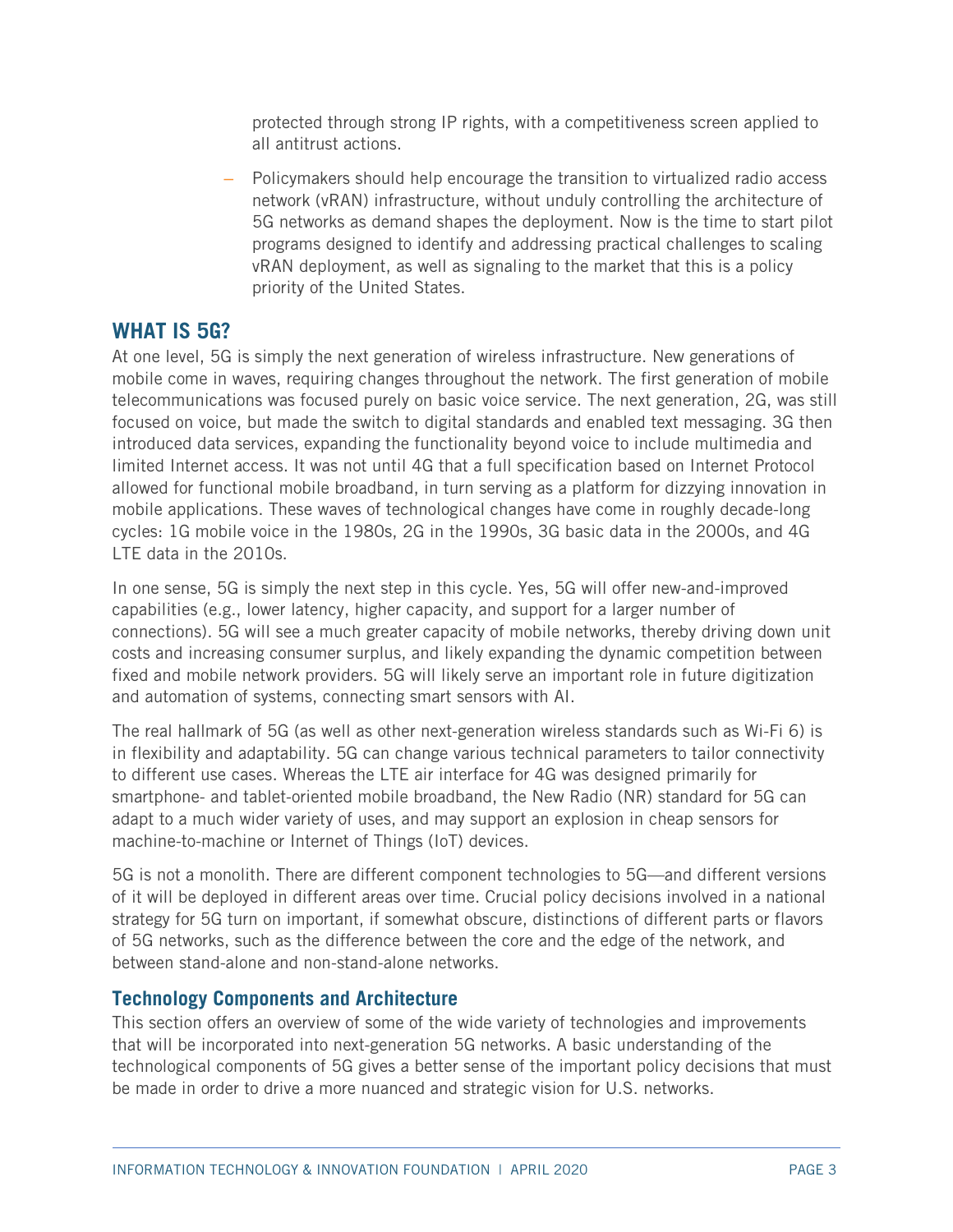#### New Radio Standard

At the center of any generation of mobile technology is what is known as the "radio interface," which allows the end-user device (e.g., a smartphone) to connect with the rest of the network over the air. Throughout the country, mobile operators have deployed hundreds of thousands of base stations—usually rectangular boxes a couple feet tall located on cell towers or on top of buildings. These base stations use electromagnetic spectrum (i.e., radio waves) to send signals of encoded information to smartphones or other wireless devices. Wireless networks are in actuality mostly wired, only going "wireless" for the last few hundred or thousand feet. "Radio interface" (or "air interface") refers to the language phones, tablets, and other devices use to communicate with the base station in order to access the Internet. For 4G, this radio interface technology is called Long Term Evolution, or LTE. For 5G, the standard is NR—an apt, albeit not-socreative, name.

The NR standard is developed within the standards-setting organization known as 3GPP. While 3GPP has agreed on the initial specifications for 5G, the body is constantly improving and adding new features through new releases. The standard does not stand still. Equipment manufacturers also offer their own non-standardized features, so the 5G air interface continues to evolve and is not a single monolithic offering. The 3GPP standardization process is an important, if obscure, locus of geopolitical strife over what innovations make it into the marketplace.

#### Massive MIMO and High-Frequency Spectrum

An important development in wireless communications is the use of multiple antennas on either end of a wireless link. Transmitting and receiving data over multiple antennas—known as Multiple-Input Multiple-Output (MIMO)—increases the capacity of the link, adds redundancy, and improves performance wherever radio signals are bounced and reflected off buildings.<sup>[2](#page-45-1)</sup>

While MIMO of a smaller scale, say two or four antennas, is common today, one of the breakthroughs driving 5G investment is Massive MIMO, which uses significantly more antennas. Antenna size is generally proportional to the wavelength of spectrum used, so higher-frequency spectrum allows for smaller antennas. Using higher-frequency spectrum allows devices to accommodate hundreds of tiny antennas, dramatically increasing performance.

These advanced Massive MIMO antennas unlock the potential of spectrum previously thought unusable for mobile communications.<sup>3</sup> This extremely high-frequency spectrum, often referred to as "millimeter wave" (mmWave) because its wavelength is measured in millimeters, offers the potential for a tremendous throughput capacity, as there is a large amount of spectrum available that is well-suited for small cells that reuse the same spectrum across different areas.

The massive amounts of bandwidth available at higher-frequency spectrum unfortunately come with a trade-off: Higher-frequency spectrum generally does not propagate as far as lowerfrequency spectrum at the same power level. It is likely mmWave spectrum use in 5G systems will initially be focused in areas of concentrated high demand, such as high-density urban areas.

MIMO, however, can also be used with spectrum that has better propagation characteristics. In particular, so-called mid-band spectrum represents the sweet spot in terms of geographic coverage and capacity for higher throughput—and mid-band spectrum of a certain frequency and higher can successfully leverage the multiple antennas of MIMO, though mid-band spectrum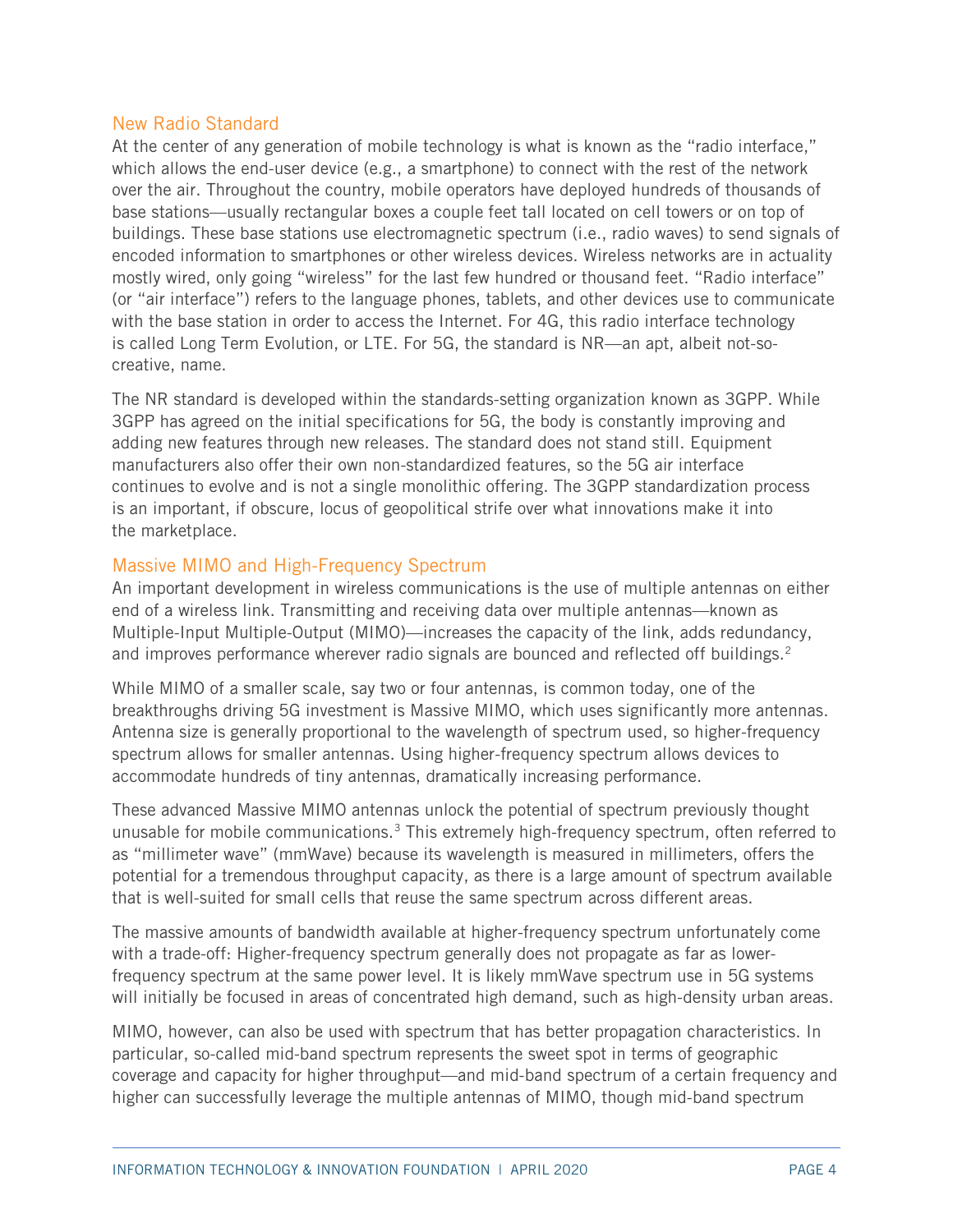generally does not use as many antennas as the smaller-wavelength mmWave bands. This means, while there is no single "5G band," there is a particular range of frequencies—roughly 2.5 to 6 GHz—that are in extremely high demand for 5G systems because they make best use of recent technological advances.

#### Small-Cell Architecture

Historically, spectrum reuse has been far and away the source of most gains in increasing the overall use of wireless systems. Techniques such as making smaller cell sizes or splitting cells into different sectors allow for greatly increased capacity. Smaller cell sizes allow operators to essentially "reuse" the same frequencies at each geographic site. This trend toward smaller cell sizes, especially in areas of high demand, is not unique to 5G. But the next-generation deployment is anticipated to greatly accelerate the trend toward small cells, especially wherever mmWave spectrum is leveraged.

But this smaller-cell-size solution is limited as well. As cells get smaller and smaller, costs begin to skyrocket. The expenses of additional equipment, backhaul connections, rights-of-way negotiations, and the engineering to avoid self-interference quickly swamp the benefits and cannot easily be borne alone by additions to consumers' monthly bills. Policymakers can help alleviate some of these costs by right-sizing regulations that historically may have been designed for large macro-towers.

#### Understanding Virtualization: SDN, NFV, vRAN, cRAN, and O-RAN

Access network operators are quickly adopting technologies to shift aspects of networking traditionally performed by hardware into more agile software environments. The last few years have seen a dramatic rise in the use of software-defined networking (SDN) techniques. SDN is a technology that essentially separates out the control over the routing of network traffic, and allows centralized software—rather than individually configured pieces of specialized hardware to dynamically adjust the network.

In the traditional mobile networking approach, the core network includes a variety of hardware appliances designed for specific functions. These appliances include, for example, routers, firewall devices, network address translators, session border controllers, gateways, and load balancers. These pieces of hardware are necessarily fragmented and purpose built, with each individual appliance requiring physical installation, configuration, and power. It is a costly and cumbersome process to build or change a network with all these individual components, which slows the innovation cycle.

Virtualization of these functionalities—known as Network Functions Virtualization (NFV) represents an important disruption of this system, wherein operators are transitioning to generalpurpose servers and switches throughout the network instead of purpose-built hardware that must be individually installed and configured. The functionalities can then be provided in software at a lower cost and with a faster pace of innovation. Generic, commercial, off-the-shelf hardware can be used, resulting in a greater diversity of suppliers at a lower cost.

The new software-based control over networks also enables network slicing, which gives control over logically separate data flows, and allows the network to tailor specific technical requirements for different use cases. Network slicing also provides better performance,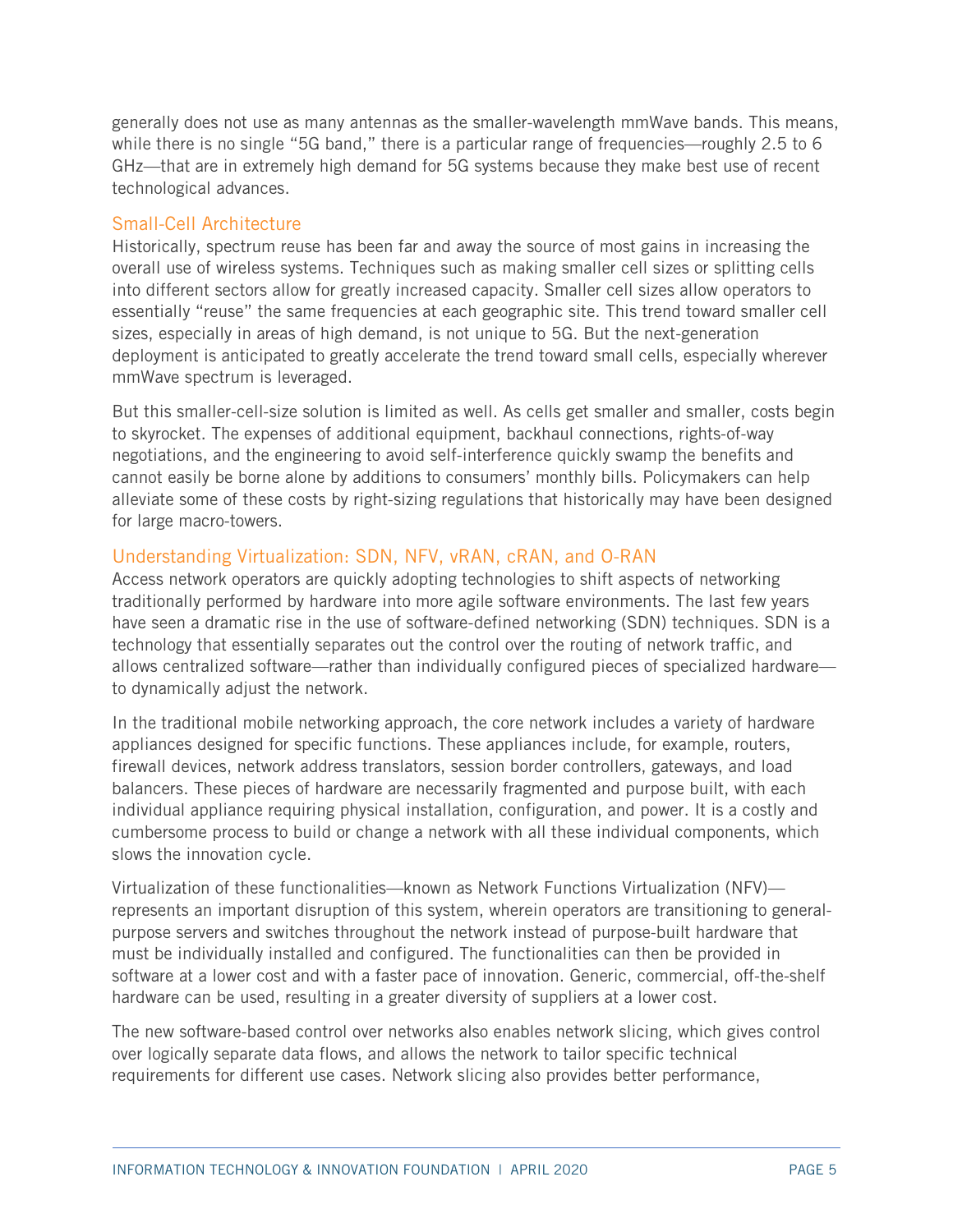supplying resources on demand and potentially enabling new business models beyond the classic mobile subscription.

These technologies allow for a far more dynamic network that can adapt to the needs of specific applications on a granular basis. And while the corresponding changes to how networking is done may seem obscure and technical, they comprise crucial changes to how networks—both wired and wireless—will transition to 5G, and evolve beyond.

Key policy questions surround the virtualization of the radio portion of the network—known as vRAN—such as it potentially helping to challenge the rapid growth of Chinese national champion Huawei. There are some risks and challenges in transitioning to a more virtualized network, but there are also opportunities for policy to carefully encourage market forces already driving the industry toward a more open, less costly, and more innovative equipment ecosystem.

There are a slew of technologies—and abbreviations—related to vRAN. At its most basic, a vRAN involves a separation of the antenna element of a base station from the processing for the baseband unit and other components that prepare information to be sent out over the air. Like the virtualization of other functions in the core of the network, the signal processing necessary to encode and decode information can then be run in software on relatively generic hardware. Instead of a specialized, integrated piece of equipment sourced and maintained from a single vendor, a vRAN might include a wider diversity of companies specializing in the software that runs the cells' functions, and generic hardware similar to high performance servers.

A vRAN also allows for a related cloud RAN (cRAN), wherein the resources needed to do the baseband processing are pooled together instead of provisioned individually for each base station. While at not nearly the same scale as cloud computing, the basic idea is the same: It is dramatically more efficient for several cell-tower base stations or small cells to share processing, memory, power, etc., rather than have redundant systems for each individual cell. Today, the signal-processing resources of base stations are generally inefficiently used, as they must be provisioned for peak utilization of each cell. There are, however, some limitations to cRANs. The communication between the signal processing and the radio antenna units must be in tight synchrony, so high-quality, low-latency connections are required. Engineers will continue to improve the opportunities around cRANs, although cRANs will likely only be used for clusters of cells in each area, rather than for an entire network.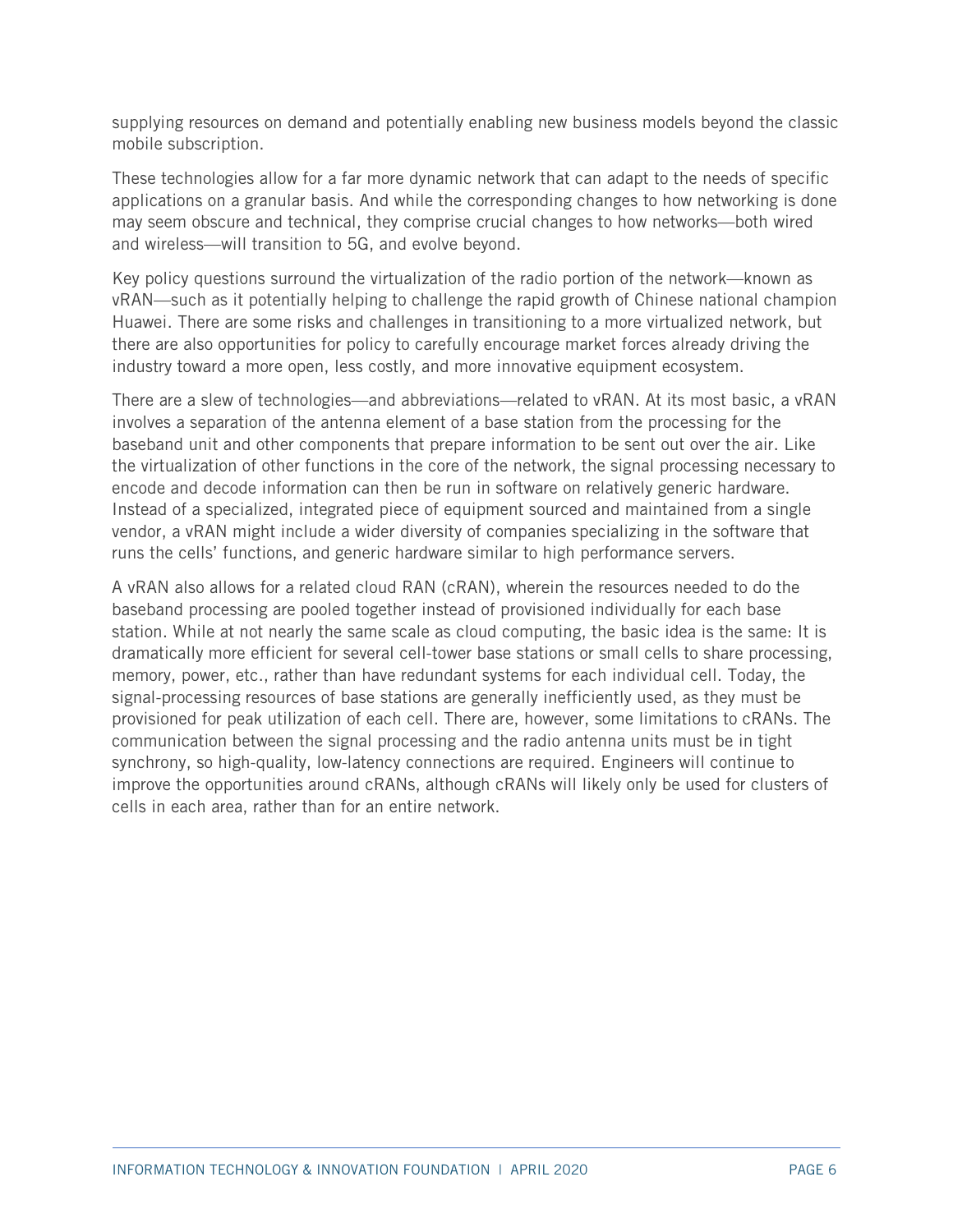



Open RAN (O-RAN) generally refers to the interfaces between different components of a vRAN system, which can use open, interoperable interfaces and application programming interfaces, or closed, proprietary interfaces. The term "O-RAN" was pioneered by the O-RAN Alliance, which is an operator-led organization that pushes for more open interfaces in RAN equipment. However, other organizations, such as the Facebook-led Telecom Infra Project (TIP) have been working along similar lines. Whatever the exact term or specification, more open RAN interfaces will allow for a wider number of potential vendors for both the software and hardware.

The term "virtualization" may be somewhat confusing, as it makes it seem as though the network itself is immaterial, existing only in the cloud. This is not the case. Only the specific functions are virtualized, and still must run on hardware, even if that hardware can be commoditized, commercial-off-the-shelf components. Antennas and small cells still have to be deployed throughout neighborhoods and communities; fiber fronthaul (connecting the radio antenna units to the baseband signal processing equipment) and backhaul (connecting that signal processing back to both the core network and the wider Internet or telephone network) must be installed. Advanced vRANs are no less—and often more—dependent on the physical infrastructure. However, open vRAN equipment features several advantages, with lower cost, faster innovation, more supplier diversity, and more-efficient use of resources among them.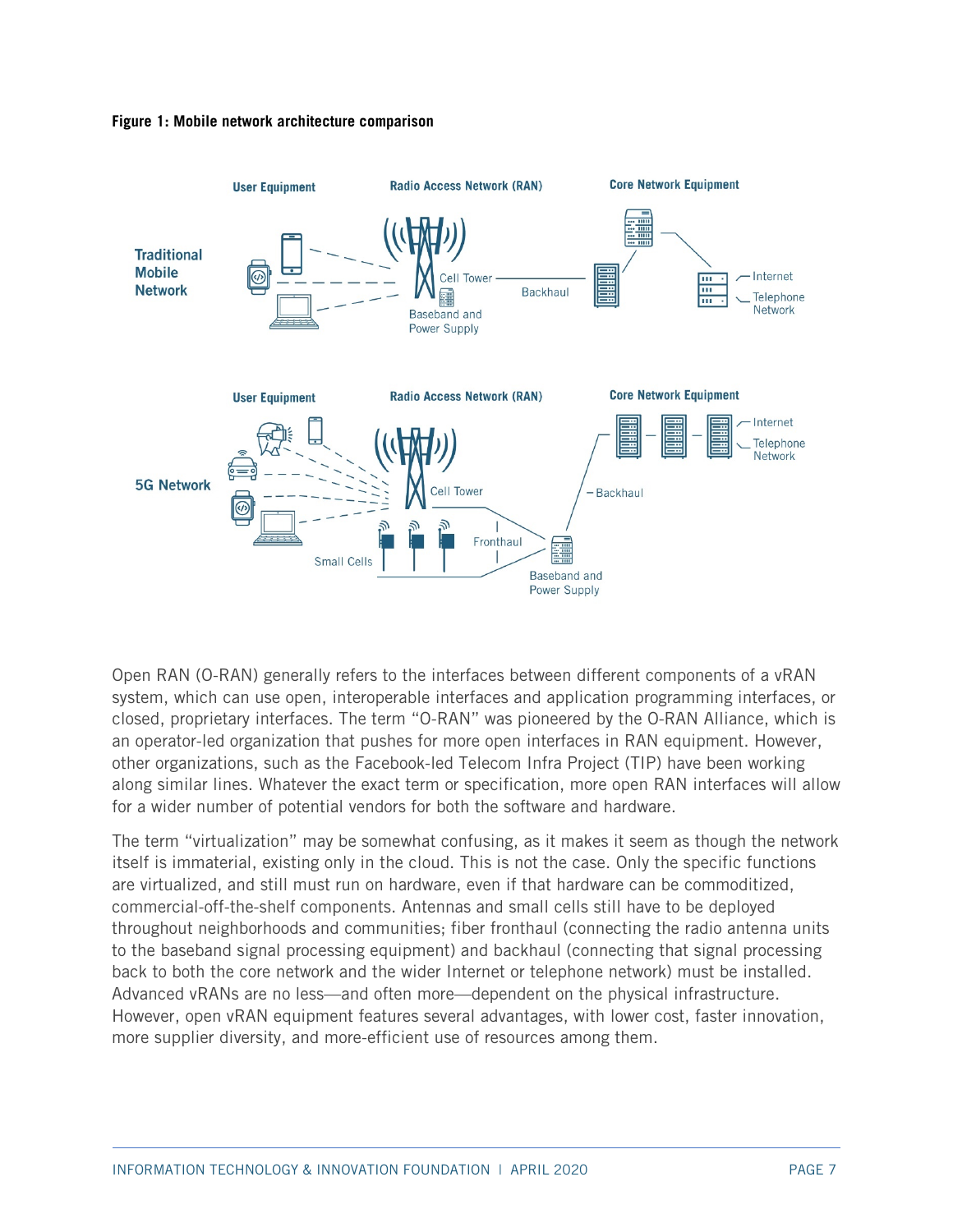#### Edge Computing

Edge computing refers to the practice of moving computing resources closer to the edge of a network. Mobile or multi-access edge computing can be thought of as the hosting of a miniature data center much closer to the user, perhaps in the central office of a telco provider or even on the premises in the case of sophisticated manufacturing or enterprise use cases.

As it is still in its early days, it is not clear exactly how edge computing will change the dynamics of the broader tech and telecom sector.<sup>[4](#page-45-3)</sup> Edge computing is widely expected to bring large benefits to data and processing-intensive applications that benefit from very low latency, such as virtual and augmented reality, robotics control, and other industrial uses. Applications enabled by edge computing are expected to benefit producers in the manufacturing sector through digital twin technologies. [5](#page-45-4)

A good example of how edge computing is likely to develop is Verizon's announced partnership with Amazon's AWS to provide edge services.<sup>[6](#page-45-5)</sup> This partnership will enable developers to work with the already highly scalable AWS environment to optimize performance for extremely lowlatency services. One potential use case is gaming, wherein Verizon and AWS are currently working with video game publisher Bethesda Softworks. [7](#page-45-6) Similarly, AT&T has announced a partnership with Google Cloud.<sup>[8](#page-45-7)</sup> Low latency is crucial to a seamless virtual or augmented reality experience. For example, 5G combined-edge computing and high-performance augmented-reality glasses could bring tremendous benefits to productivity throughout the economy, in addition to enhancing entertainment.

#### **Overview of Actors in the Dynamic Wireless Ecosystem**

Wireless networks and their equipment components are complex systems with dizzying supply chains. Nearly all of them are undergoing rapid transformation under the transition to 5G. Consider, for example, Apple—which represents just one company within a much broader system—and its list of more than over 200 suppliers that provide components for its products.<sup>[9](#page-45-8)</sup> It is important policymakers have a rough understanding of all the different players participating in the complex system that brings 5G to the market. This section offers a general explanation of those various actors, many of which are small players making interesting contributions (which is necessarily an oversimplification).

#### Foundational Technology

At the base of 5G, to enable efficient communication over the airwaves, there is technology that requires tremendous R&D across a range of different fields. The coding algorithms to efficiently detect and correct errors, for example, is an area of continued research and innovation.<sup>[10](#page-45-9)</sup> The channel modelling to study the use of different frequencies of spectrum sees ongoing work. Materials sciences also continue to make contributions that, for example, improve antenna, chipset, and battery performance.

There are many companies and research institutions that contribute to the foundational technology of wireless communications. The U.S. company Qualcomm is a clear leader in developing the underlying technology of 5G, especially technology related to efficient use of spectrum resources. Numerous other companies involved in RAN-equipment development, such as Ericsson, Huawei, Nokia, Samsung, ZTE, and NEC, are also major contributors. These firms offer proposals to standards-setting organizations, such as 3GPP, to be incorporated into the 5G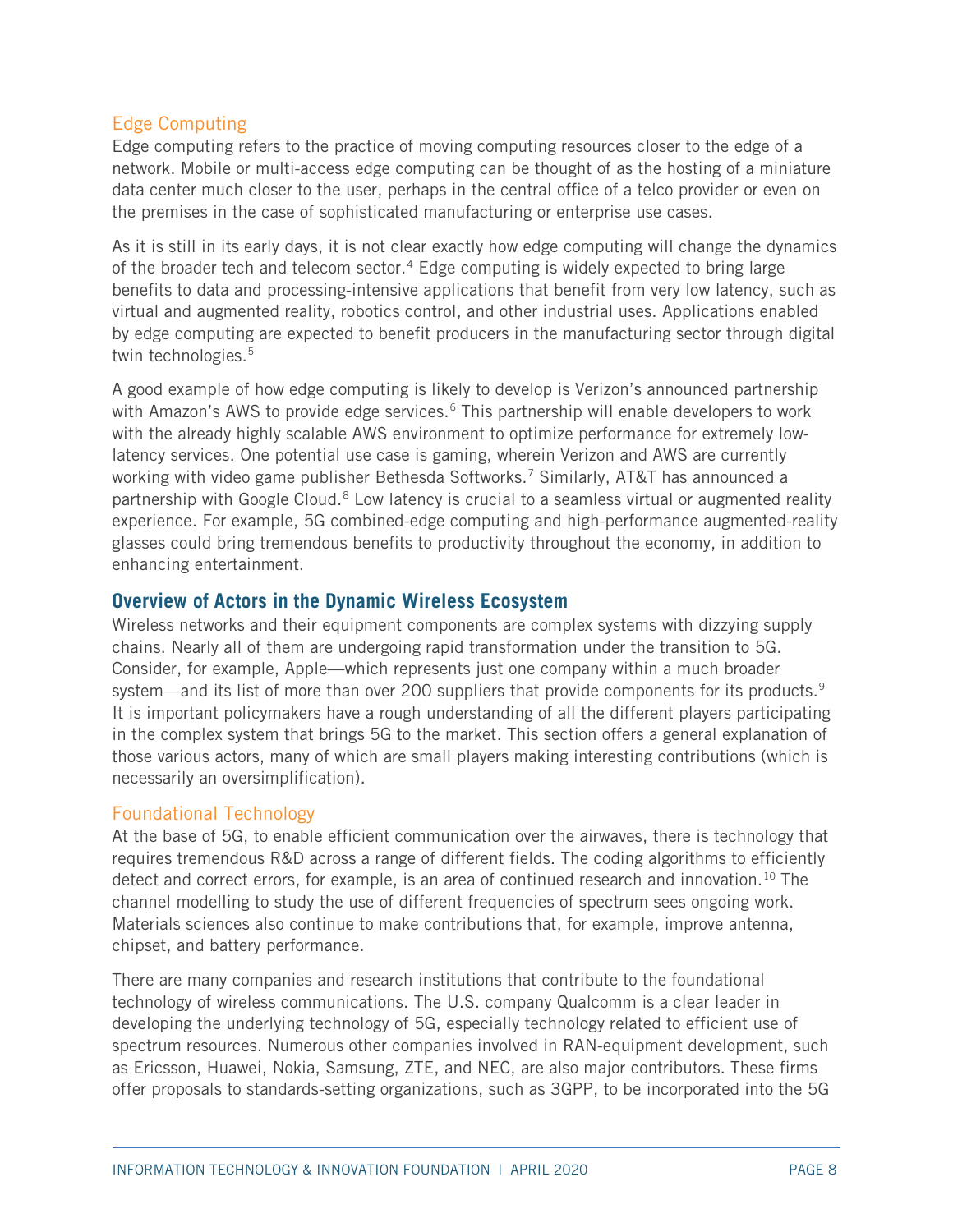specifications. Often, these proposals aim to get a firm's patented technology incorporated as essential to the standard, which would result in royalties to that firm for each device using the technology.

These foundational technologies and techniques may be obscure to the everyday consumer, but are critical to the basic and efficient functioning of mobile wireless communications. For example, there is an important group of foundational technologies that deals with both the way in which information is encoded before it is sent over the airwaves, and how errors are checked and corrected. 5G wireless connections are designed to automatically optimize for a wide variety of use cases, from battery-sipping moisture meters on farms to the streaming of ultra-highdefinition videos to high-speed trains. Some of these require very high reliability and throughput, while other connections prefer communications to be as simple as possible in order to save on other resources, such as battery life and processing power. To make these trade-offs efficiently, the foundational technology must be flexible and scalable across a number of characteristics. Coding algorithms and error-correction technologies, for example, continue to see innovations and developments—and the selection of these foundational technologies for inclusion in the 5G standard is a major decision.

**Discussions around supplier diversity and security concerns in the RAN-equipment market have reached a fever pitch, though often the foundational technology and the research that goes into developing a new wireless standard is not as widely considered.**

A firm understanding of the role of the various foundational technologies underlying continual wireless innovation is notably lacking from U.S. 5G policy conversations. Discussions around supplier diversity and security concerns in the RAN-equipment market have reached a fever pitch, though often the foundational technology and the research that goes into developing a new wireless standard is not as widely considered. Increased support for R&D that filters through U.S. research universities, our National Labs, and the National Science Foundation (NSF) is critical to continued breakthroughs in the underlying mobile technologies. It is also crucial that a long-term national strategy consider both the business models needed to bring such inventions to market and the IP framework needed to protect those innovations, and appropriately support wellfunctioning, democratic standards-setting institutions that incorporate foundational technology.

#### Network Equipment

Network equipment obviously plays a critical roll in the overall telecommunications system. A healthy and secure telecommunications sector depends on the suppliers of a variety of equipment inputs. In many ways, several national policy goals are tied to network equipment suppliers. The pace of innovation throughout the mobile communications industry, the integrity of the supply chain, and the capability to enhance connectivity to boost productivity throughout a number of traded sectors are, to one degree or another, tied to the equipment suppliers.

Over recent decades, the telecommunications-equipment industry has seen rapid consolidation on a global scale. In part, this is due to economic forces driving companies toward achieving ever-greater economies of scale—on both the equipment side as well as the purchasing side of the operators. The two sides of this market—vendors and operators—typically work together through repeat business, with a tendency for operators to stick with suppliers they know and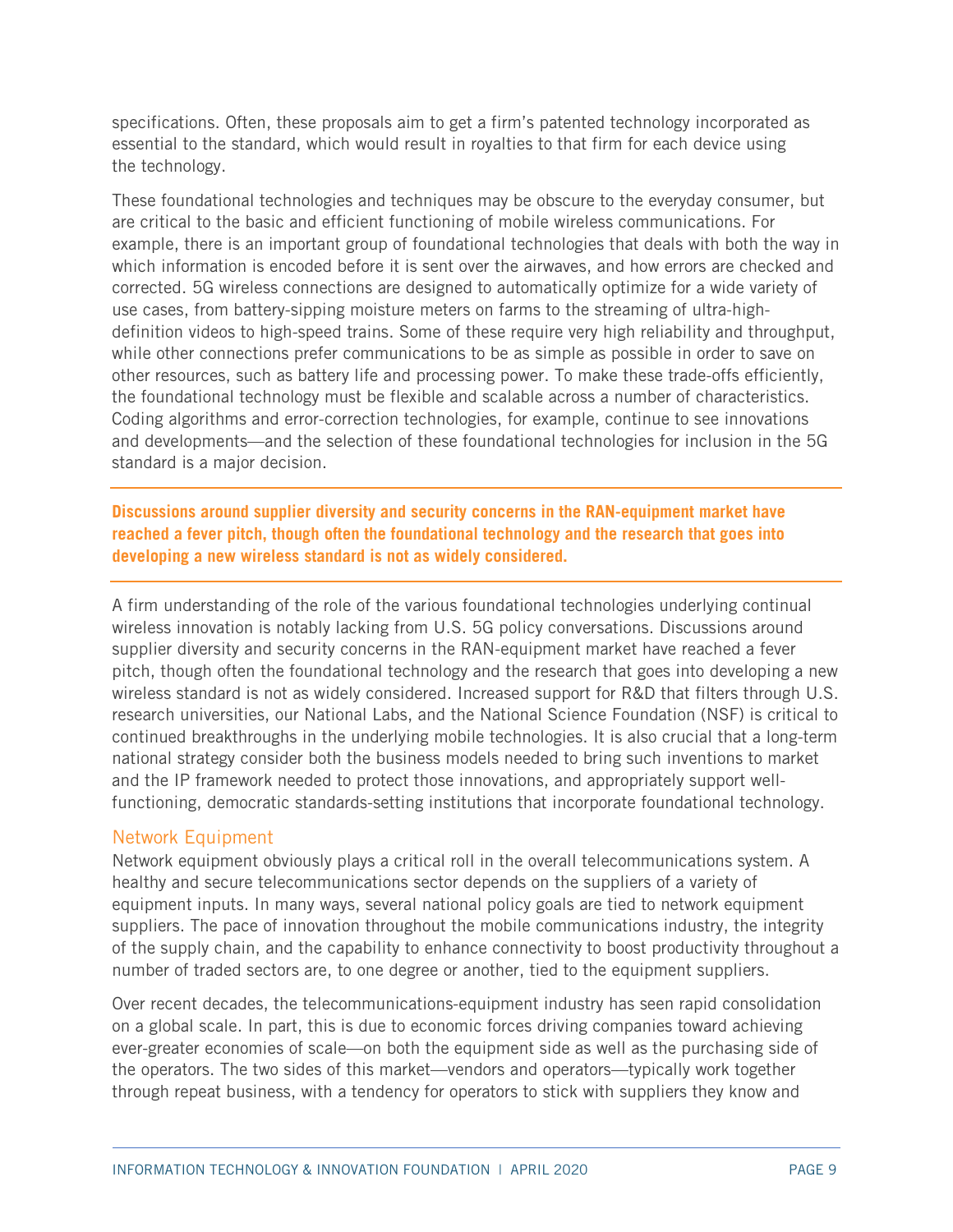trust. While the equipment sector continues to make large investments in innovation, the considerable economies of scale, relative concentration, and difficulty for small players to enter the market mean dynamic shifts in the market move relatively slowly.

There are a variety of types of equipment within the network. Optical equipment used to transport very large amounts of data between networks in different cities, routers and switches used to direct traffic throughout the network, and equipment that translates between wired and wireless portions of mobile networks all have their own subsectors of network equipment, with different companies specializing in separate parts of the network.

While perhaps oversimplified, a key distinction is between equipment for the core and the edge of the network. The core of the network is generally wired using fiber or coaxial cable, and contains equipment that provides the functionalities of an individual company's network, and then connects users to the broader Internet or telephone network.

The edge of a mobile network refers to where the network signals transition from wired to wireless. This component of the network is the RAN. An important focus for policymakers for a number of reasons, RAN equipment is expected to represent the largest percentage of overall 5G deployment cost.<sup>[11](#page-45-10)</sup> The RAN comprises 65 to 70 percent of the total cost of the network.<sup>[12](#page-45-11)</sup> This market is also where Huawei has achieved considerable success and market share.

After a series of mergers and acquisitions, the United States no longer has any sizeable companies that provide RAN equipment. It used to lead the world in the production of telecom equipment through AT&T's Western Electric (and related Bell Labs), but overly aggressive antirust actions coupled with a complete lack of industrial policy focus on the U.S. domestic telecom equipment industry has meant the almost complete loss of industry capabilities. After AT&T spun off Western Electric (later renamed Lucent), in response to the Department of Justice's (DOJ) requirement separating the company into regional Bell operating entities, a series of management failures and strategic mistakes led to the Lucent losing significant market share. Lucent lost its way in part because it mistakenly chased opportunities created in the wake of the 1996 Telecommunications Act related to the artificial, and ultimately doomed, governmentinduced creation of market competitive local exchange carriers (CLECs). Unlike foreign telco equipment companies, Lucent bet heavily on the CLEC market—including providing generous financing for their equipment—and as a result had to write off tens of billions of dollars of bad financing. It also didn't help that Lucent was much more aggressive in pursuing short-term stock-price inflation. Continued weaknesses led it to merge with Alcatel to become Alcatel-Lucent, which in turn was purchased by Nokia. During that same time period, in 2009, Nortel, a Canadian firm with significant employment presence in the United States went bankrupt, suffering in part from Chinese IP theft and overaggressive prosecution by the U.S. Securities and Exchange Commission.

The United States does have companies that make networking equipment, most notably Cisco and Ciena, though they largely focus on optical and switching equipment for the network core rather than the RAN equipment market. What's surprising is, while Lucent and Nortel were falling off a cliff, virtually no one raised the concern that North America would no longer have a viable telecom equipment producer.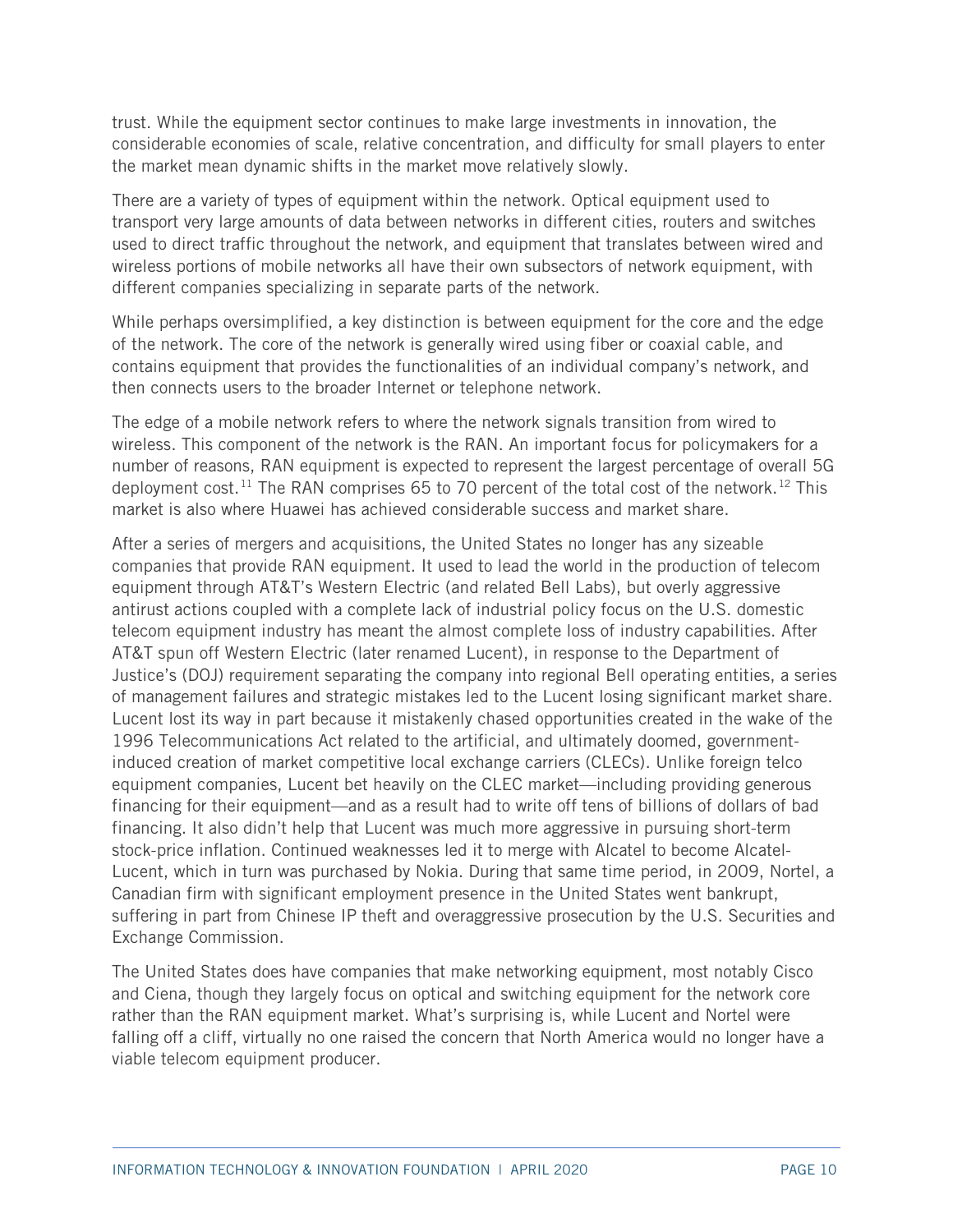

**Figure 2: Global telecom equipment market share[13](#page-45-12)**

After the decline and fall of North American RAN equipment makers, leadership shifted to Europe—particularly to Ericsson and Nokia. However, in the last two decades, Chinese champion Huawei has grown extremely rapidly to become the world's largest provider, in part due to a protected Chinese market and Chinese government subsidies.<sup>[14](#page-45-13)</sup> Since the 2000s, Huawei has been able to gain significant market share, in both China and elsewhere, by selling equipment at between 20 to 30 percent below the price of the other major providers—or approximately the same amount the Chinese yuan has been devalued.<sup>[15](#page-45-14)</sup> It also may have benefited from IP theft, especially from Nortel.<sup>[16](#page-45-15)</sup> Chinese state-owned ZTE also provides RAN equipment, and Samsung of South Korea has a small-but-growing presence in the RAN market. There are some small United States-based RAN vendors, but they are generally focused on innovative new virtualization techniques, and do not have large-scale manufacturing capabilities.

Huawei's impressive economies of scope and scale have troubled Western security analysts who fear continued economic pressure on trusted providers of RAN equipment could make a significant share of the world's telecommunications equipment subject to a geopolitical rival.<sup>[17](#page-46-0)</sup> Huawei's rise has put financial pressure on the incumbents Ericsson and Nokia, which in turn has led to reductions in each of their R&D budgets.<sup>[18](#page-46-1)</sup> Nokia has reportedly been exploring a merger or asset sales to help shore up its financial position.<sup>[19](#page-46-2)</sup>

Huawei, on the other hand, continues to pour large amounts of money into R&D. On a purchasing-power-parity basis, it is now the largest investor in R&D in the world—although approximately 10 percent of that is provided by Chinese government grants. [20](#page-46-3) In 2018, Huawei spent about as much on R&D as Nokia, Ericsson, and Qualcomm combined.<sup>[21](#page-46-4)</sup>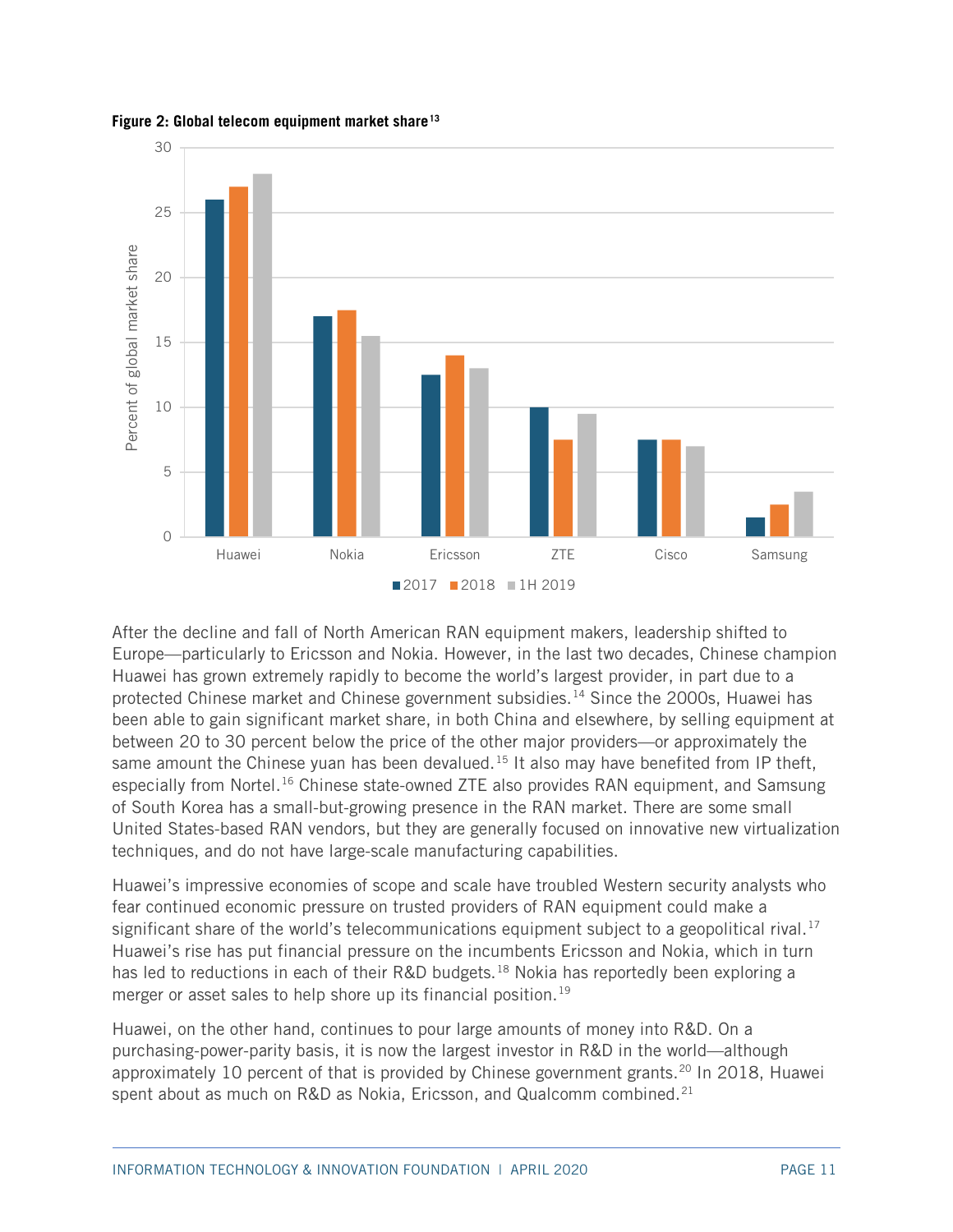#### **Operators**

Mobile network operators are the consumer-facing businesses in the wireless system. In the United States, the major nationwide operators are AT&T, Sprint, T-Mobile, and Verizon. There are also several smaller regional and rural carriers. These companies integrate a number of components and services into their offerings. For example, they purchase network equipment, as well as services to keep that equipment running and up-to-date with latest advances, from the providers. Operators procure spectrum, typically through auctions held by the Federal Communications Commission (FCC) or secondary-market transactions. They work with tower companies, such as American Tower, Crown Castle, SBA Communications, and others, to rent space and get power for their equipment.

Operators and their various contractors make a dizzying array of decisions regarding how networks are deployed, the particular architecture that suits a neighborhood or area, and what spectrum to use where and how. Operators must carefully design networks to avoid selfinterference between cell sites to efficiently serve the various levels of demand between neighborhoods. Deploying and operating a mobile network is an incredibly complex undertaking, wherein basic decisions around the design and architecture of the network are made under intense competitive pressure.

#### Devices and Components

Connecting to the operators' networks on the device side are all the various smartphone handsets, IoT sensors, and mobile connected devices. Global market leaders in the smartphone arena are well-known brands internationally, while the Chinese brands are not popular in the United States. They include Samsung (South Korea), Huawei (China), Apple (United States), Xioami (China), and OPPO (China).<sup>[22](#page-46-5)</sup> Devices other than smartphones, of course, also connect to 5G networks. Laptops and tablets feature 5G connectivity, but so do a wide variety of IoT devices, smart-city sensors, and industrial and manufacturing equipment. Major providers of industrial IoT hardware include Cisco (United States), Huawei (China), Ericsson (EU), TE Connectivity (EU), and Qualcomm (United States).[23](#page-46-6)

Each of these devices is made up of component parts sourced from a variety of suppliers. One of the key components for mobile devices is the various semiconductor chips necessary for communications, processing, and other functionalities, which, for smartphones, are sold to device manufacturers as an integrated "system on a chip" that contains a processor, memory, and a modem to enable connection to the network. Here again Qualcomm is a leader, both in chipsets and particularly in designing the modems that provide connectivity. Huawei's HiSilicon brand has a strong production in an array of semiconductors, and has begun development of many chips that were cut off from the U.S. market.

#### Operating Systems and Applications

Android and iOS, developed by Google and Apple respectively, are far and away the most popular operating systems for smartphones. Estimates for the share of devices running some flavor of Android worldwide are around 75 to 85 percent, with most of the remaining running iOS.<sup>[24](#page-46-7)</sup> Android OS is open source, so its large market share represents a variety of versions and flavors controlled by different companies. Huawei has developed its own operating system, called Harmony OS, and has begun to deploy it in a number of products, though notably not yet in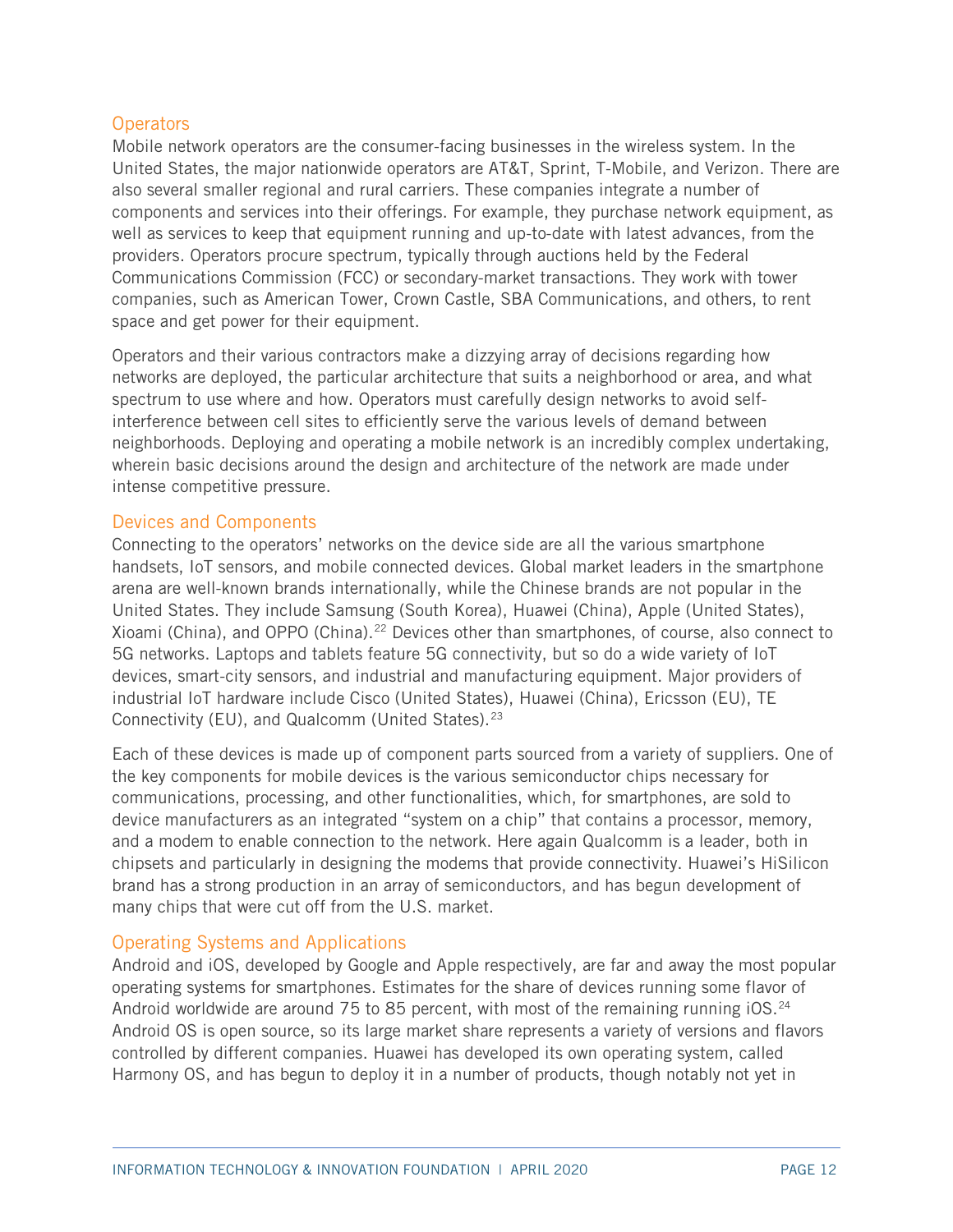phones or tablets.<sup>[25](#page-46-8)</sup> Recent U.S. export controls intended to thwart the ability of Huawei to use U.S. software only accelerated this development.

#### New and Evolving Stakeholders

The new technologies and dynamics around 5G are bringing new entities into the mobile system. Cable providers, for example, are a perhaps underappreciated stakeholder in the 5G ecosystem. The exact role cable will play in 5G—collaborator, competitor—is not yet clear. In many parts of the United States, cable companies such as Comcast and Charter have extensive high-speed networks that provide quality backhaul services.<sup>[26](#page-46-9)</sup> In many jurisdictions, these companies are able to install and power small cells on the strands of cable hung between pre-existing poles, and thereby potentially avoid the lengthy processes and expensive fees associated with small-cell siting.<sup>[27](#page-46-10)</sup> Although cable providers do have mobile offerings, much of that traffic today is routed via the large Wi-Fi deployments the cable companies offer access to or otherwise relies on bandwidth from mobile operators such as Verizon (via wholesale agreements).

There are indications the cable industry may in the future be an important user of the 3.5 GHz Citizens Broadband Radio Service (CBRS) spectrum that is coming online, potentially building systems on that lightly licensed spectrum. This more-flexible spectrum-access system might enable a shift toward more private networks, especially for large enterprise campuses. The ability to access clean spectrum at a low transaction cost through the CBRS spectrum could bring in new participants to the wireless space operating at a smaller scale for specialized use cases and locations.[28](#page-46-11)

Virtualization is quickly disrupting established practices. The operational savings and new flexibility are driving operators to transition to SDN and NFV soon. For example, AT&T aims to control 75 percent of its core network functions with software by the end of 2020.<sup>[29](#page-46-12)</sup> Many companies relatively new to the telecommunications sphere are helping in this revolution. VMWare is a major player in virtualization across the board, and telecommunications is no exception. IBM is offering new open-source telecommunications services through RedHat. A slew of small and medium-sized companies are developing this technology and offering services. U.S. companies such as Mavenir, Parallel Wireless, and Altiostar are gaining attention for focusing on equipment with open interfaces that can leverage these new changes in networking.

The O-RAN Alliance, an association of companies exploring open specifications and interfaces between components of RAN equipment, has received much of the attention on the potential solutions for vRAN specifications based on open interfaces. The O-RAN Alliance boasts a large and growing membership, initially championed by mobile operators. As of this writing, 22 mobile operators are members, including the major network operators of the United States, South Korea, Japan, India, China, and Europe. The Alliance is driving toward SDN solutions that would leverage "white box" network architectures with generic off-the-shelf hardware. Other organizations, such as the Facebook-led Telecom Infra Project, also have considerable momentum.

## **WHY 5G IS IMPORTANT: SEPARATING HYPE FROM REALITY**

To listen to some breathless accounts, 5G will do everything—potentially even having a hand in curing cancer.[30](#page-46-13) Some have argued 5G will be central to U.S. military capabilities; others tout remote-controlled robotic surgery.<sup>[31](#page-46-14)</sup> Some of 5G's potential is at risk of being oversold. Gartner,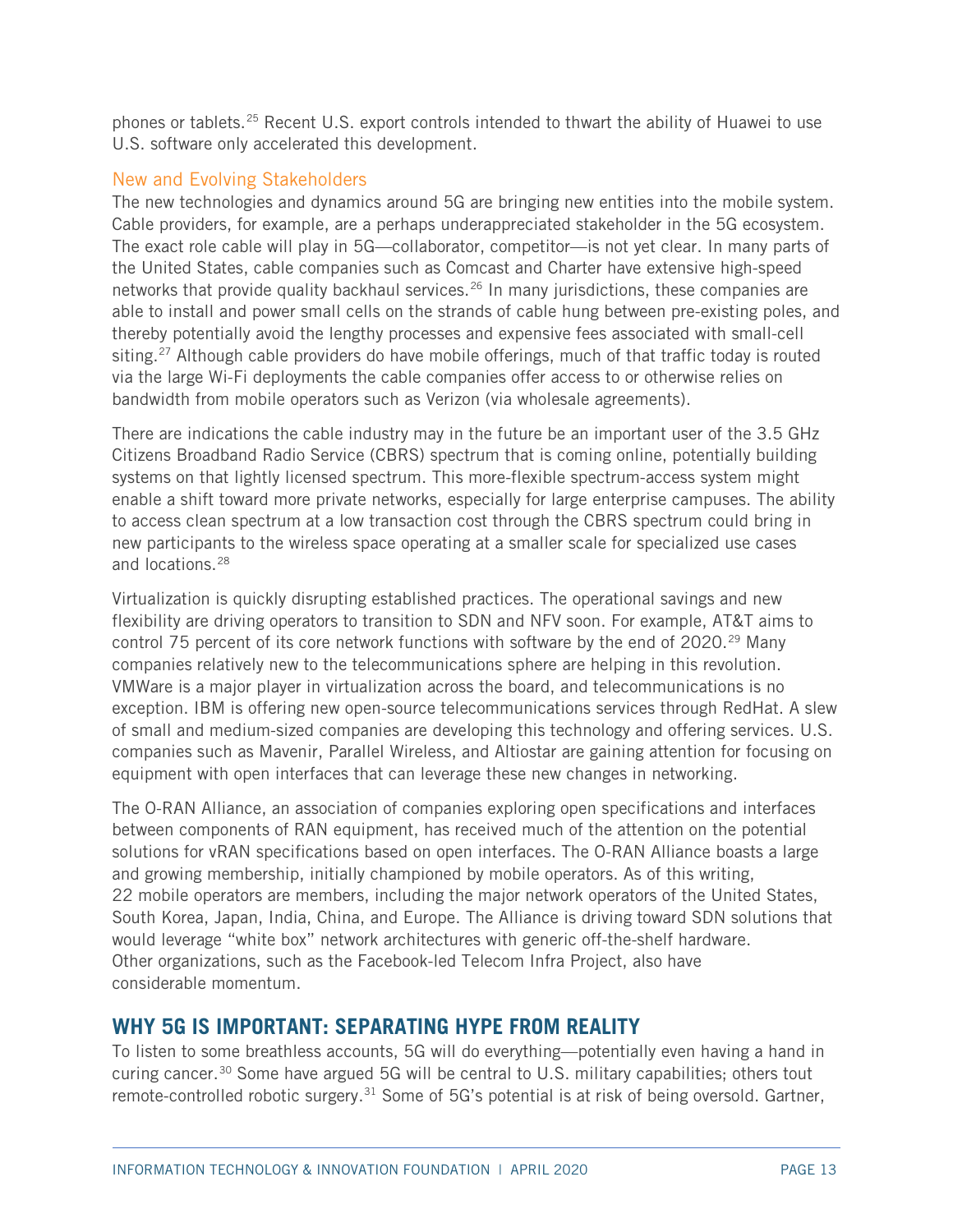in its famous "Hype Cycle" of technological development analysis, put 5G at the very peak of hype in its 2019 report.<sup>[32](#page-46-15)</sup>

With any new technology there is always hype, and at one level this is positive because it creates excitement, motivating companies, consumers, and policymakers to support innovation. But too much hype is harmful, as it risks leading to a backlash and cynicism from dashed expectations. Overinflating the importance of 5G—making it a stand-in for a country's overall technological prowess—also invites bad policymaking made out of misguided national security or geopolitical fears.[33](#page-47-0) In reality, what 5G can actually do is more than enough to warrant significant excitement without going overboard with unrealistic hype.<sup>[34](#page-47-1)</sup>

5G is being designed to meet three general types of use cases: enhanced mobile broadband, massive IoT connections, and critical high-reliability and low-latency services. The goal is to have a flexible network that can adapt to a wide variety of use cases throughout a number of different vertical industries. Enhanced mobile broadband should see faster throughput (with gigabit-persecond speeds possible), latencies as low as 1 millisecond, and a consistent user experience. Massive IoT services within 5G are being designed for power efficiency and simplification to keep device costs low, for longer ranges, and to support far-denser IoT connections. Connections can also be tailored to maximize reliability, thereby facilitating investments in high-value use cases with tight timing and low error requirements, such as precision manufacturing and large-scale industrial robotics.

Although perhaps not as exciting as the exotic applications unlocked by super-low latency, the most immediate benefit of 5G for the consumer market may simply be the massive additional capacity it offers. New technology that takes advantage of previously unused spectrum means much more bandwidth, putting strong downward pressure on the volume price of data plans once the capacity is available.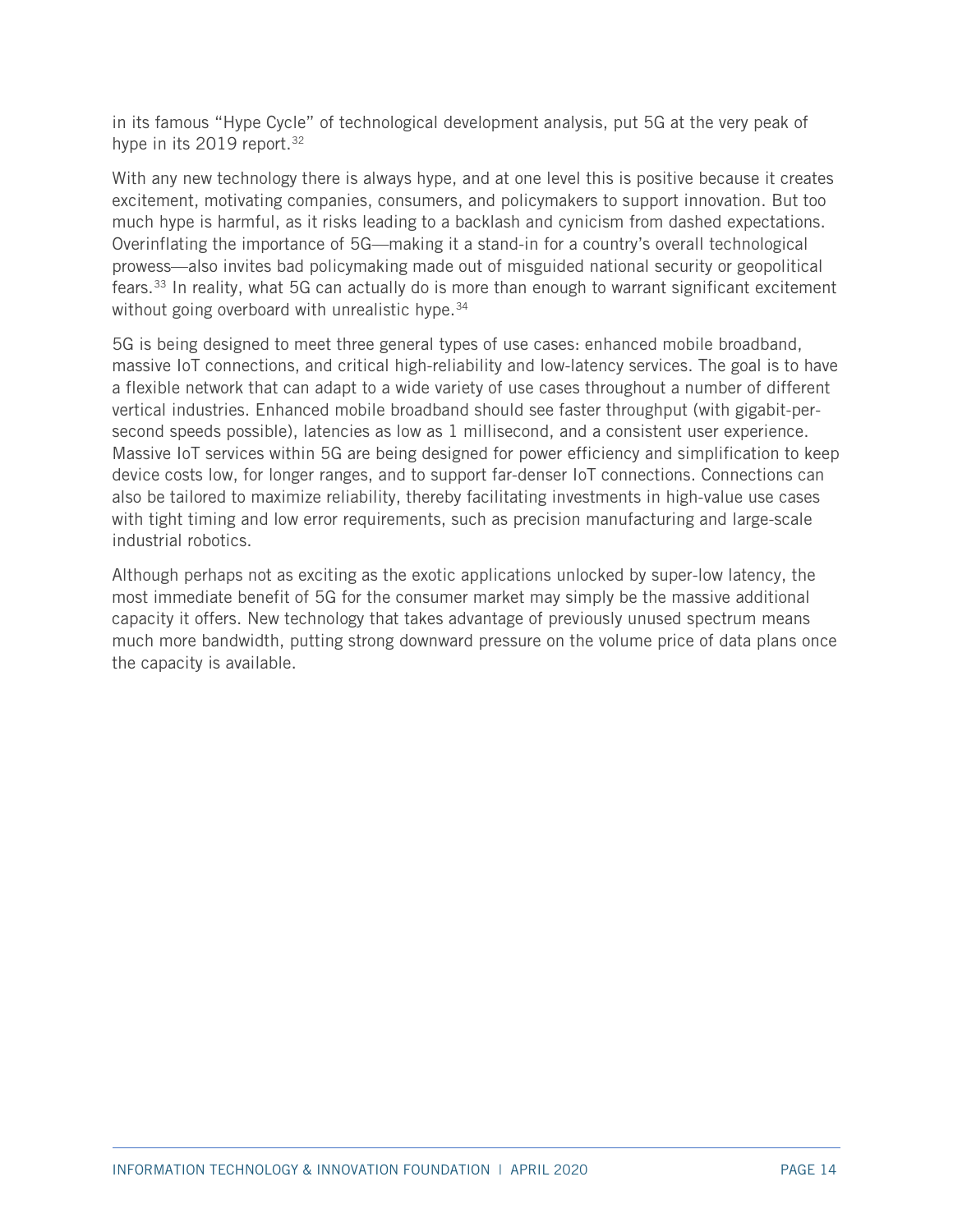# **Fixed Wireless to the Home**

Some initial deployments of mmWave spectrum have focused on home broadband connections. By using the massive amounts of bandwidth available in high-frequency spectrum, wireless providers are able to offer home broadband—wherein, for example, devices can be hung outside a window to pick up mmWave signals from a nearby cell tower that might otherwise be impeded by walls or reflective widows, and then beam Wi-Fi to the inside of the house—with performance characteristics similar to existing wired options. These initial fixed wireless products are offered outside the original wired footprint of wireless, such as AT&T's and Verizon's fixed-telco networks, and add an often overlooked dynamic in broadband competition.<sup>[35](#page-47-2)</sup> The cable industry will likely play in important role as a backhaul provider for 5G wireless networks.<sup>[36](#page-47-3)</sup> Cable companies also have wireless offerings of their own, leveraging their deep Wi-Fi hotspot networks and partnerships with existing wireless networks. 5G will drive interesting competitive dynamics, potentially deepening existing partnerships through backhaul and reseller agreements, and accelerating cable networks' transition to independent wireless providers. Higher-performance wireless networks with greater capacity may be offered to those willing to cut the cord entirely. This dynamic is expected to accelerate when the New T-Mobile is able to deploy its combined Sprint and T-Mobile spectrum assets[.](#page-47-4)<sup>37</sup>

More broadly, continued wireless innovation is also a relatively important industrial sector in and of itself. While the United States does not have an equivalent wireless equipment manufacturer to Ericsson or Nokia, U.S. companies do still supply devices and important components—such as the variety of chips that go into handsets—as well as develop some of the foundational technology of a wide variety of communications, while also providing much of the valuable software that relies on these networks.

Ultimately, the most important aspect of 5G is its potential to drive productivity gains through the variety of industries and sectors that can leverage wireless connectivity. While companies and other organizations currently use 4G connections designed for mobile broadband, 5G will bring a number of benefits and open up a broader number of use cases. One important advantage of 5G is low latency. Another is the ability to combine a significantly larger number of inputs into the network with finer grain control, allowing for tighter integration with a wide array of verticals throughout the economy compared with 4G.

Several studies of 5G attempt to estimate its economic impact. The GSMA, an international mobile trade association, has estimated 5G will contribute \$2.2 trillion to the global economy over the next 15 years—or roughly 5.3 percent of gross world product (GWP) growth.<sup>38</sup> The GSMA estimate says 35 percent of those productivity gains from 5G technology will be in the manufacturing and utilities sector, and 29 percent in the professional and financial services sector. IHS Markit estimated that, by 2035, the 5G value chain alone will drive \$3.6 trillion of economic output, and support 22.3 million jobs.<sup>[39](#page-47-6)</sup>

It is difficult to know for sure the ultimate impact of 5G as compared with such connectivity solutions as 4G or previous IoT-focused protocols. A report by Accenture commissioned by the wireless trade association CTIA estimates 5G will require infrastructure investments by U.S. telecom operators of about \$275 billion, and ultimately contribute 3 million jobs and \$500 billion in gross domestic product (GDP) growth to the U.S. economy.<sup>[40](#page-47-7)</sup> One reason for the considerable excitement about 5G is it has potentially significant applications in a wide array of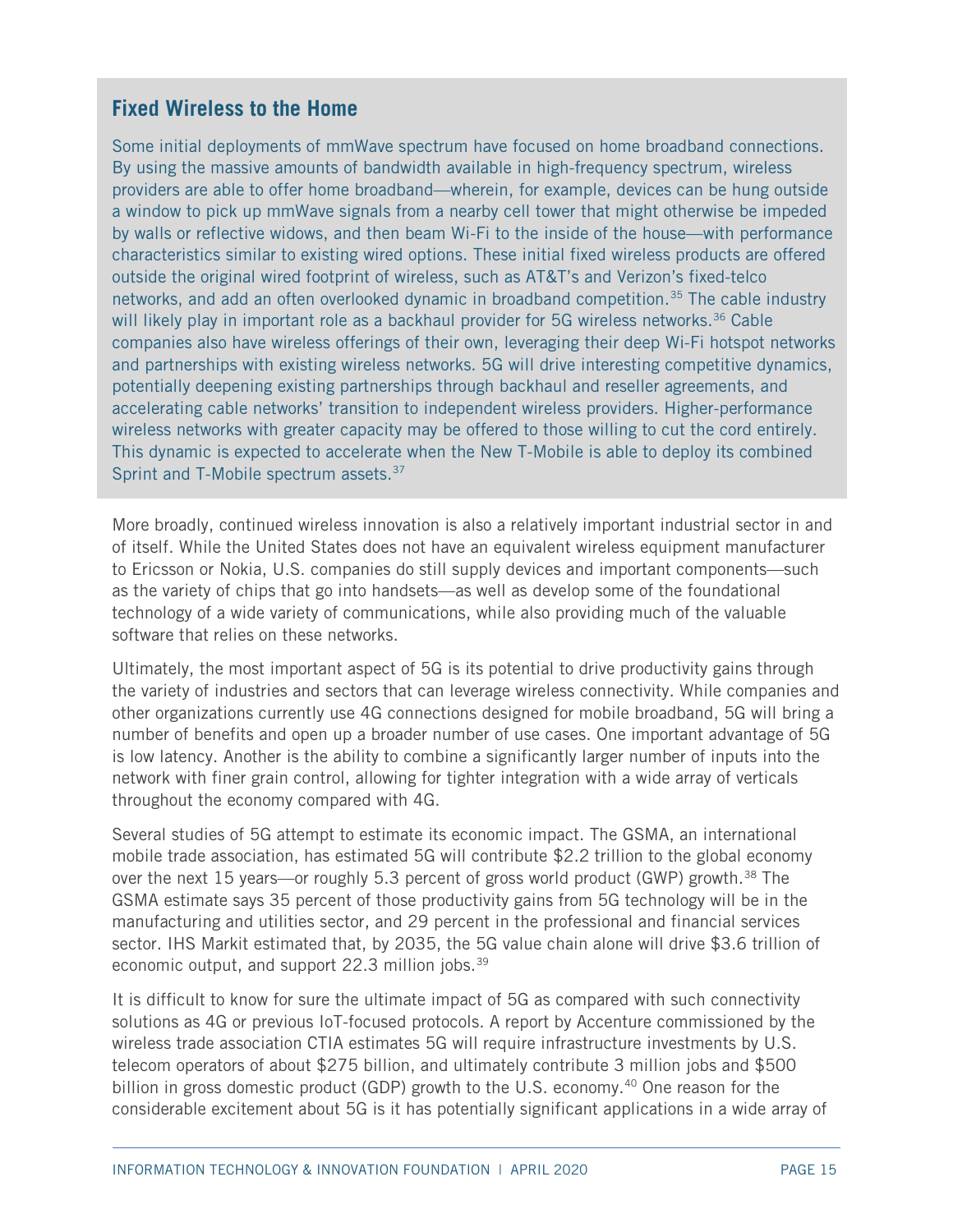producer areas, including logistics, utilities, manufacturing, city management, health care, and others. Some of the benefits are expected to flow from smart-city applications. For example, 5G connectivity, combined with data analytics, could be applied to the management of vehicle traffic and electrical grids, which could produce \$160 billion in benefits and savings through reductions in energy usage, traffic congestion, and fuel costs.<sup>[41](#page-47-8)</sup>

Arguably, the United States led in the last wave of Information Technology (IT) innovation in part because it led in 3G and LTE, and because of good national policy, including regarding spectrum. The 3G and 4G platforms enabled U.S. innovators to get into the market, first with innovative offerings, and ultimately to scale those offerings and gain first-mover advantages around the world.

The long-term goal is a combination of 5G connectivity and AI, not just within the orchestration and operation of networks, but to enable the coordination of decision-making at the application layer. As researchers with Huawei have put it, "One of the most fundamental features among the revolutionary techniques is in the 5G era, i.e., there emerges initial intelligence in nearly every important aspect of cellular networks, including radio resource management, mobility management, service provisioning management, and so on."[42](#page-47-9)

# **CHALLENGES AND THREATS TO AN INNOVATIVE, SECURE WIRELESS ECOSYSTEM**

There are a number of challenges facing U.S. policymakers and private-sector actors in the transition to 5G. Understanding each distinct challenge is the first step in crafting policies to effectively address each task ahead. A relatively early and broad deployment is an obvious area of focus, but a national strategy should also address acute security concerns related to the supply chain, long-term wireless innovation, and demand-side adoption efforts to see 5G effectively integrated with the economy.

#### **Deployment**

A swift deployment of 5G is important, but much of the media concern over the race to be the first country to deploy 5G is misplaced. When it comes to the biggest impact of 5G—the overall economic value creation—what matters is having a network of large-enough scale such that U.S. companies are able to develop new applications and uses that require the capabilities of 5G. There is something of a first-mover advantage, but it is not a significant setback if the United States is not the first to achieve similar coverage deployment as other countries (as will likely be the case considering the cost structure of America's dispersed populations).

The aim should not be to deploy 5G as quickly as possible, but to set the conditions for successful long-term innovation and growth of this important platform. All nations, including the United States, are striving to be early in deploying large-scale networks. In the United States, there is no reason to believe the three intensely competitive and financially healthy wireless providers—plus the hungry new entrant, Dish—will not have the capability or incentive to deploy 5G networks to meet demand. However, there are obvious policy levers to help accelerate deployment: infrastructure, spectrum, and tax policy. As the first two levers have been widely discussed elsewhere and are not the core focus of this report, we will only briefly address the policies to accelerate the deployment of 5G—the table stakes of a national 5G strategy.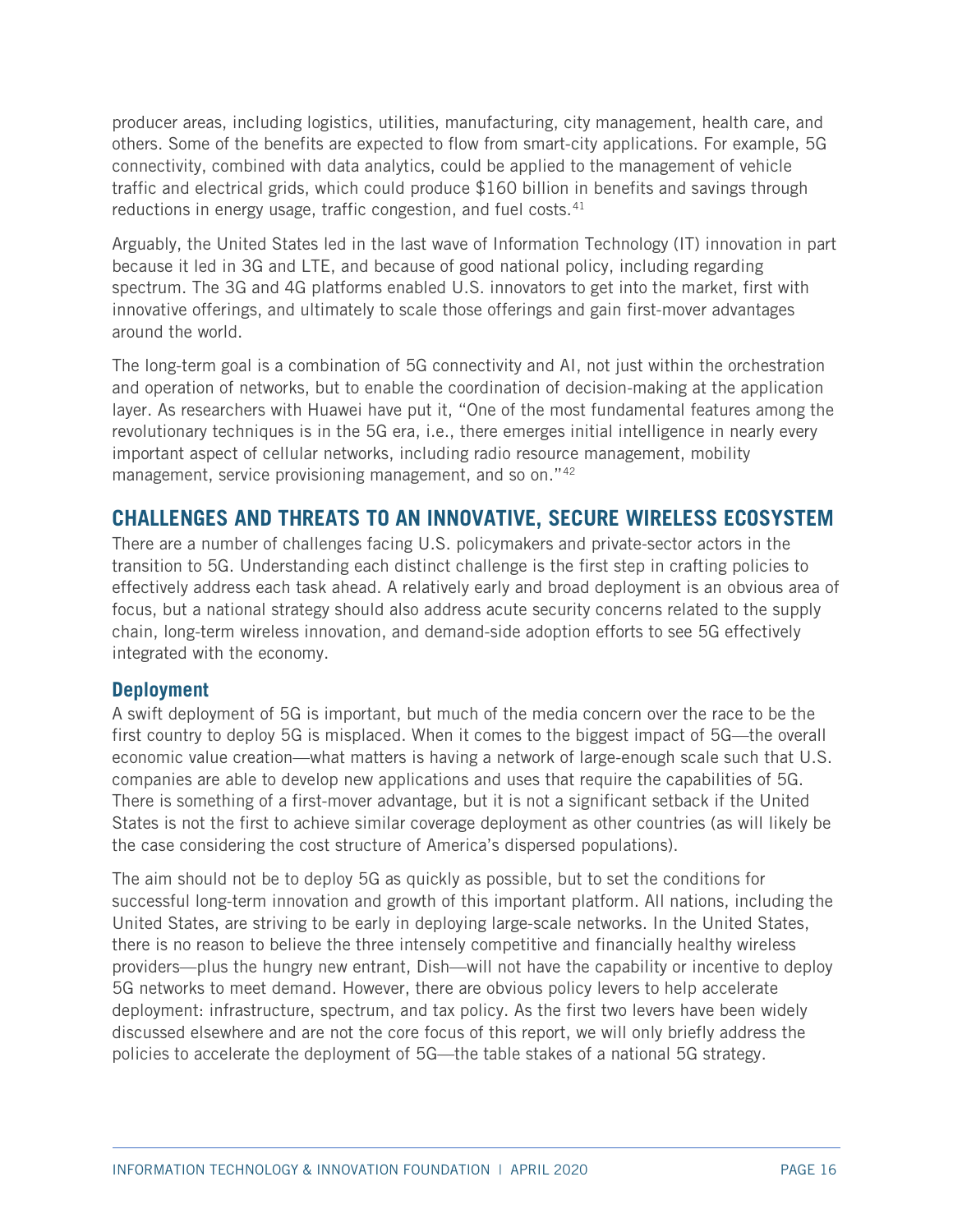Chinese operators do not face the same impediments to deployment as those in the United States, in part because of much higher population densities in China, and Chinese carriers being state-owned enterprises that are "encouraged" by government to deploy quickly. It is estimated that Chinese mobile providers have deployed about 15 times as many 5G base stations as the providers in the United States.[43](#page-47-10)

## **Equipment Supplier Challenges**

Chinese companies are seeking to lead across the 5G ecosystem—in its foundational technology, equipment, devices, and applications. China Mobile has set aggressive timelines for deployment of next-generation wireless. This aim at 5G leadership has seen Chinese companies, such as Huawei, take on a much larger role in standards-setting organizations, and in equipment design and manufacture in a way that sees a much more outward, global focus compared with prior generations of wireless technology.

# **The Threat of Foreign Domination of Radio and the Formation of the Radio Corporation of America[44](#page-47-11)**

During WWI, the U.S. government took over most civilian radio stations. After the war, Congress forced a reluctant Navy to give the stations back to their original owners. The Navy was particularly concerned about returning the high-powered international stations to American Marconi, which was majority owned by the British, who also controlled most international undersea cables.

The Navy then looked to prevent British oversea radio dominance through another route. In 1919, General Electric (GE) developed a new breakthrough component for high-power transoceanic radio—the Alexanderson alternator transmitter. GE was negotiating to sell its entire production to the British-controlled Marconi companies, but the Woodrow Wilson administration applied pressure to block the sale. GE resisted—as the British companies accounted for the entire sales of the machine, which was expensive to develop—but worked with the U.S. government to develop a consortium including AT&T, Western Electric, and others to buy out American Marconi in order to create an all-American radio company: the Radio Corporation of America (RCA). RCA later fell into trouble after DOJ forced it to license its television patents, even though the evidence showed their market power had almost no negative impact on consumer prices, and actually spurred innovation. This misguided DOJ action provided the crucial leg up for Japanese television prod[uce](#page-47-12)rs, which in turn led to the complete collapse of the U.S. television manufacturing industry.45

The support of "national champions" to lead in 5G is explicit policy in China. The U.S. China Economic and Security Review Commission outlined six major ways in which Chinese policy has successfully created globally competitive telecommunications firms and reduced dependence on foreign technology: (1) providing significant financial support; (2) utilizing localization targets and government procurement to favor domestic firms; (3) promoting Chinese technology standards domestically and internationally; (4) constraining foreign market access; (5) cultivating national champions (e.g., Huawei and ZTE); and (6) allegedly engaging in cyber espionage and IP theft.[46](#page-47-13) They could have added the policy from the 1990s and first decade of the 2000s that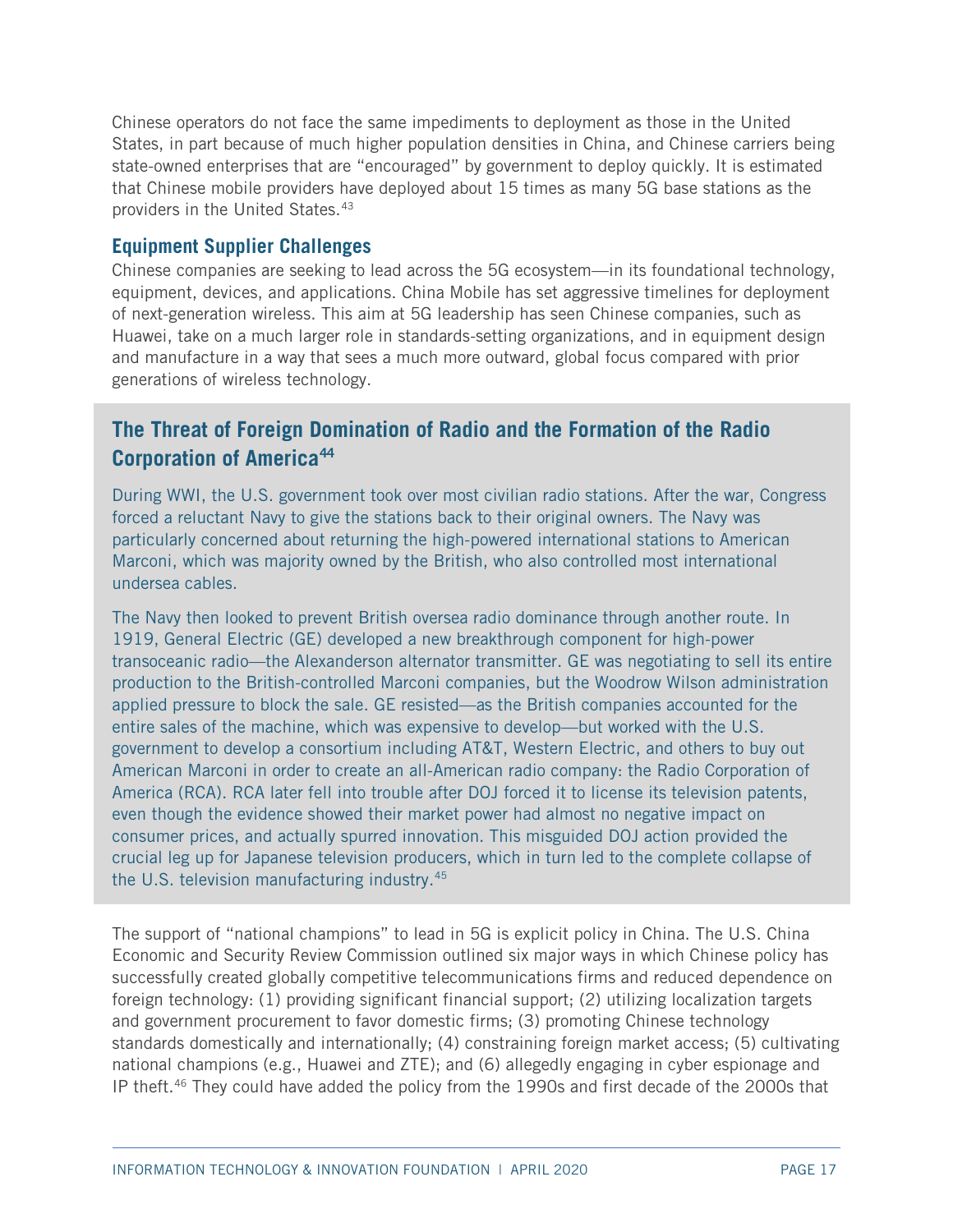required foreign equipment makers to "trade technology for market access," which was responsible for training thousands of Chinese engineers and managers.<sup>[47](#page-47-14)</sup>

In some ways, increased Chinese integration within the global telecommunications supply chain could in theory be a good thing if it succeeds in providing increasing economies of scale, globally interoperable equipment, low-cost roaming, and cheaper devices. But it must be remembered that even a private company such as Huawei would not exist today absent protectionist and mercantilist policies by the Chinese government. Moreover, the focus on Chinese participation in the telecommunications supply chain must be considered in context, and may ultimately undermine U.S. interests, as well as the broader wireless innovation ecosystem, unless tailored policy responses are put in place. This will particularly be the case if Chinese equipment firms succeed in significantly weakening or even putting out of business either Nokia or Ericsson. To date, the evidence is clear that Chinese mercantilist policies generally have harmed innovation in developed nations.[48](#page-47-15)

Policymakers have to carefully understand not only the risks involved with using Chinese equipment or allowing it to be used by our allies, but also potential Chinese dominance of the global industry, and tailor our responses appropriately.

#### Short-Term Security Threat

Security of 5G networks has been an intense focus for Washington, but unfortunately, much of the discussion has taken on the character of fearmongering over staid risk analyses or thoughtful policy approaches to mitigate what risk exists. Part of the challenge is much of the policy direction is from government officials who are able to view to classified briefings the rest of the policy community does not have access to. Operating without similar knowledge as to the scope and scale of the problem makes it difficult to offer good advice.

In some circles, there is an unduly narrow focus on where each piece of technology is sourced and whether components are manufactured, if not designed and developed, in China. While many electronic components do pass through China, this concern may be driving a broader decoupling of the U.S. and Chinese markets.<sup>[49](#page-47-16)</sup> Moreover, software-based firmware updates mean no risk analysis can be 100 percent certain, and the risk profile can change over time.

At the furthest end of consideration, with very low probability but very high potential damage, there is at least a conceivable possibility of sabotage, whereby service providers of the RAN equipment, such as Huawei, could shut down communications. While highly unlikely outside of a wartime scenario, such a scenario is unfortunately one that should be considered.

It is also be possible wireless equipment could be used for state-level espionage. This concern can be somewhat mitigated for sophisticated users through encryption and zero-trust techniques, although access to high-level metadata would remain a security concern. [50](#page-47-17) There is a valid, albeit vague, concern that any company under China's authority could be compelled to assist the Chinese government. For instance, China's National Intelligence Law of 2017 demands cooperation in intelligence gathering when requested.<sup>[51](#page-48-0)</sup> Article Seven of the law requires "'any organization or citizen shall support, assist, and cooperate with state intelligence work according to law.' Article 14, in turn, grants intelligence agencies authority to insist on this support: 'state intelligence work organs, when legally carrying forth intelligence work, may demand that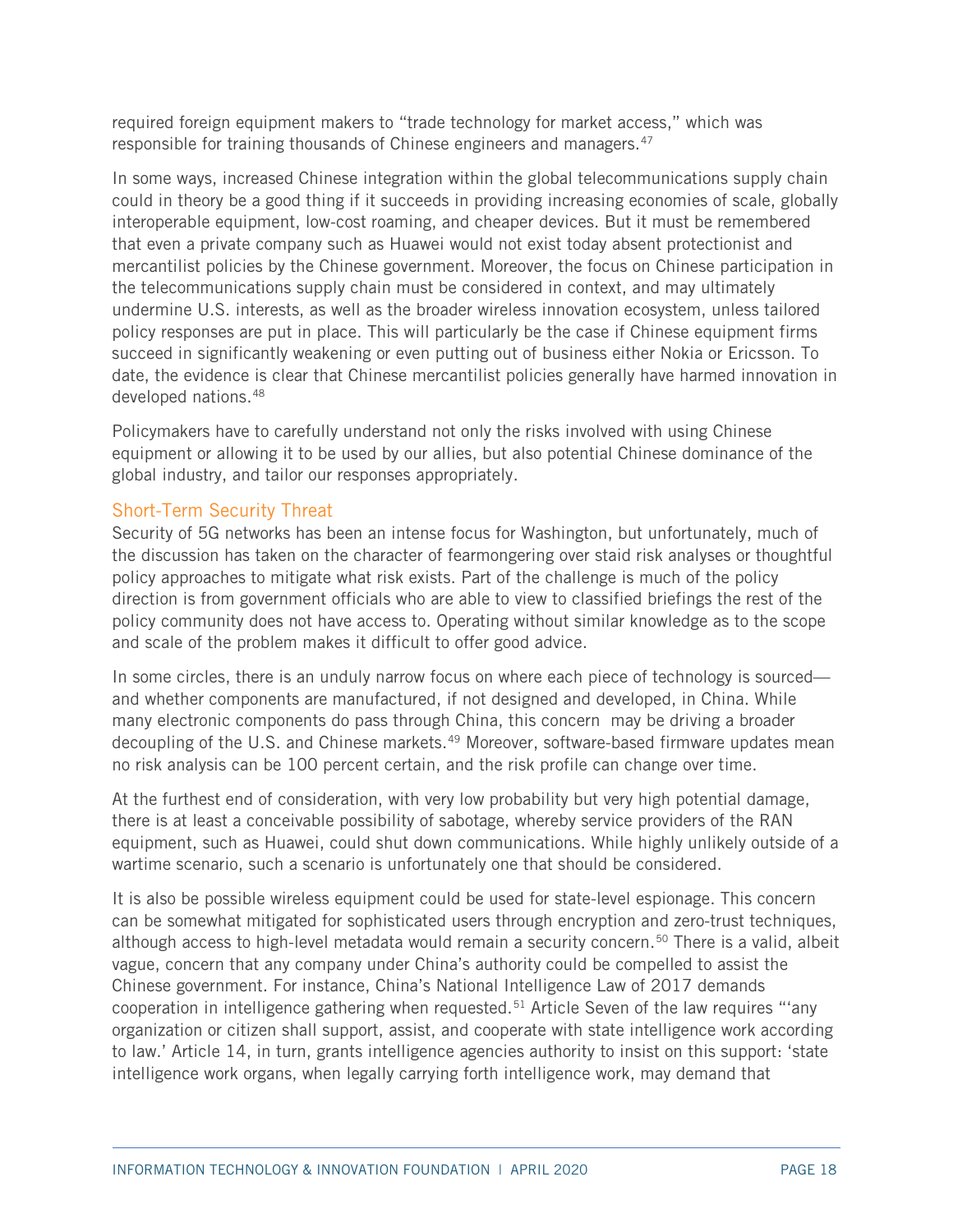concerned organs, organizations, or citizens provide needed support, assistance, and cooperation.'"[52](#page-48-1)

In addition to espionage for Chinese national intelligence purposes, it is conceivable similar tools may be used for industrial espionage and IP theft. Huawei has been accused of this with regard to Nortel in the early 2000s.<sup>[53](#page-48-2)</sup> It also happened more recently.<sup>[54](#page-48-3)</sup> 5G is designed to offer tools and an environment for companies to develop and run systems that are core to their production processes. 5G could conceivably offer an attractive attack vector to steal a wide range of trade secrets from companies relying on compromised equipment.

Researchers have uncovered ties between leadership positions in Huawei and the People's Liberation Army, the Communist Party, and the Ministry of State Security.<sup>[55](#page-48-4)</sup> There is also evidence of cooperation between Huawei and Chinese state-backed hackers, such as Boyusec and APT3.[56](#page-48-5) Other risks in working with Huawei have been identified, such as existing exploits in handsets and equipment identified by the National Security Agency (NSA); allegations of bribery or corruption; and sanctions violations, including allegations of re-exporting U.S. technology to Iran, Sudan, and Syria. [57](#page-48-6)

The potential for cooperation with the Chinese government is generating considerable animus toward Huawei from the Trump administration. Secretary of State Mike Pompeo made this equivalence between the company and the party clear, "Huawei is an instrument of the Chinese government."[58](#page-48-7) Reports indicate the U.S. State Department has been sharing strong evidence that Huawei works directly with Chinese security agencies.<sup>[59](#page-48-8)</sup> It appears the conversation has largely moved past whether or not there are backdoors or vulnerabilities to what should be done about them.

Some countries believe the risk of using Chinese equipment in the so called "edge" (i.e., the RAN radio equipment) is considerably lower than using such equipment in the core of the network that provides the functionality of telecommunications services and connects users to the rest of the Internet. Most notably, U.K. rules cordoned off Huawei equipment to only the RAN in particular less-sensitive areas of their 5G networks.<sup>[60](#page-48-9)</sup> The United States, however, is of the position that, in the words of Deputy Assistant Secretary for Cyber and International Communications and Information Policy Robert Strayer, "[T]here is no way that we can effectively mitigate the risk to having an untrustworthy vendor in the edge of the network."<sup>[61](#page-48-10)</sup>

There is also long-term concern that with the help of Chinese policy, Huawei may well continue its meteoric rise and eventually threaten the viability of other equipment manufacturing companies and become the predominant network provider globally. This monopolistic position would not only result in economic harm—not the least of which would be higher prices and potentially less innovation—but significant vulnerabilities and dependencies. This could very well force Europe and its allies to consider plans now for what to do if Nokia or Ericsson fail.

#### Long-Term Innovation Mercantilism in Wireless

The short-term theoretical threat of trade-secret theft, espionage, and even sabotage from untrusted equipment in the 5G supply chain has captured a lot of attention in the media and political circles. However, a targeted ban on the use of high-risk vendors in the United States, combined with cost-effective risk-mitigation strategies undertaken by U.S. allies goes a long way toward mitigating that risk. In addition to those relatively straightforward concerns, policymakers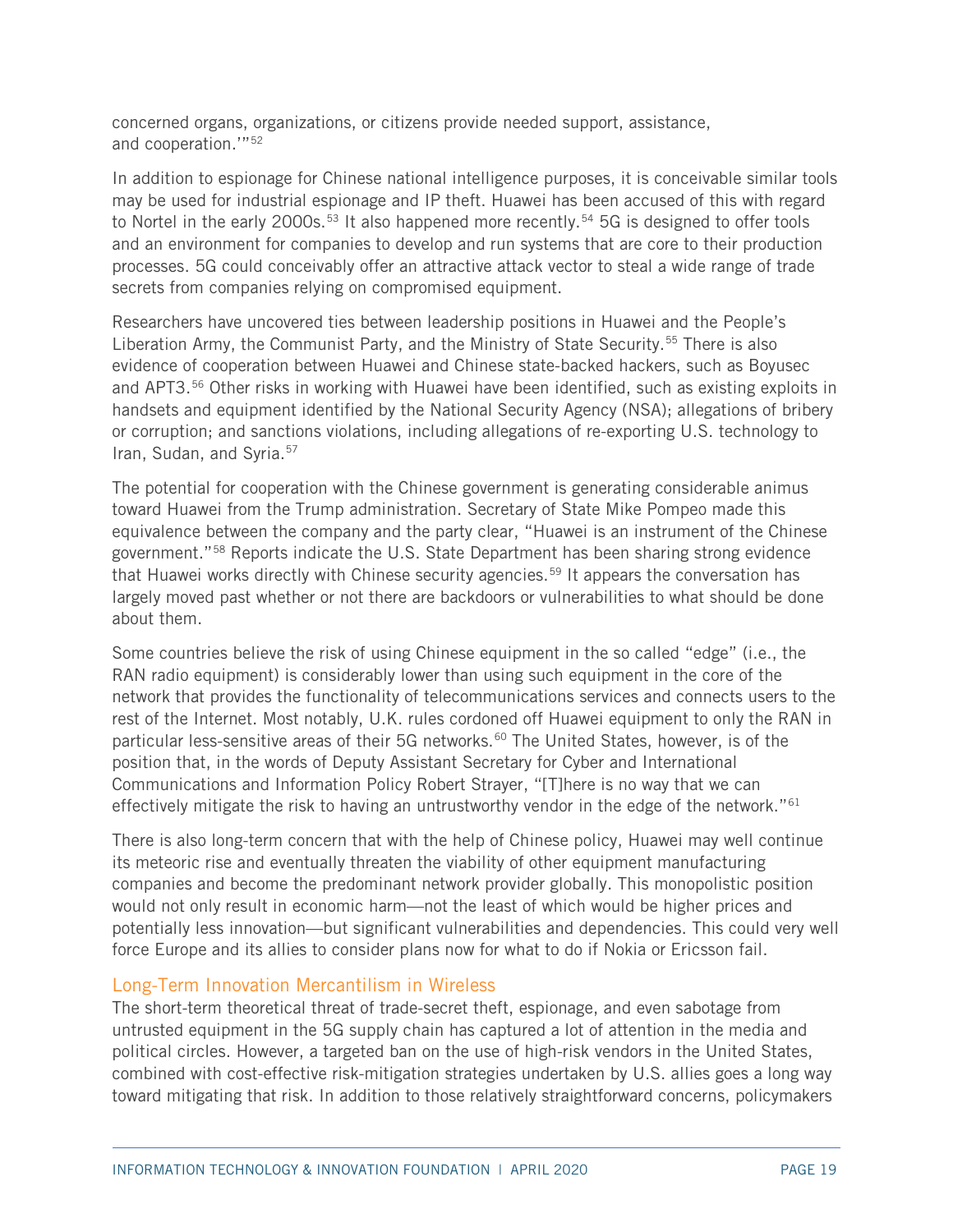should also be looking toward supporting long-term development of new wireless technologies to "skate to where the puck is going." The goal should be to carefully encourage ongoing market forces toward an innovation ecosystem that plays to U.S. strengths. There are several components to this strategy, but first it is worth understanding the nature of wireless innovation development and commercialization, and the challenges posed by some of China's policies.

#### **Standards**

Standards are an incredibly important component of global trade and the broader development and commercialization of a wide variety of innovations. Standards setting plays a central role in the transition to a new generation of wireless devices. Developed by technical experts, standards foster economies of scale and efficient trade by making it relatively easy for firms to produce a good or service that conforms to mutually accepted technical characteristics across markets. At their most basic, standards establish the size, shape, and capacity of a product, process, or system. They define key terms so there is no misunderstanding among those using the standard, and reduce uncertainty by creating a common technological platform upon which any actor can develop new applications, thereby enabling modularity and specialization through common interfaces. Standards-development processes and systems to ensure conformity to standards including testing, certification, and laboratory accreditation—are therefore an important part of modern production and trade.<sup>[62](#page-48-11)</sup>

China has a long track record of enacting discriminatory and restrictive domestic standards, which act as a barrier to trade for high-tech goods and services.<sup>[63](#page-48-12)</sup> As the Information Technology and Information Foundation's (ITIF) report "The Middle Kingdom Galapagos Island Syndrome: The Cul-De-Sac of Chinese Technology Standards" argues, China has made the development of indigenous technology standards—particularly for information and communications technology (ICT) products—a core component of its industrial development strategy, and wireless is no different.<sup>[64](#page-48-13)</sup> Most recently, in 2018, China introduced a new standardization law that favors local firms and goods and services, as it references "indigenous innovation" while failing to reference either World Trade Organization (WTO) commitments and best practices, or its acceptance of international standards that already exist.<sup>65</sup>

3GPP is industry-led and the primary standards-setting organization for mobile technologies and participation is on a voluntary basis. 3GPP publishes its standards in what are called "releases"—Release 15 was the first full 5G standard, but the body continues to iterate and release new versions, with improved features and functionalities, over time.<sup>[66](#page-48-15)</sup>

A look back at 3G technologies provides a good example of the history of somewhat obscure policies and the use of standards that have supported the growth of geopolitically strategic companies such as Huawei. China, through the China Academy of Telecommunications Technology in collaboration with Datang Telecom and Siemens, developed a unique 3G standard based on Time Division Synchronous Code Division Multiple Access (TD-SCDMA), rather than frequency division duplexing, as was used in the rest of the world.<sup>[67](#page-48-16)</sup> "Duplexing" refers to the bidirectional nature of communications—frequency division and time division are simply different ways to divide the signals coming down from the base station and those going up from the handset. In time division duplexing, the signals are divided in time using the same spectrum, whereas in frequency division, they go up and down using different spectrum.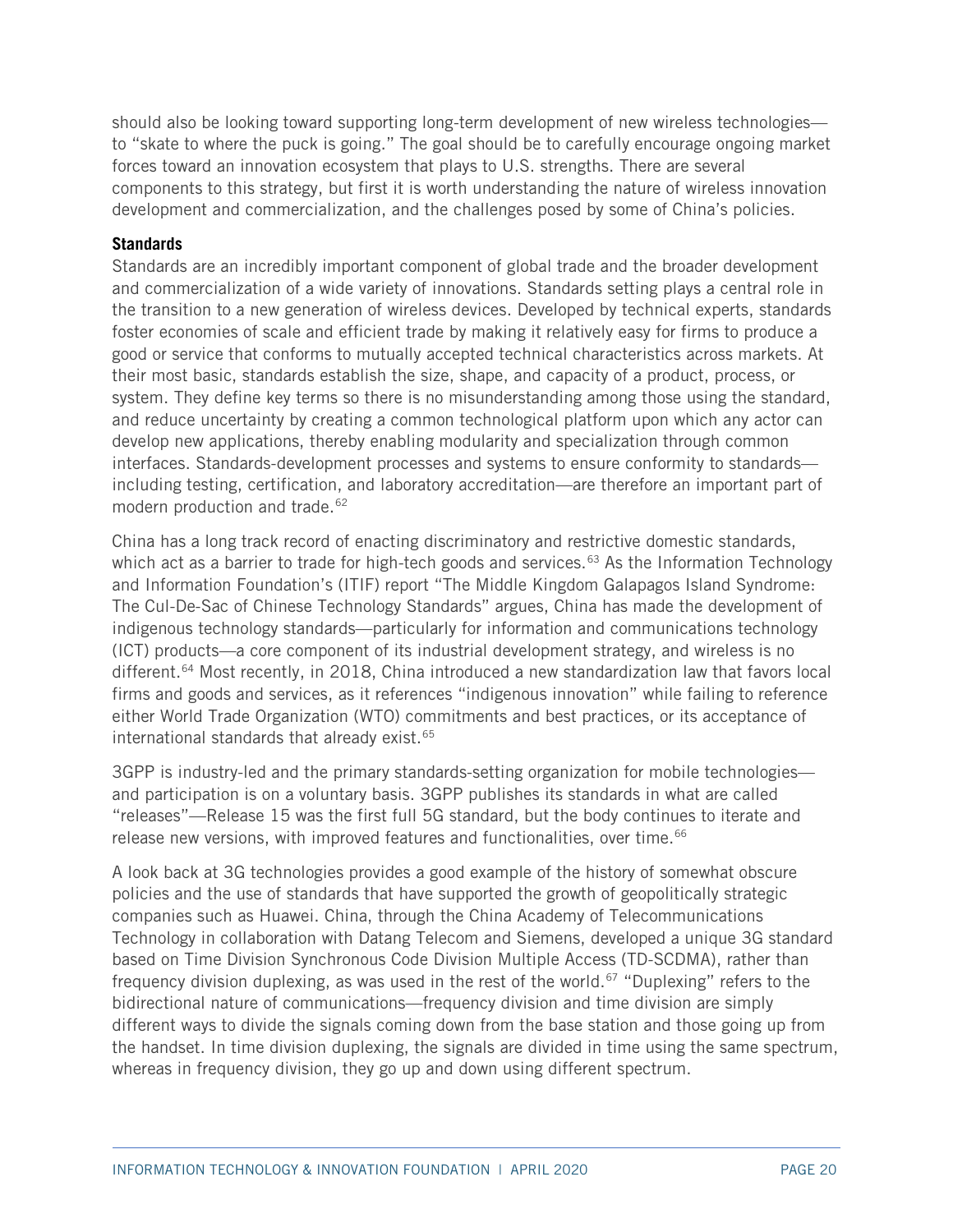The key point to understand is that for 3G, China developed a standard that required equipment and devices that were different from the rest of the world. China Mobile, which has undergone some privatization but is still majority owned and effectively directed by the state, was then ordered to build a TD-SCDMA network.<sup>[68](#page-49-0)</sup> There are good reasons to prefer time division duplexing, especially in the context of data transmissions, but developing a unique standard without existing equipment or devices available generally makes sense only if for a geopolitical rather than commercial strategy. China's 3G standard did not gain any traction outside of its domestic market, and was ultimately undermined because of a lack of handset chips for the technology.<sup>[69](#page-49-1)</sup>

#### **No country should be able to force coalitions to vote against the best technologies being incorporated into a standard.**

The development of TD-SCDMA was undertaken in part as an attempt to avoid paying royalties to Western companies that had innovated first and developed better standards. Huawei benefitted from a joint venture, announced in 2003, with Siemens to develop and manufacture 3G TD-SCDMA equipment for the Chinese market.<sup>70</sup> However, Huawei and other Chinese original equipment manufacturers (OEMs) were confronted with patent claims brought by Qualcomm, which had rights to the underlying CDMA technology.<sup>[71](#page-49-3)</sup> In any event, Huawei benefitted from a large Chinese market that was effectively closed off from international suppliers for much of its initial growth, in part because of Chinese policy affecting standards.

Since 3G and 4G, Huawei has increasingly turned its ambitions outward. Instead of focusing on protecting its own domestic market, or even focusing on relatively low-margin developing markets in Africa and elsewhere, the company has set its sights on the global 5G standard set at 3GPP. This transition, from inward-looking protectionism to outward-facing ambition, represents both an opportunity and a threat to market-oriented entities. There is at least a theoretical opportunity to better integrate the Chinese market with the rest of the world through unified, globally standardized technologies and equipment. But China will not allow foreign equipment providers to attain more than a minimal share of the Chinese market—enough to keep foreign providers such as Ericsson and Nokia from supporting strong trade-enforcement efforts against China, as they know China would retaliate against them. There is also evidence China has and will attempt to unfairly influence voting processes within these bodies in order to advance incorporation of Chinese technology as essential to the standard.<sup>[72](#page-49-4)</sup> The goal should not be to entirely shut Chinese firms out of this process—indeed, it is good they are included—but instead to work to ensure fair voting practices, good institutional design, and strong norms of democratic processes in standards-setting organizations crafting the cutting edge of wireless products. No country should be able to force coalitions to vote against the best technologies being incorporated into a standard. This will require more active global leadership from the U.S. government to first shine the light on unfair Chinese standards processes, and then work with allies to push back against them.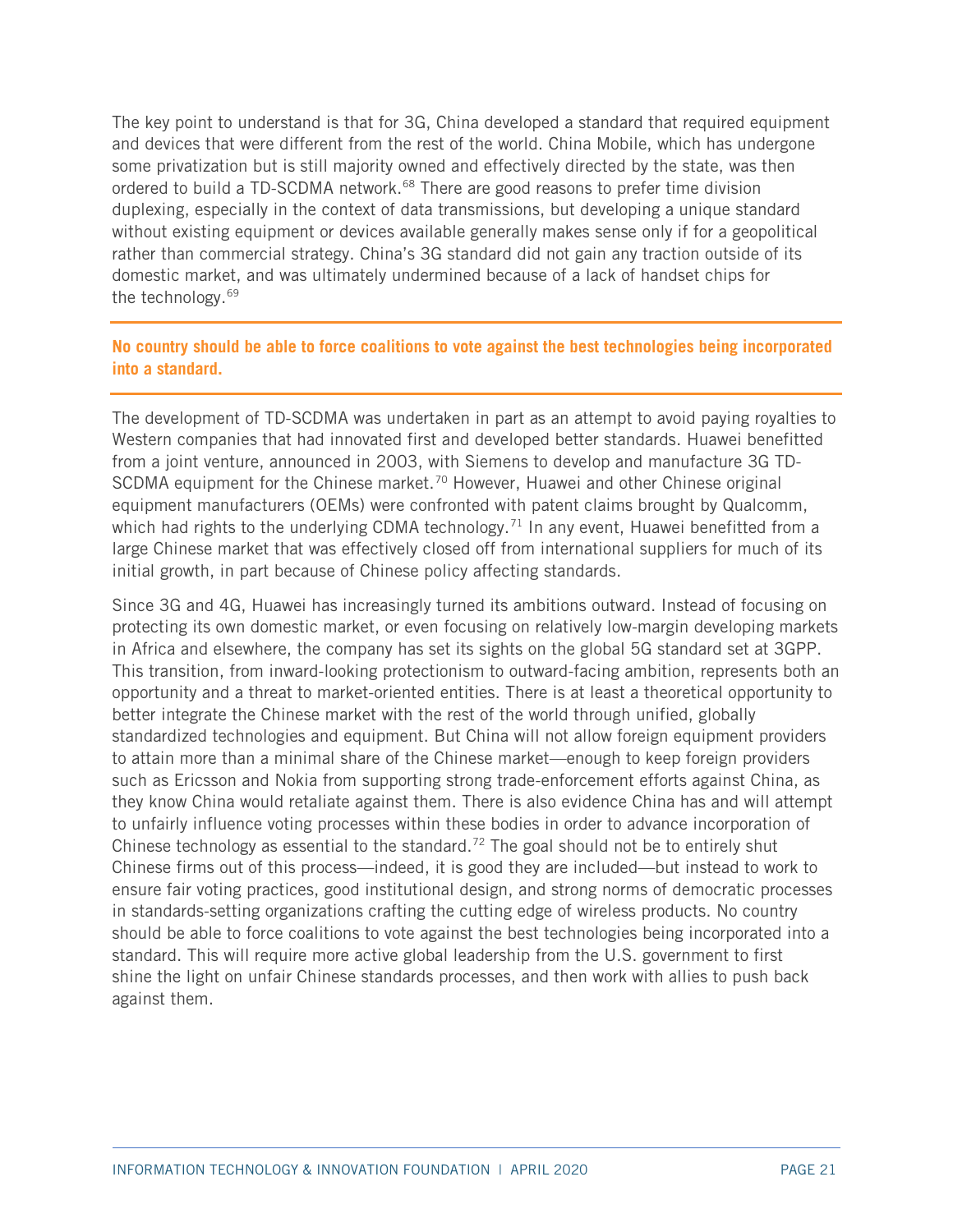

**Figure 3: Number of submissions for 3GPP Release 16 standard[73](#page-49-5)**

Chinese representatives have taken a leading role in the 5G standards working group—3GPP—by one measure submitting 40 percent of the standards and 32 percent of the documents.<sup>[74](#page-49-6)</sup> China's growing engagement with these bodies is to be expected given its increasing technological sophistication in areas such as 5G.<sup>[75](#page-49-7)</sup> Again, in some regards, China's increased participation in global bodies could reduce the incentives for China to enact unique domestic standards that conflict with international equipment. Technology lawyer Eli Greenbaum has convincingly argued Chinese engagement with international standards processes largely aligns with U.S. interests, when done so on fair terms.<sup>[76](#page-49-8)</sup> Although standards organizations can be manipulated by individual firms, cartels, or nations "these risks can be managed within the structures of existing United States trade and economic policy."<sup>[77](#page-49-9)</sup>

However, Chinese actors appear to be coordinating votes to support favored companies, rather than supporting the best technological solution—something that is easier to do when many of the Chinese companies are wholly or partially state-owned (e.g., Nokia Shanghai-Bell, ZTE, Chinese Academy of Telecommunications, China Mobile) and those that are not are subject to Chinese pressure. The best example of this is in Huawei's success in seeing polar coding adopted as the coding algorithm to connect existing 4G equipment to new 5G gear. Huawei gained a significant win with the adoption of polar coding into part of the 5G standard after it built up a significant patent portfolio around the technology.<sup>[78](#page-49-10)</sup>

There is strong evidence that suggests the vote to adopt this technology over a Qualcomm-backed alternative not having been a fair process. The Chinese state media report "Lenovo 5G incident shows need for Chinese companies to cease mindless competition" is indicative of a vote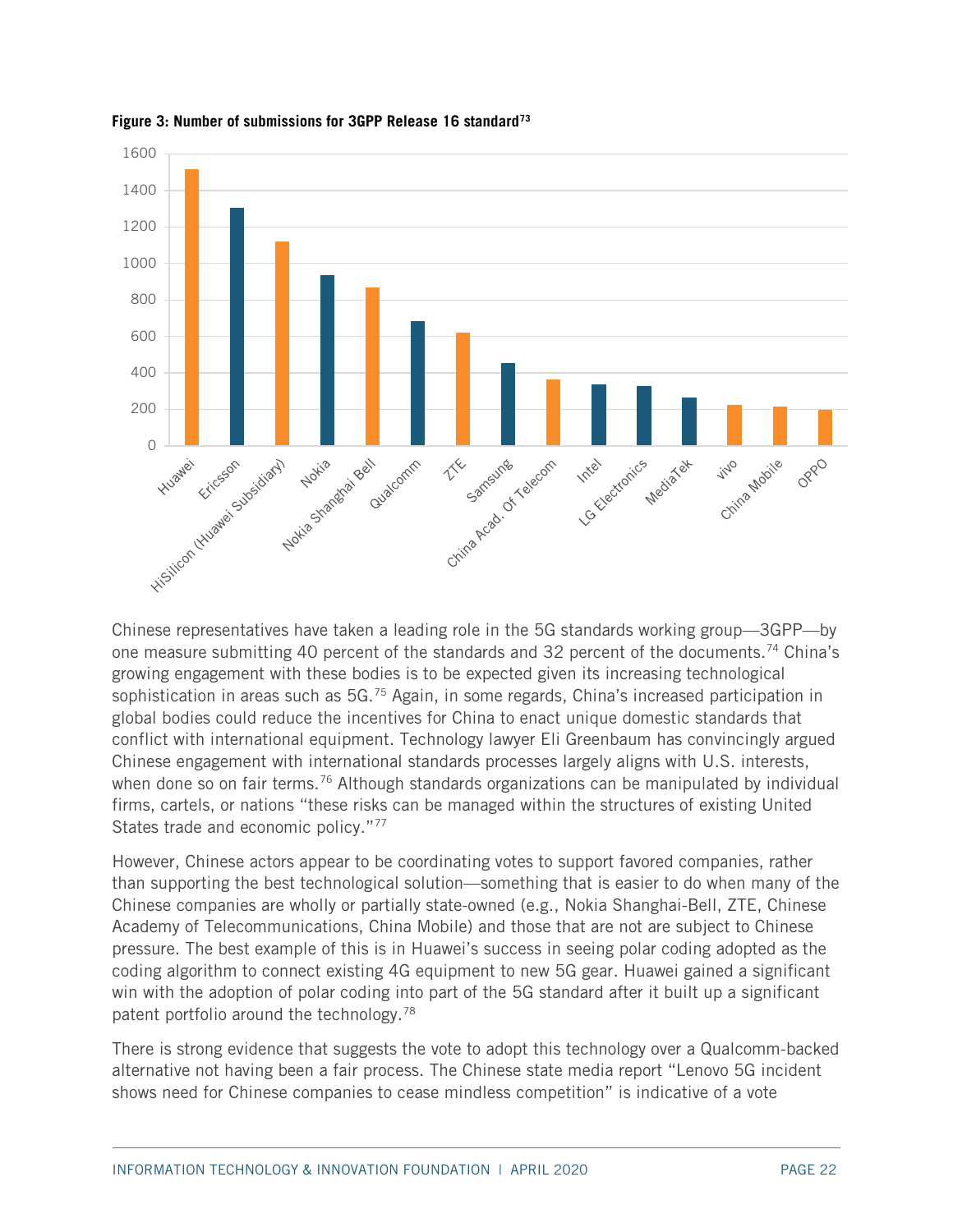coordination scheme. Lenovo was forced to make a public apology after supporting the Qualcomm offer over Huawei's polar-coding proposal for the vote on 5G data transmissions (rather than the connection between 4G and 5G equipment).<sup>[79](#page-49-11)</sup> The Chinese government so publicly and effectively shaming a company—for doing exactly what it should have by participating in 3GPP and supporting the technology that best achieves a particular goal regardless of national origin—should alert observers that China is gaming the standards forum. As Elsa Kania, adjunct senior fellow with the Technology and National Security Program at the Center for a New American Security, has pointed out, such coordination practices are the explicit goal of the joint China IMT-2020 project.<sup>[80](#page-49-12)</sup> This group, formed by China's Ministry of Industry and Information Technology, National Development and Reform Commission, and the Ministry of Science and Technology, includes ZTE, Huawei, and Datang as members—and is designed to "organize and coordinate Chinese participants" in the process of standards setting.<sup>[81](#page-49-13)</sup> To be clear, while the current Chinese process is better than the older one, wherein the Chinese government explicitly set standards, this current process is in some ways a wolf in sheep's clothing. It has the veneer of being voluntary and industry led, but because the firms are not truly independent actors, as they are in other nations, China is unfairly manipulating the global standards-setting process for mercantilist advantage.

Despite the investment of Chinese actors in the 3GPP process, it appears China may be looking to submit its own 5G solution with the International Telecommunication Union (ITU) at the United Nations in addition to the globally popular 3GPP-developed specification.<sup>[82](#page-49-14)</sup> This is especially concerning, as developing countries often look to the guidance of ITU. For example, Huawei could conceivably extend its lock on the lower end of the market through equipment that is not interoperable with the rest of the wireless ecosystem. Votes at ITU are generally more pliable than within a body such as 3GPP. Rather than technical experts (ideally) voting for the best solution, at ITU, each country gets a vote, so China is able to use soft power or development support to win votes. It is not yet entirely clear whether Chinese submissions to 3GPP indicate a willingness to fully integrate with the global market (while undermining the institutions that set the terms for that market) or only one prong of a broader strategy.

However, China's attempts to undermine the governance of 3GPP and other similar standardssetting organizations by vote coordination among its companies—many of which are state owned—is a real challenge that could undermine the incentives for companies to invest over long horizons with the hopes of integrating inventions into a wireless standard. If an inferior technology can be strong-armed into a standard-essential patent, the holder of that patent sees significant unfair economic gain, which comes at the direct expense of those who invested the R&D in competing technologies that were not selected. These standards questions take on increasing importance as ITU nears the World Telecommunications Standardization Assembly, to be held in November in Hyderabad, India.

#### **Subsidies and Other State Aid**

Enterprises in key strategic sectors—such as telecommunications equipment and operators benefit from a range of subsidies that support competitive advantage over other firms. Firms such as Huawei represent a relatively new type of Chinese "national champion" company that is not directly state owned, but does unfairly benefit from Chinese policy.<sup>[83](#page-49-15)</sup> The company is privately owned, and headquartered in Shenzhen, not Beijing. This arm's-length separation from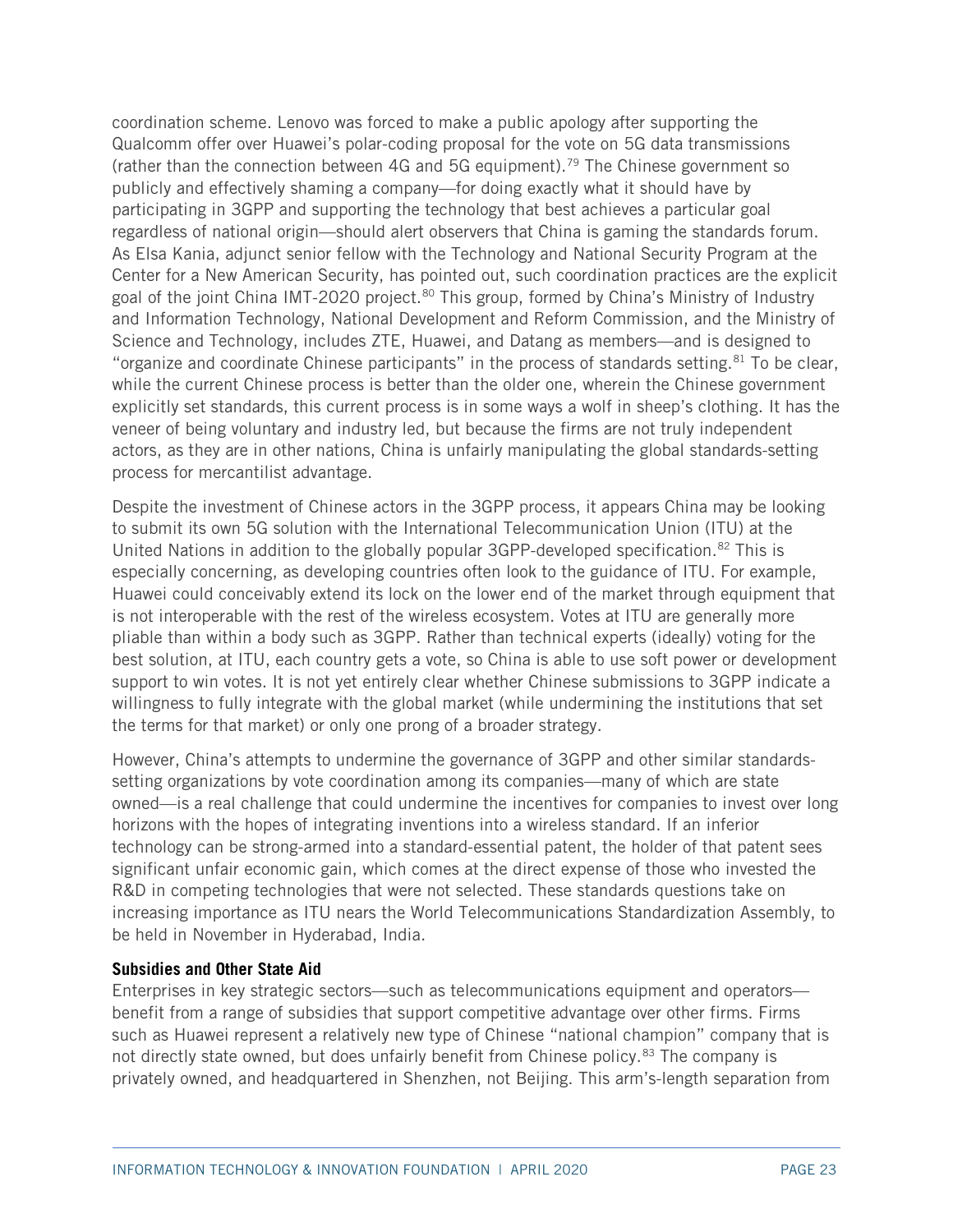the government allows it to profess its independence. But in reality, a variety of state policies have helped Huawei get to where it is now.

Huawei receives credit from Chinese banks at extremely favorable rates. It also benefits from a sizable line of credit from the China Development Bank to finance the purchases of Huawei equipment, which was raised to \$30 billion to fuel its global expansion in 2009.<sup>[84](#page-49-16)</sup> This financing allowed the company to effectively scale up its operations by focusing on relatively low-margin developing markets. The company, like other Chinese firms, also benefited in the 2000s from Chinese currency manipulation, which artificially lowered the prices of their exports. There is also evidence that ZTE received a direct grant of almost 2 billion yuan, the equivalent of about 30 percent of the penalty for violating Iranian and North Korean sanctions.<sup>85</sup>

Chinese policy overtly supports other parts of the ecosystem that reinforce demand for Huawei and ZTE products and services. Subsidies in a variety of forms, favorable term loans, and local government assistance to lower the cost of deployment assist Chinese operators—who in turn buy mostly Chinese equipment—that are pushing to have a major platform for 5G. State-directed China Mobile has called on the government for subsidized power supply for 5G equipment—a not insignificant cost of the overall operation.<sup>[86](#page-50-1)</sup> China Mobile offers attractive subsidies to make end-user devices cheaper in a way that is not economical or supportable by market-based actors.<sup>[87](#page-50-2)</sup> These device subsidies are anticipated to increase in order to cover the relatively high costs of early 5G handsets, further fueling demand for 5G networks.<sup>[88](#page-50-3)</sup> Local governments are also, of course, able to offer a clear path for infrastructure deployment, unlike in the United States, where local politics often see grassroots resistance to the erection of towers for a variety of reasons—some legitimate, some not.

Early Chinese deployments were admittedly not as large or advanced as initially anticipated. Many had expected an aggressive deployment of full 5G networks, with the latest of both RAN and core equipment. In actuality, China Mobile and others have gone the more economical route and deployed a non-standalone network. As China is facing a number of economic and political pressures, it is important the threat from these policies is not overestimated.

It is clear the Chinese government can put its foot on the gas in a variety of areas to help the entire ecosystem accelerate into the future. Some of these tactics are unfair and drag down other competing innovators; others are worth emulating. In any event, it is important to realize that at this point Huawei is a juggernaut of a company. Its tremendous economies of scale and scope, in a sector wherein they are incredibly important, mean the United States must think creatively.

#### **Global Competitiveness and 5G Adoption**

We cannot take for granted that there is sufficient initial demand for 5G services to drive the level of deployment that would be optimal for national competitiveness. These networks are expensive to deploy, and face something of a chicken-or-egg problem when cutting-edge applications that can take advantage of the jump in performance are not yet widely available and may well require significant efforts to be developed.

South Korea, the United States, China, and Japan are expected to be leading adopters of 5G devices. In terms of the share of total connections (excluding Internet of Things), projections estimate 59 percent of South Korea's, 50 percent of the United States', and 48 percent of Japan's connections will be 5G by 2025.<sup>[89](#page-50-4)</sup> Consumer surveys indicate demand for 5G devices is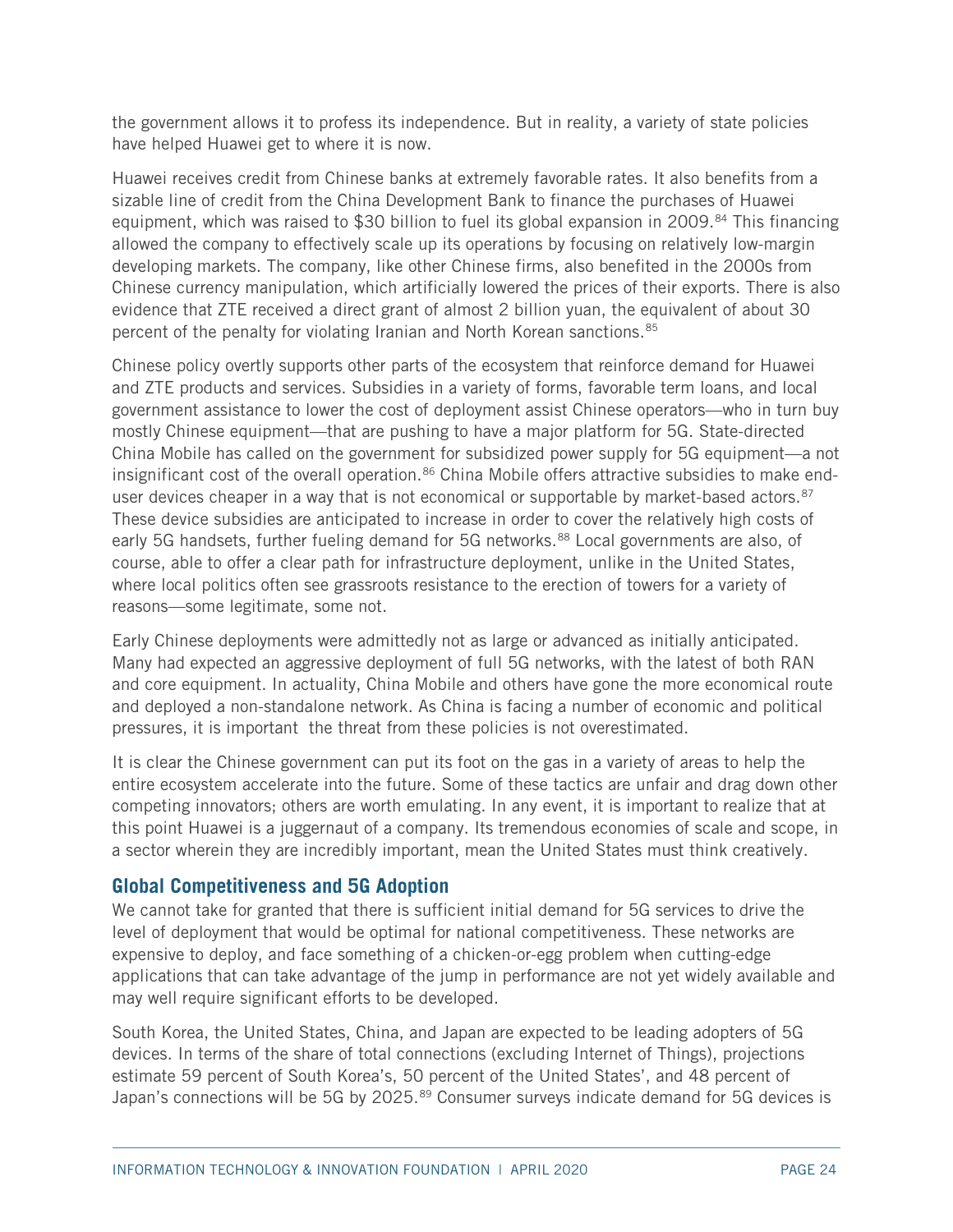highest in China, where 46 percent of the adult population intends to upgrade to a 5G device as soon as it becomes available (compared with  $28$  percent in the United States).<sup>90</sup>

5G is a much more flexible specification than the 4G LTE that was largely designed for mobile broadband. The combination of high-speed mobile broadband with high-performance smartphones has enabled a remarkable innovation ecosystem. The app stores of iOS and Android have given developers easy access to powerful tools—and a simple way to monetize their innovations. Bringing together powerful small computing with numerous sensors, connectivity, and GPS has been an incredible platform for disruptive innovation.

5G is also more complicated, however, with the incremental benefits of lower latency, higher bandwidth, etc. requiring much more of the network user to take full advantage of it. It is not nearly as easy to develop an immersive, low-latency augmented reality application—one that takes advantage of 5G's performance—as it is to develop, say, Pokémon GO. The same goes for industrial robotics, self-navigating mining equipment, and digital twins to optimize manufacturing processes.

**5G is an enabling platform that can best be leveraged if policymakers support a full digital transformation across an array of emerging technologies and application areas.**

The true promise of 5G, and the transformation it enables, depends on far more than the connectivity itself. 5G network facilities enable the integration of AI; sensing and measuring technologies; pervasive computing with drones; virtual and augmented reality; and automated control systems. 5G is an enabling platform that can best be leveraged only if policymakers support a full digital transformation across an array of emerging technologies and application areas.

This is a challenge, wherein applications that take advantage of the performance characteristics of next-generation wireless technologies require networks of adequate scale, but networks require sufficient demand to justify the large investment needed to achieve widespread deployment. This chicken-or-egg problem is highlighted when comparing deployment in market-oriented economies such as that of the United States, and relatively non-market deployments, such as in China, which have been more willing to address this market failure. To achieve the full spillover benefits of advanced, next-generation deployments, policies should seek to spur the adoption and use of these networks, including through development of cutting-edge applications.

# **OVERVIEW OF THE CURRENT APPROACH TO CHALLENGES**

U.S. officials have examined the challenges to a successful, flourishing 5G future and decided on a number of tools, many of which appear to be aimed to thwart the rise of Chinese participants, with most of the concern focused on Huawei. It is probably fair to characterize the current approach as "scattershot," with a variety of different actors throughout the government doing what they can to limit Huawei in the United States—or even curtail its rise altogether—and the FCC acting to speed 5G deployment through infrastructure and spectrum policy. There are a lot of moving parts to the administration's 5G efforts. This section offers a summary overview of some of the current key government actions touching 5G and Huawei.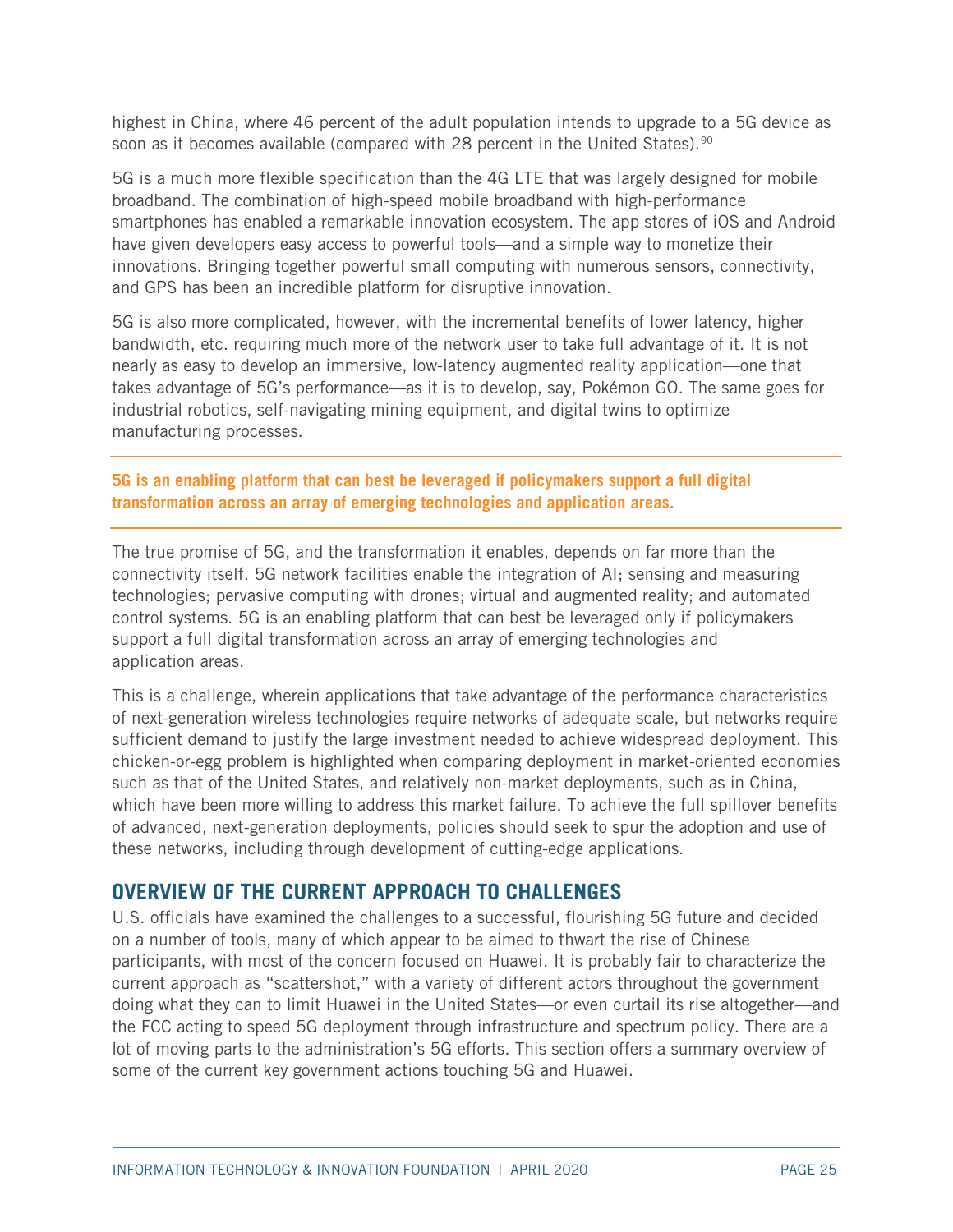#### **FCC Action**

The FCC is a key actor in 5G policy, having both undertaken action to accelerate 5G deployment in the United States through infrastructure and spectrum policy, and initiated policy to prevent high-cost rural subsidies from being spent on untrusted equipment.

FCC Chairman Ajit Pai has termed the agency's 5G strategy "The 5G FAST Plan," emphasizing the importance of a speedy deployment.<sup>[91](#page-50-6)</sup> The FCC characterizes this as a three-pronged strategy, focusing on bringing new flexible-use spectrum to market, streamlining infrastructure policy, and modernizing outdated regulations.

While the FCC has unleashed a large amount of mmWave spectrum, there is a great deal of pressure for additional mid-band spectrum that offers the sweet spot between propagation and capacity while being able to effectively leverage massive MIMO technology. Here, the three-tiered spectrum sharing "innovation band" in 3.5 GHz may provide some relief and added flexibility for new, smaller-scale installations. The FCC is also looking to transition important incumbent users in the C-band—3.7 to 4.2 GHz—to free up hundreds of megahertz of licensed spectrum. While the FCC is thankfully now moving forward with a plan to make this spectrum available for 5G, considerable challenges for a successful transition remain. Reducing fragmentation in the 2.5 GHz band is also an important policy priority, as well as bringing online more unlicensed spectrum in the 5.9 and 6 GHz bands.

When it comes to infrastructure policy, the FCC has worked to streamline the citing process for small cells, modifying "shot clocks" and the fees cities can impose.<sup>[92](#page-50-7)</sup> As ITIF has previously argued, ideally, cities and operators will work cooperatively to see low-cost deployment that benefits residents and city services. But there is legitimate justification for preempting certain cities that are seeking unjustifiably high rents for access to poles and rights of way—as the FCC did.<sup>[93](#page-50-8)</sup> These regulatory changes are facing challenges from local governments in the Ninth Circuit. Other FCC attempts to streamline environmental and historical review processes for small-cell deployments were set back when a U.S. appeals court vacated the agency's order.<sup>94</sup>

The FCC has also adopted a report on supply-chain security that would prohibit the use of subsidies from the Universal Service Fund to obtain equipment or services by a company determined to be a national security threat.<sup>[95](#page-50-10)</sup> The commission is currently evaluating processes and collecting information to replace existing untrusted equipment that has already been deployed in rural parts of the United States.

#### **Trade Policy**

The Trump administration has been quick to utilize trade to further policy goals, and the area of 5G equipment concerns is no different. The administration has leveraged both import and export controls in an attempt to undermine Chinese wireless equipment manufacturers such as Huawei and ZTE. The Office of the United States Trade Representative (USTR), led by Robert Lighthizer, has made substantial efforts to get China to abide by the rules and norms of international trade more generally.

On imports, President Trump signed the Executive Order on Securing the Information and Communications Technology and Services Supply Chain on May 15, 2019, which gave extremely broad authority for the administration to block the importation or use of risky 5G equipment.<sup>[96](#page-50-11)</sup> The language of the order is broad enough to prohibit any "acquisition, importation, transfer,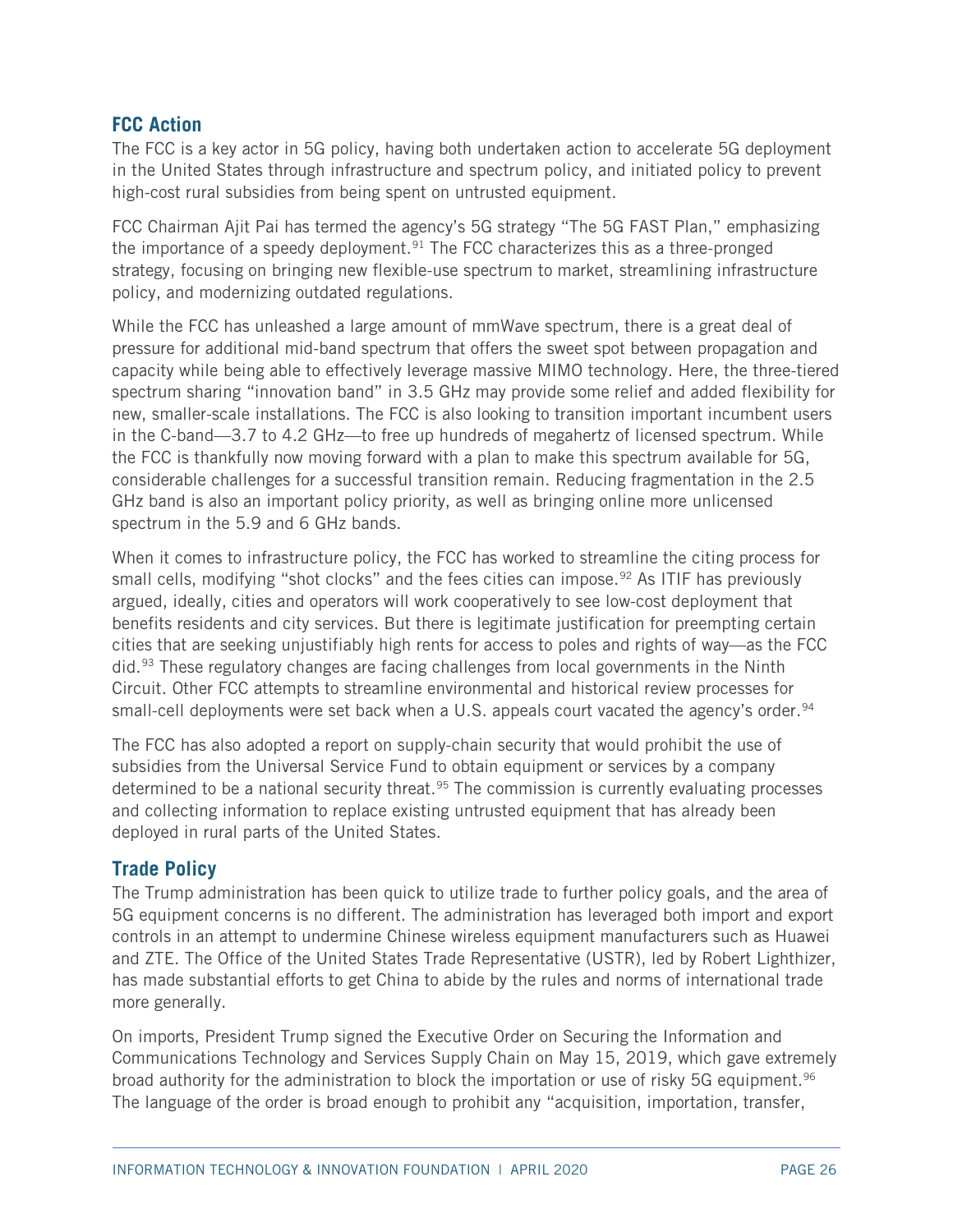installation, dealing in, or use of [communications technology or services that pose an undue risk and were] designed, developed, manufactured, or supplied, by persons [subject to the jurisdiction of a foreign adversary]."<sup>97</sup>

On the export side, the U.S. Commerce Department's Bureau of Industry and Security added Huawei and its affiliates to its Entity List. As a result of this designation, no company may sell U.S. technology, software, or other items without a special license.<sup>[98](#page-50-13)</sup>

These export controls implemented by the administration have faced considerable criticism, particularly due to the damage to the U.S. semiconductor industry—which is harming U.S. leadership in 5G and related fields without much benefit to speak of.<sup>[99](#page-50-14)</sup> Chinese companies account for about 23 percent of global demand for semiconductors, so cutting off access to that market is a very costly decision.<sup>[100](#page-50-15)</sup> Both of these rules have apparently run into implementation challenges. The full export controls have been delayed; however, the administration is considering expanding their scope through changes to the de minimis and direct product rules.<sup>[101](#page-51-0)</sup> Over 160 major U.S. companies have applied for—and at least some have received— licenses to do business with Huawei despite the Entity List designation.<sup>[102](#page-51-1)</sup>

## **Diplomacy**

The state department has been busy communicating with governments and mobile operators around the world, attempting to convince them to avoid using potentially risky equipment. This effort intersects with a variety of challenges posed by confronting China for unfair practices in trade and policy across a number of industries.

Robert Strayer, the deputy assistant secretary of State for Cyber and International Communications Policy at the State Department has been a lead advocate abroad for the U.S. government's view of the 5G challenges. He and others have held discussions with numerous foreign countries in an attempt to convince them to forego Huawei equipment, with a goal of maintaining a large pool of demand for non-Huawei gear, and lowering the risk of doing business and sharing intelligence over allies' communications networks.

These attempts have seen varying levels of success. The decision of the United Kingdom to allow some Huawei equipment into its 5G networks provides a useful lens to understand the dynamics of international 5G diplomacy. There, the United Kingdom declined to follow the advice of U.S. representatives, and decided to effectively allow Huawei RAN equipment in about a third of its network—mostly the rural parts. While obviously the United Kingdom declined to follow the U.S. recommendation, this is not as big a loss as it might seem. After an analysis that determined only a modest risk in allowing Huawei to touch certain segments of its network, the United Kingdom formally designated Huawei as a high-risk vendor—no small decision—and seems to be inclined to reduce dependence on the supplier over time. The disagreement between the United States and the United Kingdom is more over how to mitigate the risk that is present, with the latter taking a fairly reasonable approach.

## **Legislation**

Lawmakers have proposed numerous measures related to 5G, with two important bills having already become law. As part of the National Defense Authorization Act, effective August 2020, the government can no longer use federal money to purchase equipment or services from "covered" telecommunications companies (such as Huawei). A second bill was signed into law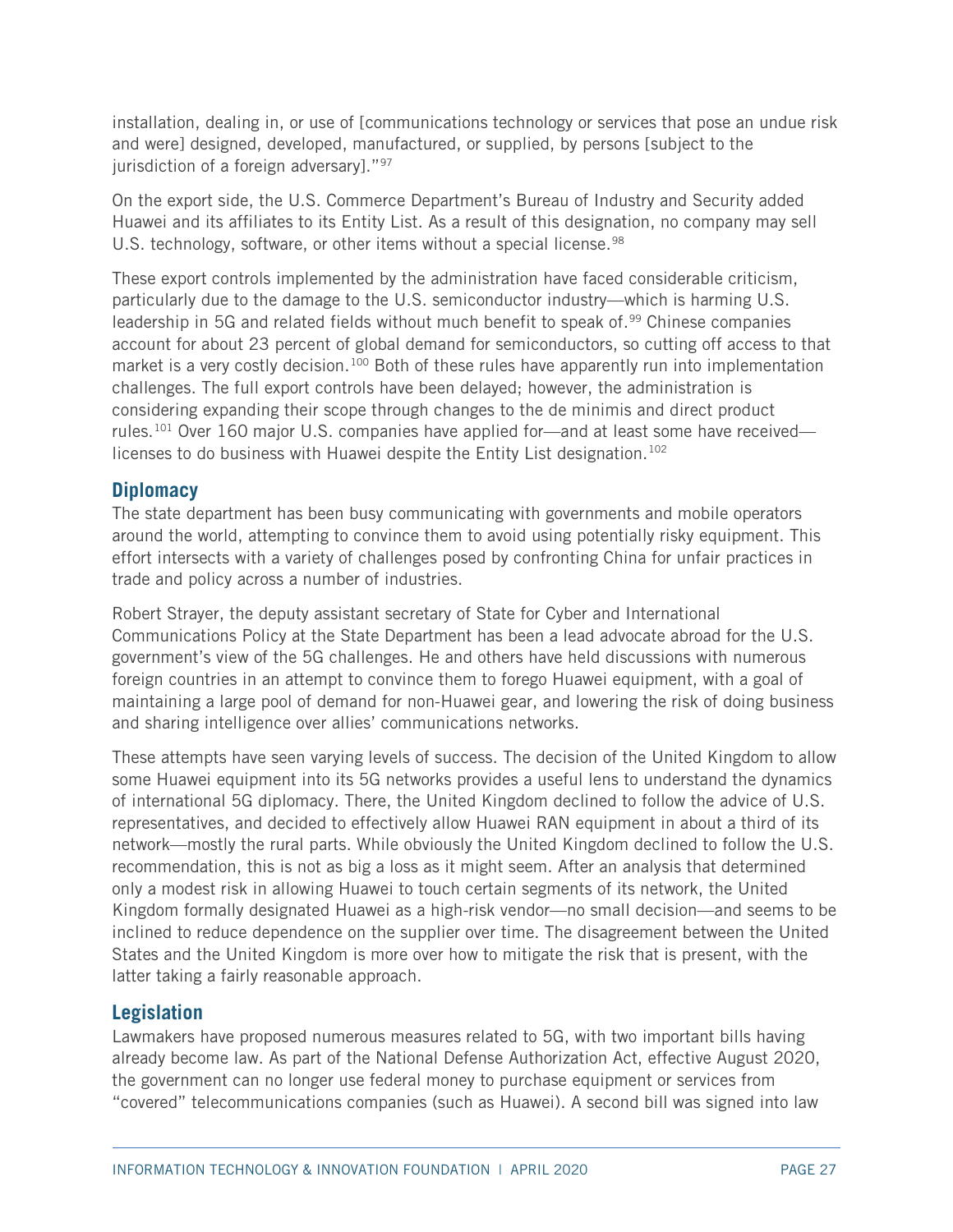March 2020: HR 4998, the Secure and Trusted Communications Network Act of 2019, which prohibits the use of federal funds to purchase equipment from companies that pose a national security threat, and creates a reimbursement program to remove and replace equipment in use that was manufactured by entities posing an unacceptable national security risk.

Numerous other pieces of legislation advance a variety of proposals, not all of which are likely to become law[.103](#page-51-2) One bipartisan, bicameral effort is the Secure 5G and Beyond Act of 2020, which would require the White House to develop a strategy and implementation plan to "ensure the security of 5G wireless communications systems and infrastructure within the United States; assist mutual defense treaty allies, strategic partners, and other countries in maximizing the security of 5G systems and infrastructure; and protect the competitiveness of U.S. companies, the privacy of U.S. consumers, and the impartiality of standards-setting bodies."[104](#page-51-3) Most of this legislation is defensive in nature, and would do little to spur development and adoption in the United States. We need more than defense; we need a national 5G strategy.

# **A NATIONAL STRATEGY FOR 5G**

The United States should establish a coordinated national strategy for 5G that incorporates a range of policy measures; in the short term, streamlining deployment of 5G networks, making additional spectrum available, and helping to lead adoption and demand for advanced wireless systems. In the longer term, we should be making an effort now to support future technological and market competitiveness. Seeding the opportunities for future technology by creating the conditions for robust R&D investment and technology transfer, as well as early-stage research, should be a priority.

Whether or not one is willing to call it "industrial policy," "competitiveness policy," or simply a "strategy," a nation must have a plan of some kind. As Senator Rubio (R-FL) has put it, "[T]he U.S. cannot escape or avoid decisions about industrial policy."<sup>[105](#page-51-4)</sup> Put another way, having no 5G strategy in place is itself a policy decision (albeit an ineffective one). There is increasing bipartisan support for industrial policy generally, and particularly with regard to planning for 5G.[106](#page-51-5)

If it is to be successful, any national strategy on 5G should be a component of a broader attempt to curb Chinese innovation mercantilism. The United States needs to continue working, ideally in partnership with allies, to roll back the most egregious features of Chinese innovation mercantilism; it needs to encourage some transfer of U.S. production away from China to other nations; and it should develop and implement a robust domestic industrial strategy.[107](#page-51-6) 5G policy is an important component of this effort.

## **First, What Not to Do: Bad Ideas**

In part due to the large, perhaps undue expectations surrounding 5G and its transformative capabilities, many parties are eager to either accelerate or capitalize on its potential. And some ideas that have been proposed are far better than others, to put it lightly.

#### Bad Idea: A Wholesale 5G Network

Perhaps due to the overemphasis on the importance of 5G networks, some have sought to centralize the single deployment of infrastructure. This approach may have the advantage of eliminating redundant infrastructure, but deeply undermines the competitive dynamics and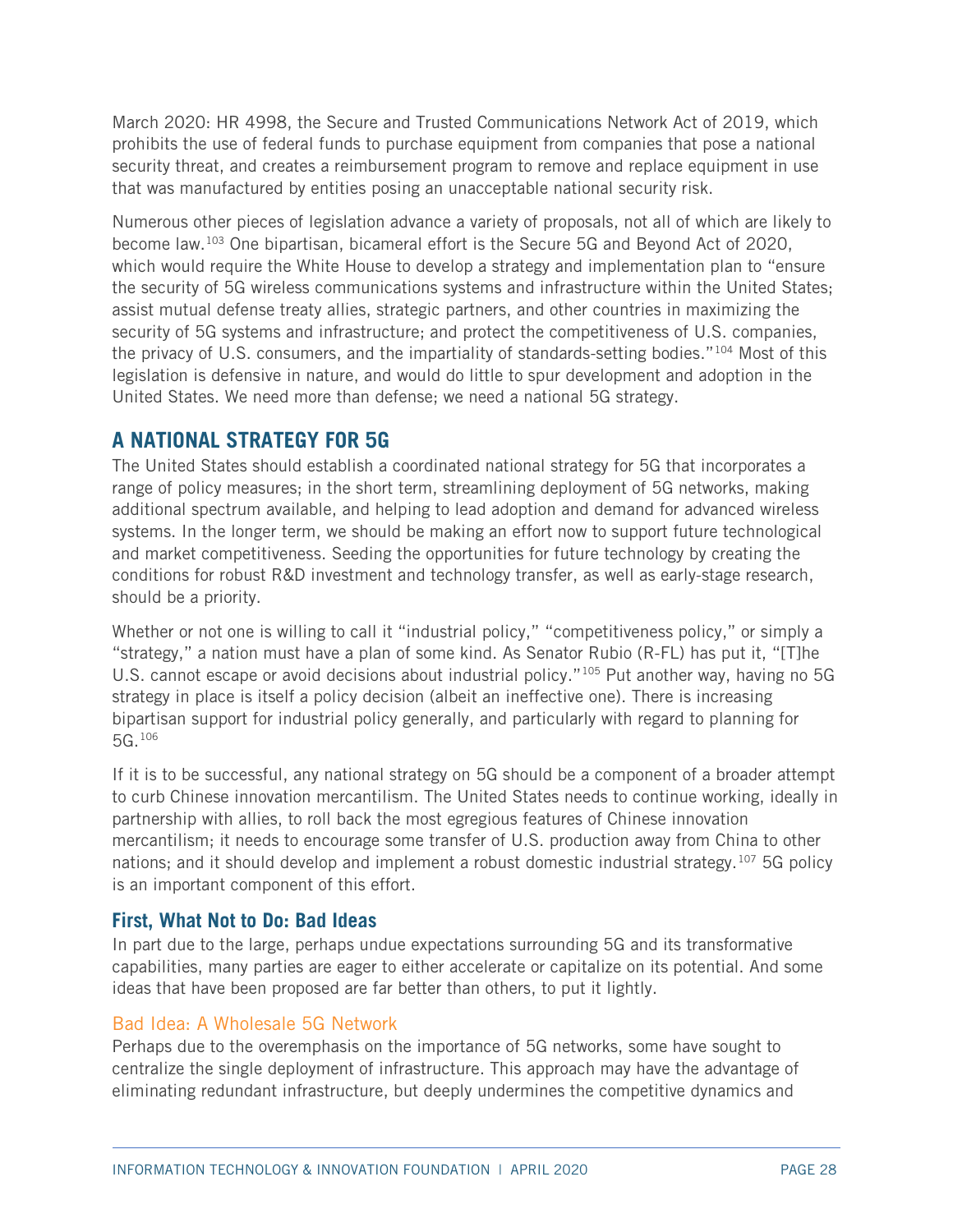specialization at the operator level. Decisions around spectrum portfolio, how much of what spectrum is allocated to what air interface, the architecture of deployment, the partnerships for various services, and, to some extent, the business model itself, continue to evolve. If anything, the dynamic changes at multiple layers of mobile service are changing more rapidly. There is a trade-off between more-efficient use of resources and the elimination of duplicate efforts, but a single wholesale network would go too far and undermine the strength of competition to drive ever-better mobile service.<sup>[108](#page-51-7)</sup> And indeed, for some narrow deployments—such as in stadiums or subways—shared networks might be the right approach private actors should work toward themselves. But government-forced sharing of a single wireless architecture is a bad idea.

One prominent example of this thinking was outlined in the White House memo that leaked in early 2018 calling for "nationalizing" a wholesale 5G network.<sup>[109](#page-51-8)</sup> This idea was widely panned by experts, as it should have been.<sup>[110](#page-51-9)</sup> As long as a ban on Chinese network equipment exists, a government-owned-and-run network would be no more secure than one that is privately operated and run. Thankfully, the U.S. government has repeatedly stated that this was not a policy it would be pursuing.<sup>[111](#page-51-10)</sup> Despite several nails in the coffin of this idea, a small company by the name of Rivada has tried its best to capitalize on the situation by continuing to lobby to play middleman in distributing Department of Defense (DOD) spectrum access.<sup>[112](#page-51-11)</sup> This approach has also rightly been roundly rejected, and where similar schemes have been tried, they have not been successful.<sup>[113](#page-51-12)</sup>

This misguided approach is not limited to the explorations within the Trump administration, as New York City has articulated a "New York City Internet Master Plan."[114](#page-51-13) Parts of the plan are quite good, but other parts follow the misguided attempt by the city to build a single open-access network, even though New York City already has robust private-sector wireless and wired networks in place.<sup>[115](#page-51-14)</sup> New York City does not invest in basic wireless R&D, and does not contribute to the ongoing dynamic evolution of next-generation wireless technology. Taking over the network deployment and offering access through resellers would undermine the revenue needed to support investment in developing new technology. Affordability and digital literacy can be real impediments to broadband adoption, but the city would be much better off addressing those issues directly through user-facing subsidies and community-based programs than trying to build its own network.

This gets to the important role cities can play in 5G and wireless connectivity, the most important of which is streamlining access to rights of way, conduit, and poles for small cells. This is no small project, and must be done while navigating constituent concerns—some legitimate, some not. Many cities also have a tremendous unfilled opportunity as users of connectivity and related services. Taken individually, basic smart-city applications may seem banal, but added together are a tremendous opportunity for more efficient, effective cities that are more responsive to the needs of citizens. Sensors that make garbage collection more efficient, or better optimize traffic signals' responsiveness to traffic, or offer early detection of problems in gas or water pipes mean cities can be much more effective and productive. Providing Wi-Fi hotspots in such government buildings as libraries—thereby ensuring communities have the resources they need to navigate the Internet—and streamlining access to city assets for broadband infrastructure deployment are reasonable civic projects. Taking over the actual implementation of networks, however, would be expensive, wasteful, and counterproductive.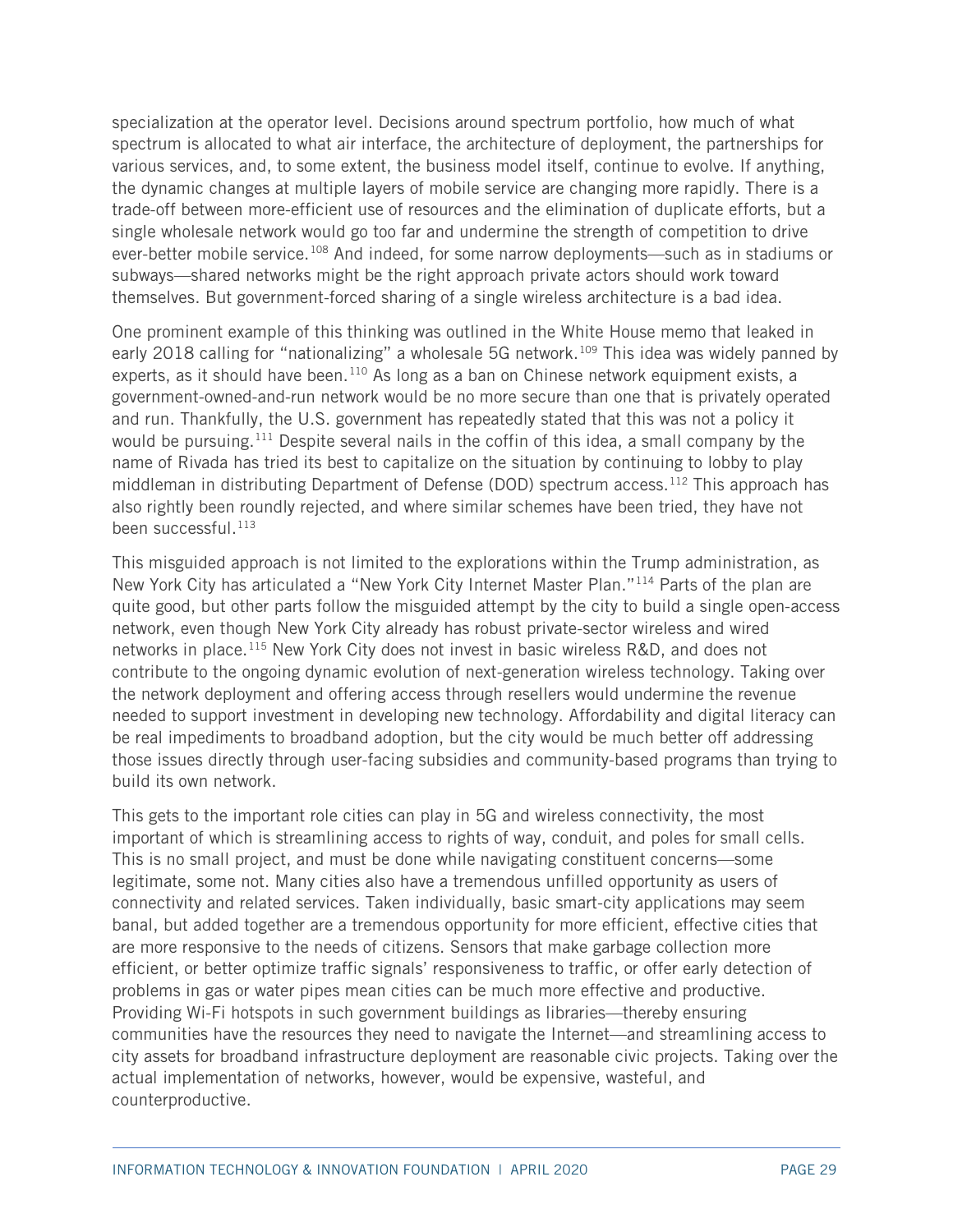#### Bad Idea: Proposals to Stand Up a U.S. Equipment Manufacturer

There have been a variety of proposals to have the United States either fund the development of a new telecommunications equipment manufacturer or buy out an existing provider. The original draft White House memo that called for nationalizing a wholesale network also called for standing up a U.S. wireless equipment manufacturer within three years.<sup>[116](#page-52-0)</sup>

U.S. Attorney General William Barr, who has a background in both telecommunications and China policy, expressed concern that current explorations of O-RAN architectures would take too long, saying, "The problem is that this is a pie in the sky." He argued, "This approach is completely untested and would take many years to get off the ground and would not be ready for prime time for a decade, if ever."<sup>[117](#page-52-1)</sup> Barr instead called on the government to consider backing a consortium to take a "controlling stake" in either Nokia or Ericsson, or both, to thwart the ambitions of Huawei.<sup>[118](#page-52-2)</sup>

Barr's comments—which put DOJ at odds with the rest of the administration on these issues highlight the uncoordinated nature of current 5G policy in the United States. Barr is correct that O-RAN alternatives will take time to scale up—and are no silver bullet—but his alternative to take control of European manufacturers is likely worse, in part because it is unlikely the EU would allow it. His proposal was swiftly criticized, from both inside and outside the administration.<sup>[119](#page-52-3)</sup> The scale on which these companies operate would make for a very difficult integration, as it is not clear what U.S. firms would have any interest in such a combination

Instead, policymakers should consider supporting a U.S. company that wishes to combine with either Ericsson or Nokia. A competitiveness antitrust exemption could be justified. This is unlikely to happen for several reasons, but should be allowed—and even encouraged—regardless. Achieving greater scale could help either Nokia or Ericsson better compete against Huawei. But rather than trying to jump into the market for wireless equipment directly, the United States should try to encourage already-ongoing disruption of the status quo in a way that advantages U.S. industries and operators.

#### Bad Idea: Go Overbroad With Trade Restrictions on Exports to China

The administration's approach, particularly the aggressive export restrictions aimed at undermining Huawei and ZTE, is a risky strategy that likely will not achieve its stated goals. In several ways, the means the administration is grasping for do not seem well suited to achieve its ends. To the extent we want to decouple from China, it should be done carefully and strategically in order to achieve specified goals.

First, if the concern is national security, the most immediate risk is the actual widespread use of untrusted equipment in the core of the communications infrastructure of the United States. This doesn't exist today, and large operators are highly unlikely to incorporate Chinese gear into their systems, even if they were legally allowed to do so. In any event, simple and narrow import restrictions would go a long way toward effectively reducing potential security risks.

Second, to the extent there is a legitimate long-term security concern, it is around maintaining a diversity of RAN equipment suppliers. The export controls likely do little to curtail Huawei's rise in RAN equipment. U.S. components are a relatively small constraint on RAN equipment, and Huawei will soon be able to supply all components of this equipment from other sources (if it is not already able to). Denying Chinese companies access to U.S. technology does little to combat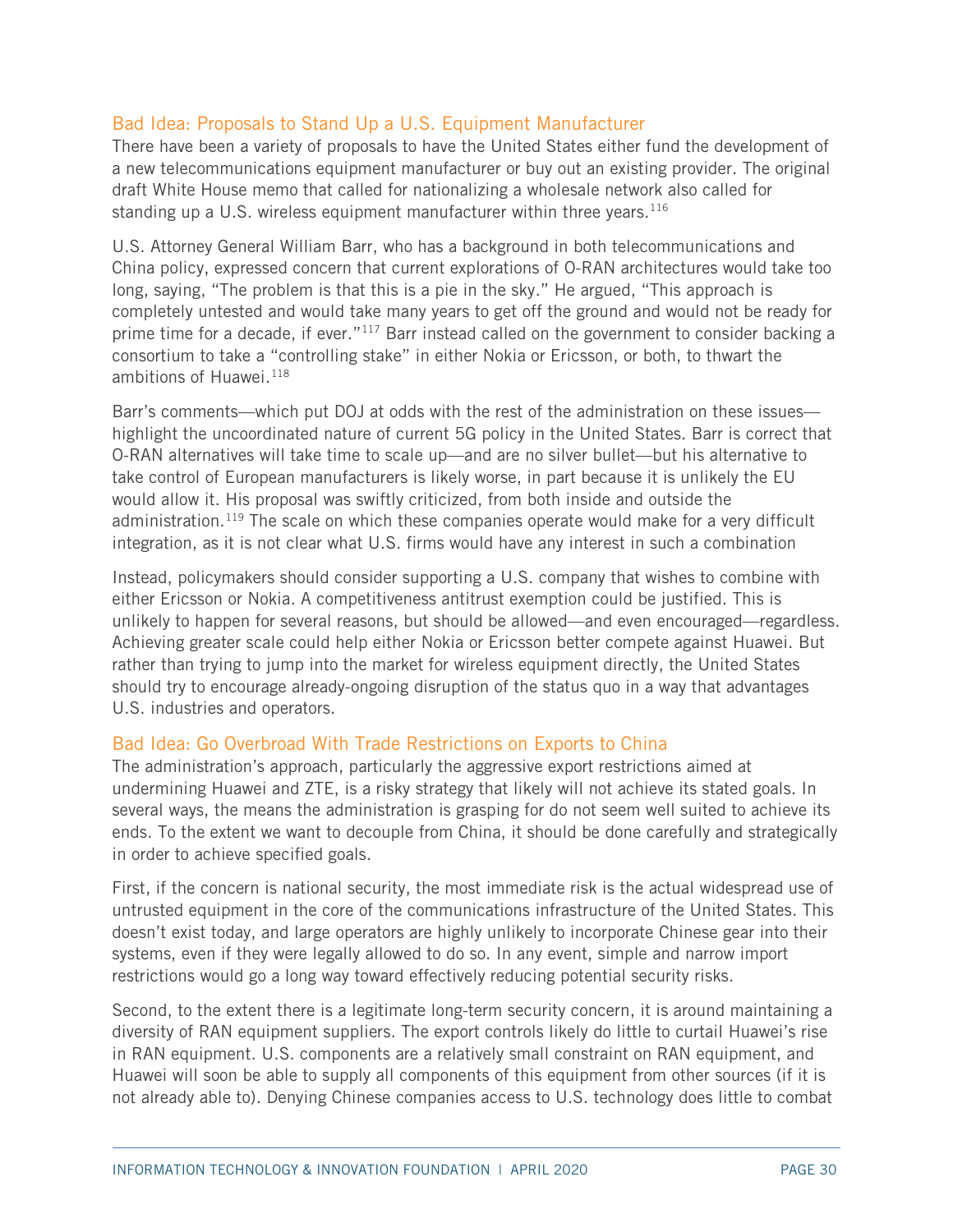any security risk. If anything, these export restrictions have served as something of a "sputnik" moment, and accelerated efforts at technological independence and reduced reliance on U.S. technology.<sup>[120](#page-52-4)</sup>

U.S. technology is a much larger factor in the smartphone market, particularly U.S. chipsets and software in the form of Android, and the app store. These areas represent large economic opportunities for U.S. companies with relatively little risk from a national security standpoint. There is little to no upside to the current path the export restrictions are on.

**The export controls do not address any immediate security threat, are not effective at slowing down Huawei, are very harmful to U.S. component suppliers, and are likely to accelerate Huawei's technological autonomy.**

There is significant economic downside to this approach. Most obviously, these trade restrictions hurt U.S. component and software suppliers. Out of the \$70 billion Huawei spent on components in 2018, some \$11 billion went to U.S. firms, including Qualcomm, Intel, and Micron Technology.<sup>121</sup> To the extent U.S. suppliers are unable to gain exemptions, this harm is direct, with lost U.S. sales and jobs, and reduced R&D. In many cases, foreign, non-Chinese companies would take that market from U.S. companies. More generally, the extreme uncertainty makes it difficult to do business in this area, thereby undermining the development of 5G equipment and devices that rely on U.S. parts across the board.

Huawei has been stockpiling U.S. components in fear of a tougher ban, with some estimating they have enough supply to continue making phones unchanged into  $2021$ .<sup>[122](#page-52-6)</sup> What is more, these tactics are causing China to double down on efforts to achieve technological independence. For example, Huawei has succeeded in making a smartphone with no American chips.[123](#page-52-7) Estimates put their ability to source all equipment components either internally or through non-U.S. partners at about a year from this writing. The founder of Huawei, Ren Zhengfei, has asserted that he is "more confident we can survive even further attacks," when it comes to trade restrictions.[124](#page-52-8)

The restrictions have also apparently not succeeded in driving more business to trusted alternatives. Ericsson CEO Borje Ekholm explained that the Huawei strife has had "very little effects on our order books."<sup>[125](#page-52-9)</sup> He argued that the situation had instead created "uncertainty in the market, reducing investments overall."<sup>[126](#page-52-10)</sup>

The export controls do not address any immediate security threat, are not effective at slowing down Huawei, are very harmful to U.S. component suppliers, and are likely to accelerate Huawei's technological autonomy. This approach should be either abandoned or perhaps recalibrated to address exports in a way that might be more effective in maintaining U.S. national security and competitiveness.<sup>127</sup>

In a series of recent tweets, Trump seemed to indicate a desire to pull back from these trade restrictions, "We don't want to make it impossible to do business with us. That will only mean that orders will go to someplace else."<sup>[128](#page-52-12)</sup> While not explicitly identifying semiconductors or software, Trump's tweets indicated a desire for a more careful, nuanced approach to trade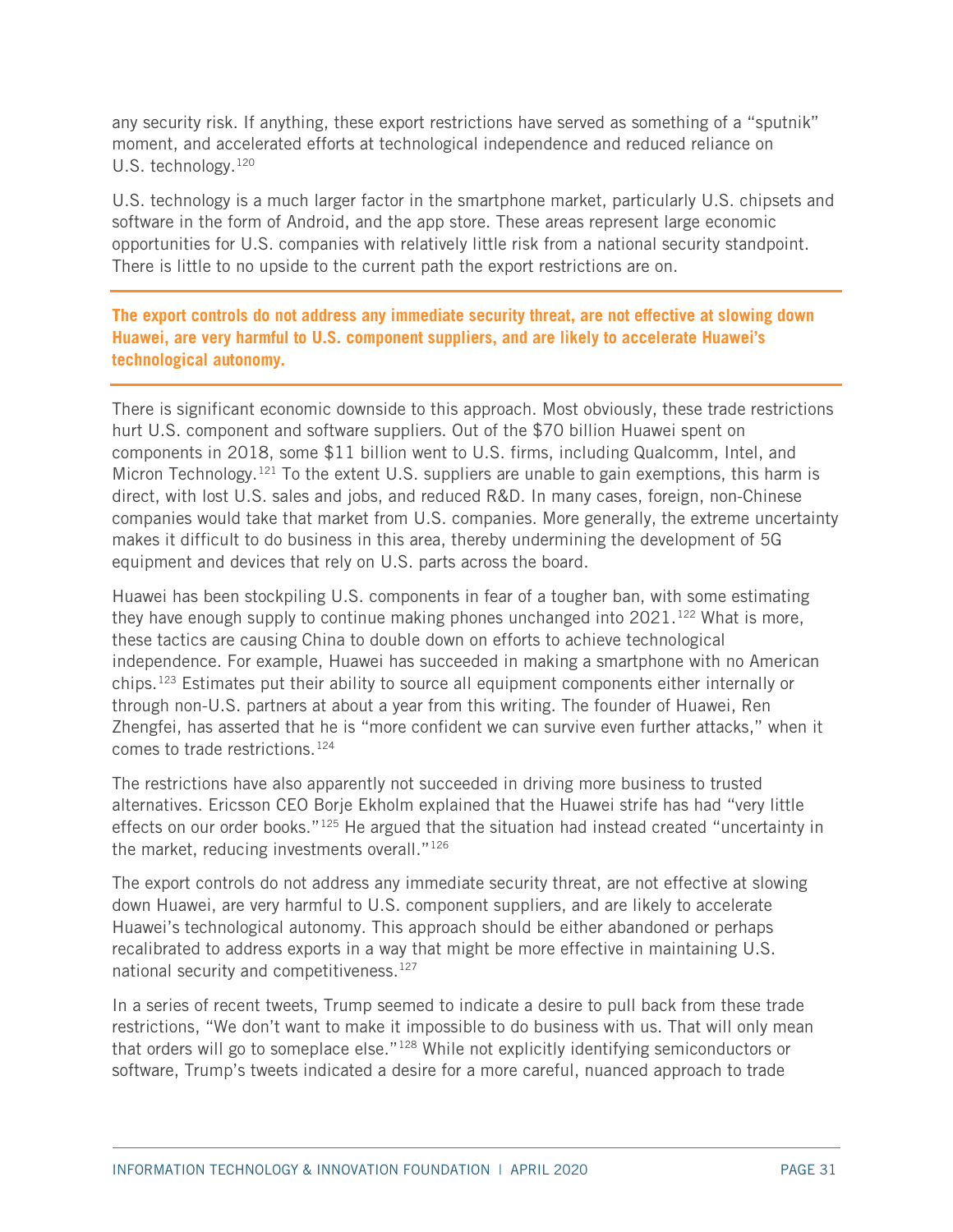restrictions, rather than the maximalist proposals being considered. This indication of a desire to abandon broad export restrictions should be made more clearly and forcefully.

#### **Coordinated Government Approach**

5G policy consists of interrelated security, competitiveness, and industrial policy that touches numerous different economic verticals. As such, policy should be coordinated to whatever extent possible. A bipartisan group of senators wrote to the White House, concerned by a lack of a "coherent national strategy" on  $5G.129$  $5G.129$  The group expressed a need for a "5G czar" that can coordinate strategy across a range of government bodies, explaining, correctly, that:

The current national level approach to 5G is comprised of [sic] a dispersed coalition of common concern, rather than a coordinated, interagency activity. Without a national strategy, facilitated by a common understanding of the geopolitical and technical impact of 5G and future telecommunications advancements, we expect each agency will continue to operate within its own mandate, rather than identifying national authority and policy deficiencies that do not neatly fall into a single department or agency.<sup>[130](#page-52-14)</sup>

Democratic FCC Commissioner Jessica Rosenworcel similarly noted, "We have yet to coordinate our 5G strategy across the government."<sup>[131](#page-52-15)</sup>

Since these comments, the National Economic Council within the White House appears to be taking the lead on coordinating a 5G plan. The administration has appointed Robert Blair as special representative for International Telecommunications Policy. [132](#page-52-16) Blair will work with Larry Kudlow, who leads the National Economic Council. Kudlow is also convening a second 5G summit, with a focus on virtualization opportunities (although the COVID-19 crisis has delayed the summit). The White House can take the lead to help identify opportunities to extend and deepen federal support for R&D and cooperative efforts to drive research into production. The National Economic Council should also work with agencies to identify opportunities for the government to be a leading adopter of next-generation wireless technologies, perhaps in a way that would transition inefficient, single-purpose federal spectrum allocations to more generalpurpose wireless connectivity.

The FCC's 5G Fast Plan and other efforts to accelerate 5G deployment should be supported and extended by other bodies and levels of, federal, state, and local government. In addition to the FCC's order, almost half of the states have enacted small-cell legislation that streamlines regulations to facilitate the deployment of 5G small cells.<sup>[133](#page-52-17)</sup>

The risk-management strategy of 5G equipment should be better coordinated throughout the government. Congress has passed a law requiring removal of Chinese gear, and allocated \$1 billion to do so, but the FCC is still gathering information as to how much it would cost to remove high-risk equipment, or whether there are more cost-effective ways to mitigate the risk. The United States would advance 5G progress much more effectively by allocating this \$1 billion not for "rip and replace," but for supporting 5G rollout in higher-cost areas.

## **International Efforts: Standards, Supplier Diversity, and Subsidies**

One of the major challenges of communications policy is ensuring a healthy globalized market of equipment suppliers. As such, a significant component of a broad 5G strategy must have international dimensions: working with like-minded countries to ensure a diversity of secure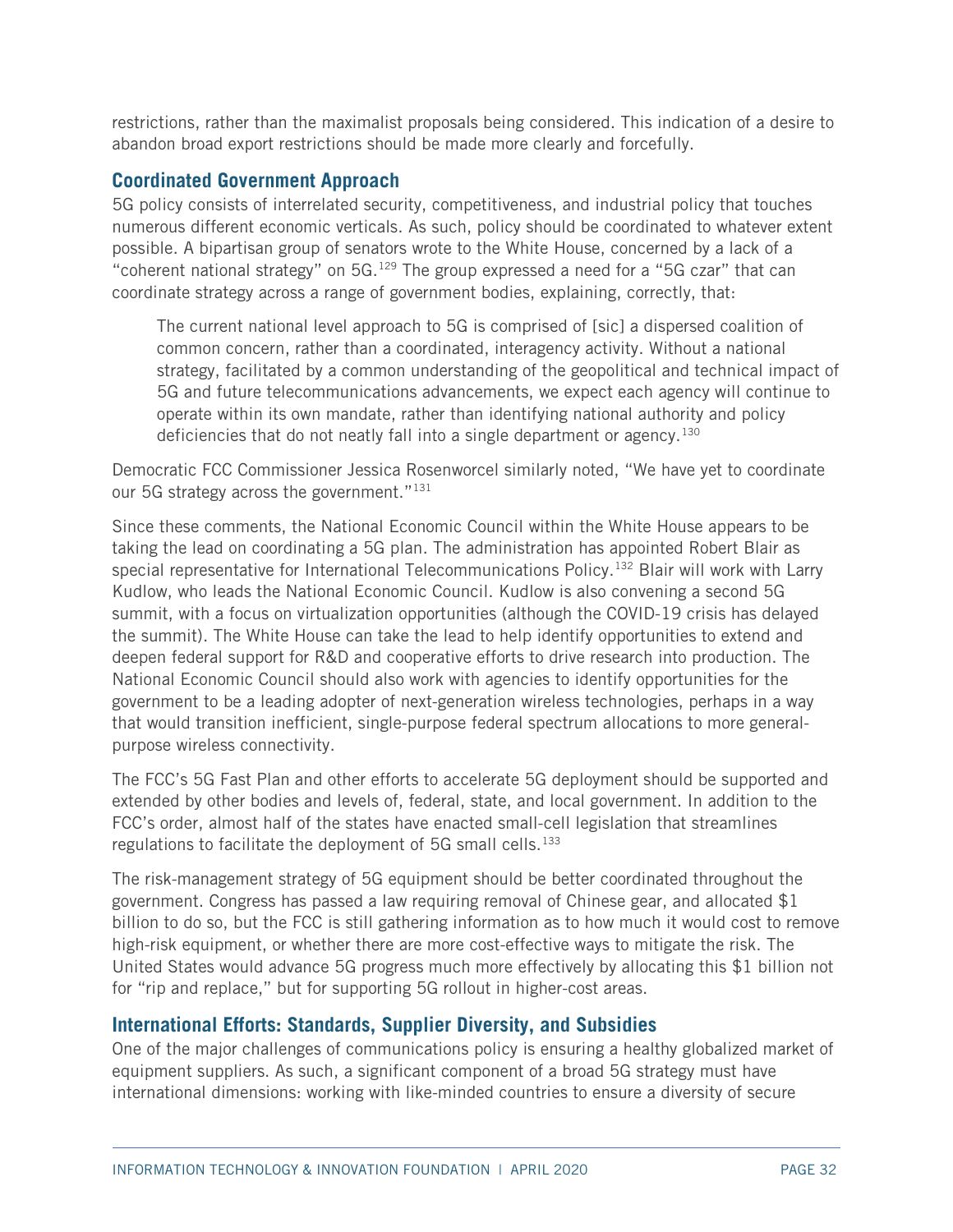vendors, addressing unfair subsidies, and supporting well-functioning practices of standardssetting organizations.

#### Supporting Standards-Setting Organizations

Standards play an important role in interoperability, enable specialization, and ensure healthy competition without complete vertical integration. Successful standards organizations are critical to the implementation of technological innovations. The track record of innovation coming out of voluntary and consensus-based standards-setting organizations such as 3GPP show this process can work quite well.

Chinese coordination, outsized delegations, vote coercion, and a dramatic increase in proposal submissions, however, risk that process being distorted. It is important U.S. actors not overreact in a way that undermines the effectiveness of these voluntary, industry-led bodies—or encourages an acceleration of these tactics. It would be a mistake for the federal government to try to emulate China; rather, it should lead a global effort to push back against Chinese standards manipulation.

While 3GPP captures much of the 5G attention, a wide range of standards-setting bodies support the broader ecosystem of devices and connectivity that fuels wireless adoption. The Institute of Electrical and Electronics Engineers (IEEE) plays a critical role in developing access technologies such as Wi-Fi, a wide variety of standards for IoT devices, connected vehicles, and efficient convergence and hand-off between Wi-Fi and mobile protocols.<sup>[134](#page-52-18)</sup> IEEE also develops a variety of functionalities that add value to the overall ecosystem, such as Bluetooth. Other bodies, such as ITU, the Telecommunications Industry Association (TIA), the Internet Engineering Task Force (IETF), and the International Organization for Standardization (ISO) also play important roles

Representatives of the National Institute of Standards and Technology (NIST) participate in several standards bodies, both as observers and to contribute to otherwise underinvested public goods, such as public safety-related technology. NIST plays a key role by watching out for unfair practices. Having a broader view than many of the companies themselves, which may only participate in standards bodies related to their industry, NIST and other government participants can help identify problematic participation, and get a better understanding of how widespread a problem is. NIST and other participants also play an important role in ensuring broader societal values are adequately represented at standards-setting organizations.<sup>[135](#page-53-0)</sup>

However, the U.S. government should avoid engaging in similar tactics as the Chinese. Explicit coordination going into standards-setting organizations necessarily involves picking a technology of one company to support, often over the submission of another company. The decisions should be left to the industry's engineering experts. The role for the government should be in identifying and highlighting practices, supporting good governance and fair voting at these institutions, and ensuring support for basic research. U.S. companies should have the support they need to do the R&D and successfully participate in these bodies, but it is not the government's role to coordinate a "U.S. position" on standards outcomes, or flood the zone with large delegations.

Congress and the administration can, however, take helpful actions. To start, Congress should make companies' expenditures on global standards setting eligible for the R&D credit. Business investments to participate in global standard-setting processes, including 5G, are an important component to ensuring U.S. competitiveness. But because of the free-rider problem (wherein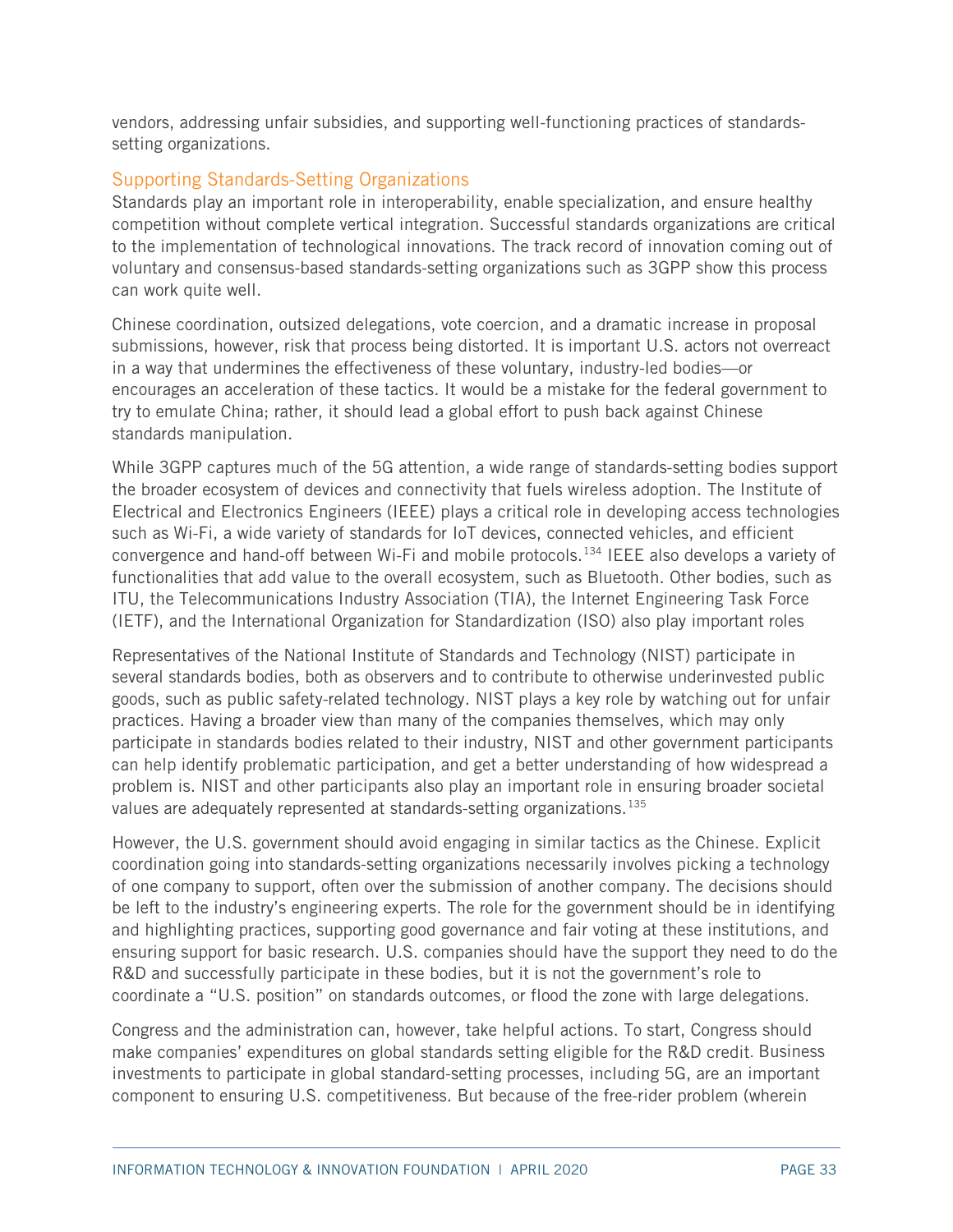companies benefit from the actions of other companies), U.S. companies appear to underinvest in standards-settings activities, just as they do in R&D. Moreover, China subsidizes company participation in global standards-setting bodies in order to assure the agreed-upon standards favor their companies. To remedy this, Congress should amend the research and experimentation tax credit to allow companies to include their spending on global standards-setting activities when they calculate their total expenditures on research and experimentation.<sup>[136](#page-53-1)</sup>

The United States should also work with its allies who share a similar concern about China's dominance of 5G standards to develop a joint plan about how to counter Chinese efforts to undermine the voluntary, industry-led standards-setting process.<sup>137</sup> This should be part of the Trilateral Framework talks with Japan and the European Union, and also bilaterally with others, such as Australia. This is not to say this should lead to greater government involvement in the setting of actual standards—it is not. $138$  That should remain with the technical experts. Rather, the goal is to ensure each respective government is aware of developments and communicates with their respective private-sector representatives, which are engaged in good-faith, independent efforts to develop the best applicable technical standards.

The security of emerging technology on an international scale demands attention and leadership at a higher level. To address 5G security and related issues, the State Department should establish an Assistant Secretary position.<sup>[139](#page-53-4)</sup> This position should focus on shining a light on bad behavior and driving coalitions wherever possible. Exposing Chinese practices that are undermining standards-setting organizations, and communicating these concerns to other countries, is an important example of opportunities for an elevated actor in the State Department to focus on.

## Enabling Sufficient Market to Support Supplier Diversity

The United States must work with like-minded countries to ensure there is a sufficient market to support non-Chinese suppliers. In most countries, mobile connectivity is supplied by private actors through a market system—wherein operators have strong incentives to opt for lower-cost but adequately performing equipment. With the transition to 5G, operators are already facing a ramp up in capital investments that will have to be recouped over a long time, with some firstmover advantages.

Europe—especially Eastern Europe, where a significant amount of Chinese LTE equipment already exists—faces acute challenges in forgoing Huawei equipment. While there are forces working toward a much more interoperable multi-vendor network, the unfortunate fact is there are still real difficulties in achieving interoperability with existing equipment. As technology analyst Caroline Gabriel explained, there were "high hopes that the 5G network would turn out to be more open than its predecessors, making it easier for operators to mix equipment from multiple vendors in the same network zones."[140](#page-53-5)

In particular, backwards compatibility and networks that combine 4G and 5G equipment have made it difficult to mix different equipment vendors. "Each vendor tends to implement [the interface between 4G and 5G equipment] slightly differently to get superior performance on their own systems," acknowledged Nokia's CTO and head of Bell Labs, Marcus Weldon.<sup>[141](#page-53-6)</sup> Japan faced these challenges as well, and Softbank at least decided to remove existing Huawei gear; smaller operators in Korea are similarly working toward a full-5G network independent of Huawei.<sup>[142](#page-53-7)</sup>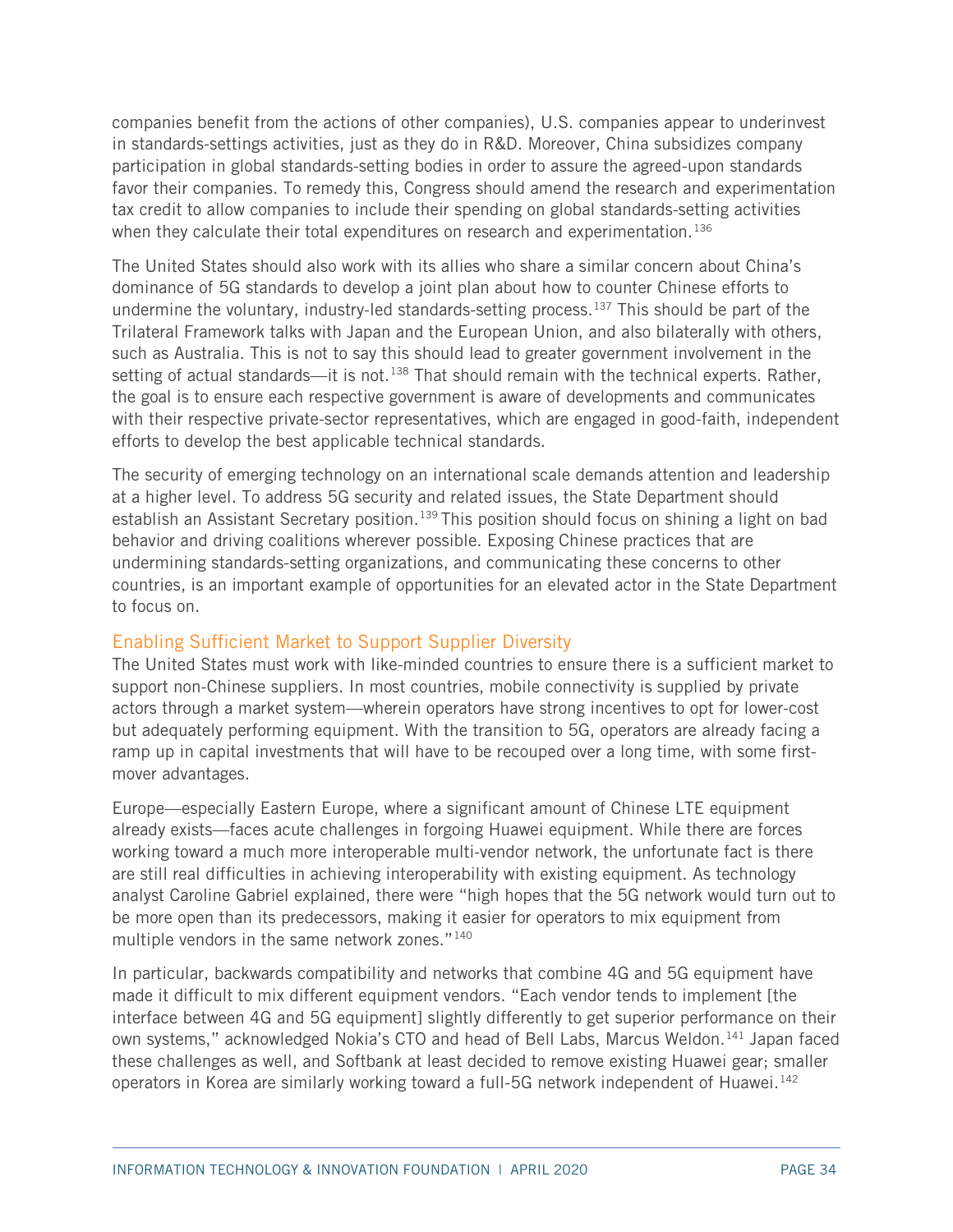As AT&T CEO Randall Stephenson explained, "If you have deployed Huawei as your 4G network, Huawei is not allowing interoperability to 5G—meaning if you are 4G, you are stuck with Huawei for 5G. When the Europeans say 'we got a problem'—that's their problem. They really don't have an option to go to somebody else."<sup>[143](#page-53-8)</sup> The other equipment suppliers have attempted to develop a solution that makes interoperability with existing Huawei 4G equipment workable, but it comes with significant costs in the form of tower climbs and additional equipment.<sup>[144](#page-53-9)</sup>

The United Sates, to the extent it wants to secure a future with a broad diversity of wireless equipment suppliers, should take a more cooperative approach with foreign countries contemplating their 5G plans. Rather than browbeat poorer nations and their cash-strapped operators, diplomatic efforts should focus on effective risk-mitigation strategies, development of potentially lower-cost alternatives to high-risk vendors, such as open-RAN, and identifying tools to overcome the practical challenges of transitioning away from high-risk vendors. When there are real sunk costs to existing Huawei LTE gear that is difficult to incorporate with 5G equipment of European vendors, rather than turn to second-best risk-mitigation strategies, countries need an economical alternative. However, these nations should also recognize the reason Huawei is able to offer lower prices is at least partially because of unfair government subsidies—and market economies should recognize this in their purchasing decisions.

#### Addressing Unfair Chinese Export Subsidies

A key source of Huawei's expansion of global share is subsidies, including export subsidies from Chinese state-owned banks such as China Exim Bank. Indicative of this, a 2015 Organization for Economic Cooperation and Development (OECD) report shows China Exim Bank's rapid growth in export credit business. In relation to China's total exports, Sinosure's export credit insurance (\$327 billion in 2013) represented around 15 percent, China Eximbank's export credit lending (\$40 billion) around 2 percent, and China Development Bank's foreign lending probably around 3 to 5 percent. $145$ 

China is not a party to the OECD Arrangement on Officially Supported Export Credits or any of its Sector Understandings.<sup>[146](#page-53-11)</sup> Being outside it, China has been undercutting everyone.<sup>[147](#page-53-12)</sup> As former U.S. Exim Bank Chairman Fred Hochberg stated, "They are winning deals in part because they are not playing by the rules."<sup>[148](#page-53-13)</sup> However, China does take part in the International Working Group on Export Credits, which was established in 2011 to negotiate a new export financing agreement that applies to more (non-OECD) countries.<sup>[149](#page-53-14)</sup> A February 14, 2012, meeting between U.S. president Obama and then vice-president Xi Jinping included a statement that the two sides agreed to make "concrete progress towards a set of international guidelines on the provision of official export financing that, taking into account varying national interests and situations, are consistent with international best practices."[150](#page-53-15) But as is almost always the case with such declarations, they are not worth the paper they were printed on, as China makes the declarations to "kick the can down the road."

The United States should work with key partners, such as the European Union and Japan, under a stronger trilateral framework to roll back these unfair export subsidies to force China to also abide by the OECD guidelines.<sup>[151](#page-53-16)</sup> If China does not agree within a short period of time to these rules, these nations should commit to not buying Huawei equipment until China does agree. In addition, the United States and others should bring a joint WTO case against Chinese subsidies more broadly, including export subsidies. For example, the European Union should enact specific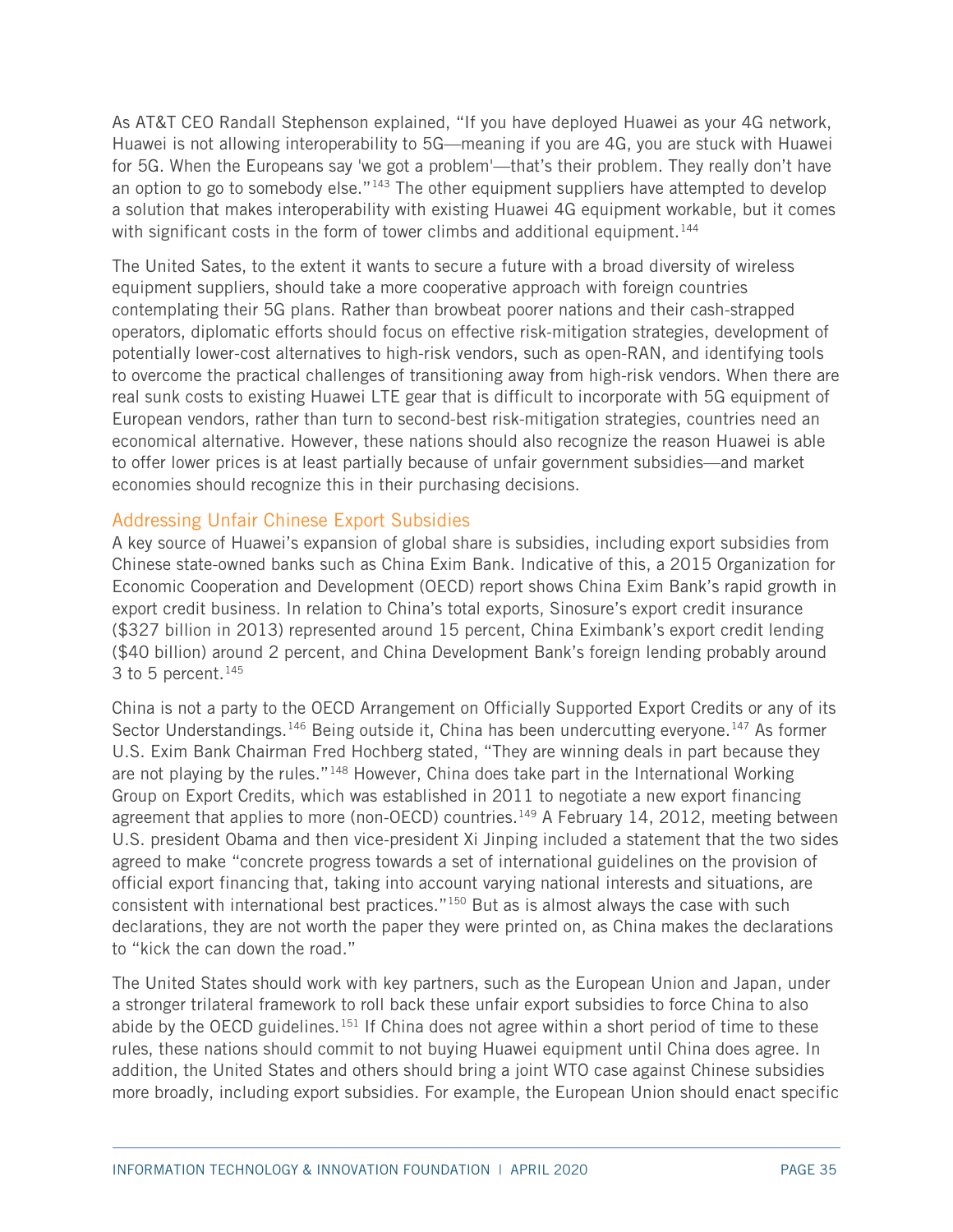remedies if Huawei were to sell equipment to Hungary or Italy using unfair export financing arrangements and thereby taking market share from European firms that are otherwise competing on market-based terms. One positive step is the United States, the European Union, and Japan recently reaching an agreement to expand the types of subsidies outlawed by WTO.<sup>[152](#page-53-17)</sup>

## **Support Continued Wireless R&D**

If U.S.-based companies are to lead in the next wave of wireless innovation, the U.S. government must increase investment in long-term R&D. Many breakthroughs in communications technology were developed with the help of public funding. The original development of the precursor to the Internet, the ARPANET, is an obvious example. The United States has leading research universities, so it is important the federal government continue to support their work. NSF is a leader in supporting the underlying research through a variety of funding opportunities—mostly through academic programs, including its Platform for Wireless Research—and community engagement with researchers, entrepreneurs, and corporations.<sup>153</sup> DOD and the Department of Energy (DOE) also fund some R&D in telecommunications-related areas.

This early stage research must also be commercialized and successfully transferred to the private sector.<sup>[154](#page-54-1)</sup> The federal government should work to launch at least one Manufacturing USA center focused on networking equipment. In addition, Congress should boost the R&D tax credit, wherein the United States continues to lag behind its competitors.<sup>[155](#page-54-2)</sup> Congress should boost the rate of the Alternative Simplified Credit from 14 percent to one that is significantly higher—at least 28 percent.

It is also important the U.S. government support the business models needed to recoup R&D investment. Antitrust investigations should consider U.S. competitiveness as well as the national security implications of disrupting key U.S. innovators in wireless development.

Another component of ensuring adequate incentives for investing in this type of uncertain research that may or may not be recovered over a very long time is the strong protection of IP.<sup>[156](#page-54-3)</sup> Patent and trade-secret protection continue to be critical underpinning policies to support large investments in technological innovations.

## **Support Demand for 5G Systems**

Many of the most advanced applications that leverage the performance advances 5G brings cutting-edge technologies such as digital twins, augmented reality, and smart factories—require challenging R&D in their own right. Too often, telecommunications policies focus on the supplyside levers—regulation of the networks themselves, spectrum availability, and infrastructure streamlining—without adequately supporting the demand side of the equation. This is especially important now, with much of the low-hanging fruit of wireless connectivity already taken advantage of.

Every government agency should identify how they could incorporate real-time wireless connectivity and analytics into their own processes or the industries they oversee and interact with. The Department of Transportation (DOT) should be working to leverage 5G and related technologies, as well as Wi-Fi-based protocols such as Dedicated Short Range Communication (DSRC), to better support connected roadway infrastructure and more-efficient transportation.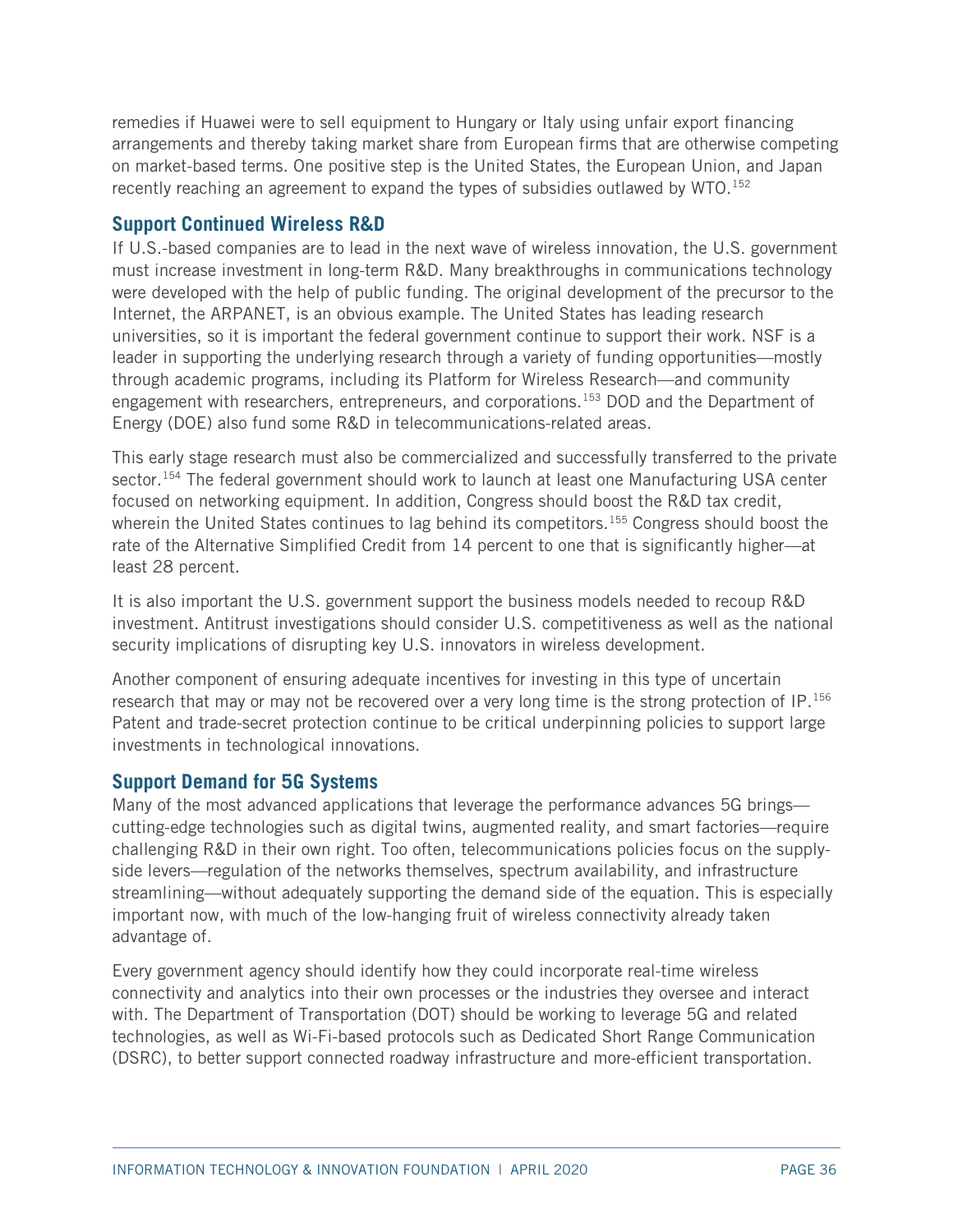DOD has a wide variety of potential 5G applications, and is exploring trials of combat training assisted by virtual reality and augmented reality using 5G networks, and has multiple requests for proposals for 5G for smart warehouses and logistics management.<sup>[157](#page-54-4)</sup> It is likely generalpurpose 5G connectivity will be able to replace spectrum set aside for specific, often spectrally inefficient, DOD applications, potentially freeing up additional spectrum for commercial use or sharing.

The federal government should also step up to support local smart-cities projects.<sup>[158](#page-54-5)</sup> While there are numerous wireless options for connecting smart infrastructure, 5G offers a platform city technologies can be confident will have scale and interoperability. The federal government should offer large grants, conceivably as part of a COVID-19-related stimulus package, to build on DOT's 2016 smart-city challenge.<sup>159</sup>

Other potential use cases for federal agencies abound. National Labs and DOE should be considering ways in which 5G could be leveraged to bring real-time analytics and machine learning to laboratory equipment without requiring wired connections. NIST's Manufacturing Extension Partnership should strengthen its efforts to help small manufacturers adopt 5G-based smart manufacturing systems. The Department of Agriculture's Agricultural Extension Service should do the same to help farmers and ranchers adopt 5G systems and applications. The Department of Housing and Urban Development (HUD) should focus on how to ensure public housing projects are 5G ready.

## **Change the Game on Equipment Security**

A U.S. strategy for 5G must address concerns around supply-chain vulnerability in an increasingly concentrated, globalized market for network equipment. Rather than trying to match the tactics and scale of Chinese industrial policy that has seen so much success in recent decades, the United States should play to its strengths—particularly in software—and help accelerate changes to the equipment market itself. Encouraging operators to choose more virtualized systems, with RAN equipment based on open interfaces, offers a promising opportunity for a more secure, more innovative, lower cost infrastructure that benefits from a strong software-development industry and high-performance general-purpose hardware—two areas wherein U.S. industry excels.

## RAN Virtualization and Open Interfaces

The opportunity for O-RAN to mitigate potential concerns is now fairly well recognized. At a recent Senate Homeland Security hearing, Christopher Krebs, the director of the Cybersecurity and Infrastructure Security Agency at the U.S. Department of Homeland Security, expressed optimism for vRAN technologies to give the United States a new advantage when it comes to supply-chain security and competitiveness, going so far as to imagine a future wherein our concerns about Huawei are merely a "blip" in the rearview mirror.<sup>[160](#page-54-7)</sup> Despite the challenges to getting there, this should be the goal.

In a 5G future based on virtualized systems, it will be harder for any government to subsidize its way through each individual component. Today, integrated RAN equipment sees relatively high margins considering the constituent hardware, largely to recoup the R&D expense of developing the sophisticated technology, the large amount of software to run this type of equipment, and its ongoing maintenance and service lifecycles. These higher margins make it a ripe target to be undercut on price. Open interfaces mean a wider diversity of companies are able to build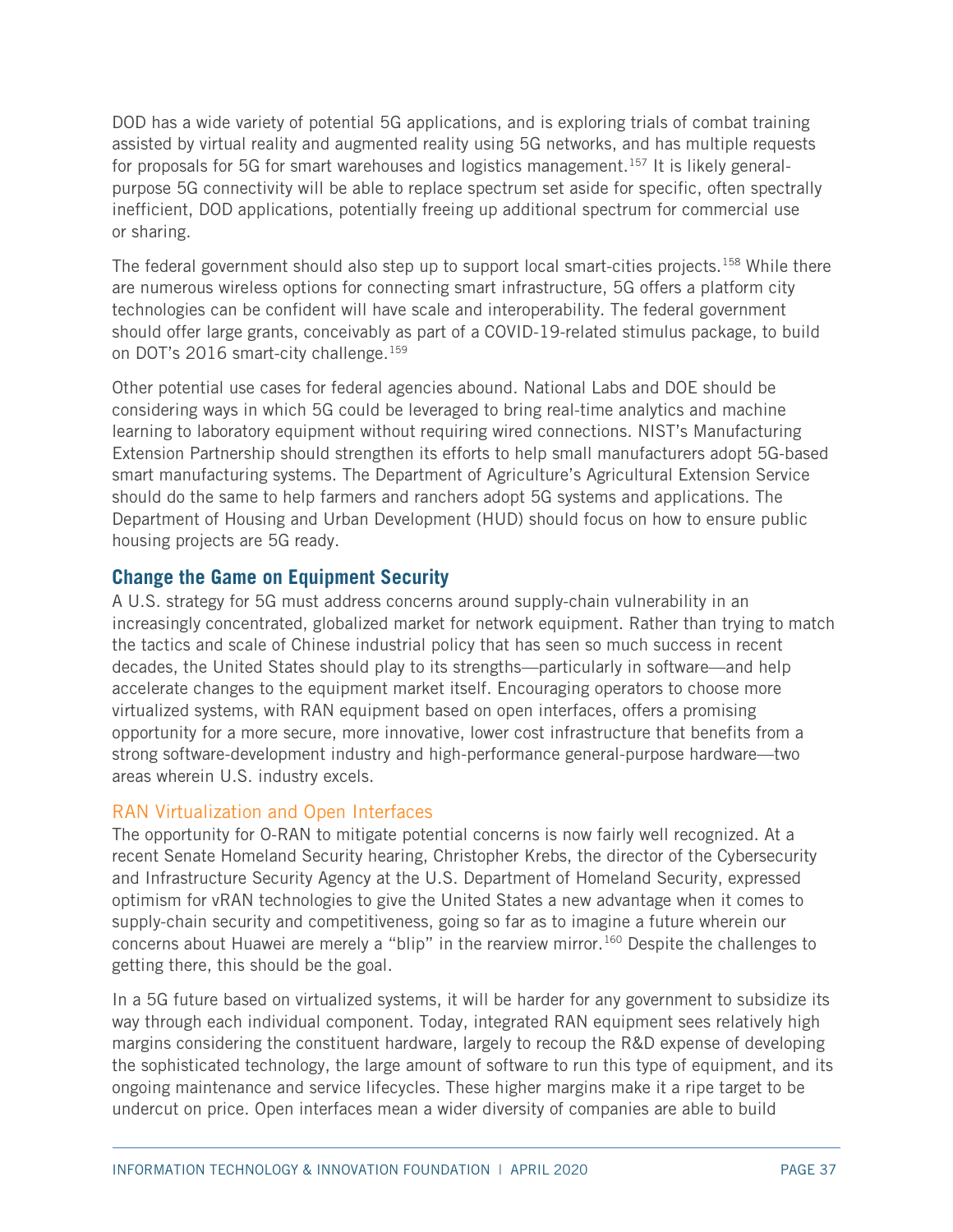equipment out of generic components, resulting in lower margins, at least on the hardware, which is more difficult to undercut on price.

Virtualization of a variety of network functions holds promise for lower-cost, more-flexible networks. A virtualized future will see a smaller, but more innovative and faster-paced RAN market, with more opportunity for dynamism in spectrum access and business-model innovation through the ability to quickly spin up new services. Moving away from relative monoculture in equipment lowers the risk of any single vulnerability affecting large portions of a nation's networks.

Security challenges in the RAN environment are complex. American operators oversee large-scale networks, with a variety of appliances scattered throughout cities and towns across the country. The radio-access portion of the network is the interface to the rapidly proliferating world of network devices. The RAN is where the so-called "attack surface" of the network opens up dramatically. Virtualization gives much greater operational control and insight into what is happening on the network. This greater visibility and transparency for operators allows them to take control and decide where and when it is appropriate to establish trust, thereby increasing security.

The already ongoing, if gradual, transition is to more virtualized systems throughout telecommunications networks. Thankfully, it appears the administration has been exploring opportunities to help accelerate this transition. The White House has reportedly been communicating with U.S. technology and software companies to help create "advanced software for next-generation 5G telecommunications networks."<sup>[161](#page-54-8)</sup> As Larry Kudlow explained, "The bigpicture concept is to have all of the U.S. 5G architecture and infrastructure done by American firms, principally." However, he also explained that the cooperation could "include Nokia and Ericsson because they have big U.S. presences."[162](#page-54-9)

There are admittedly some risks with moving too aggressively to promote RAN virtualization. Established firms such as Nokia and Ericsson are somewhat skeptical of a strong push toward the O-RAN environment through, for example, a mandate to replace removed Huawei gear in rural networks with O-RAN-compliant equipment. In Senate testimony, Nokia CTO Mike Murphy noted limited maturity in both O-RAN as specified by the O-RAN Alliance and RAN virtualization.<sup>[163](#page-54-10)</sup> Start-ups focused on RAN virtualization are more bullish. As chief of Strategy for Altiostar, Thierry Maupilé put it, "This is not pie in the sky. This is real innovation which is deployed, working and performing extremely well."<sup>164</sup>

Large operators are indeed moving in this direction. AT&T has been a leader in adopting virtualization generally, and Verizon has succeeded in trials of fully vRAN functionalities.<sup>[165](#page-54-12)</sup> Telefonica has taken a big step for the O-RAN ecosystem by announcing trials of 5G O-RAN technology in Germany, Spain, the United Kingdom, and Brazil. [166](#page-54-13) These are still the relatively early days in the testing of this complex transition at scale.

As operators continue to trial deployments of vRAN equipment, both practical challenges and opportunities to reduce risks with the adoption of the technology at scale will be more apparent. Government officials should indicate a willingness to work with operators to overcome impediments to scaling this technology. The venture capital markets have not historically shown a great willingness to invest in wireless equipment, likely due to the tremendous manufacturing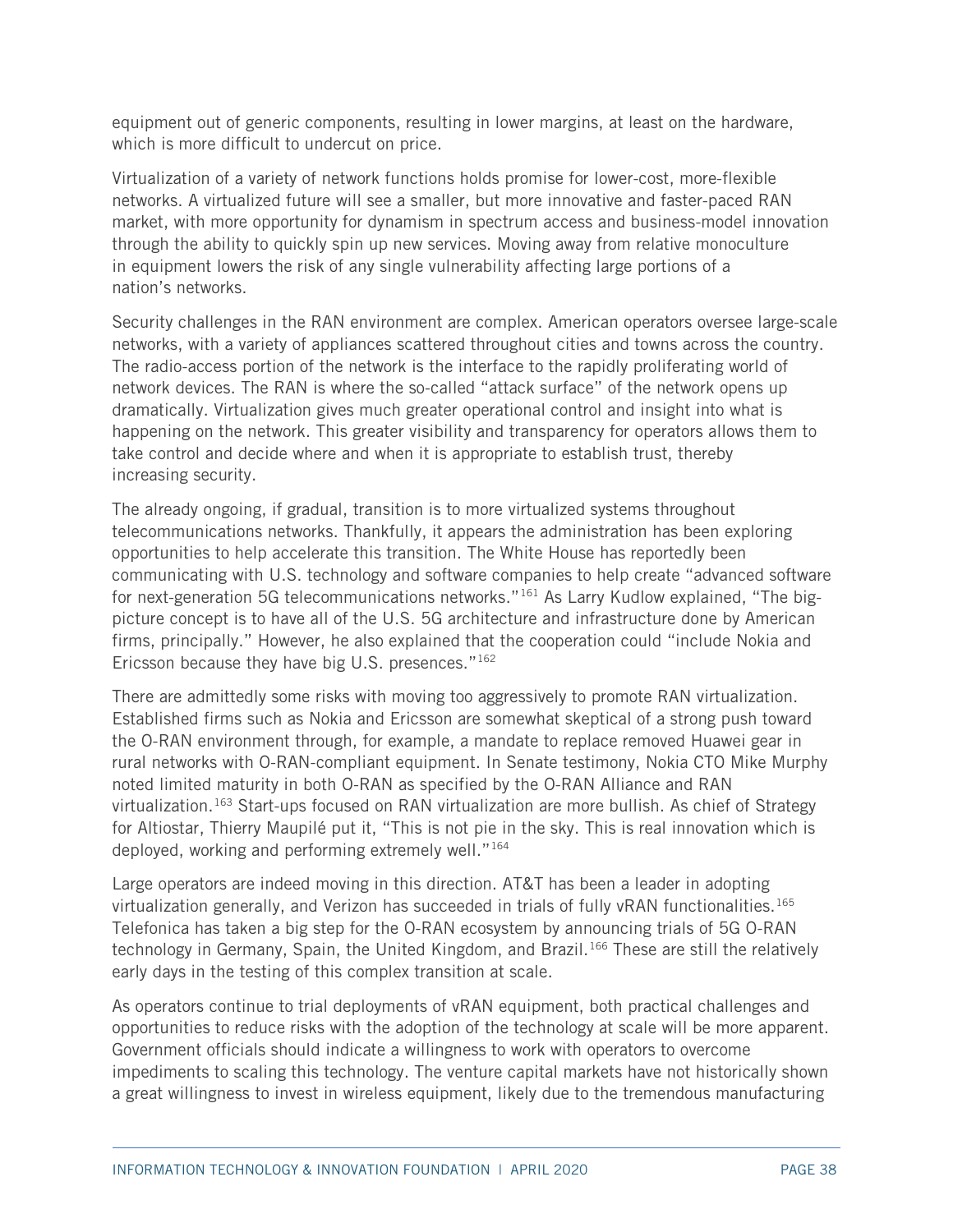scale globalized incumbents wield. A strong government signal that new virtualized 5G equipment and software are a national priority could go a long way toward activating latent innovation capacity in this area.

Pilot programs, potentially administered through the National Telecommunications and Information Administration (NTIA), could help accelerate the transition to open, virtualized systems, and help identify what challenges need to be overcome. Aggressive pilot programs could also provide training for systems integrators that will likely be needed. Congress should fund pilot programs and other efforts to help speed this transition. One available mechanism is the Utilizing Strategic Allied Telecommunications Act, led by senators Warner (D-VA) and Burr (R-NC).<sup>[167](#page-54-14)</sup> This bill is good policy, although ideally the money would be appropriated through general treasury funds rather than from auction proceeds.

#### Existing High-Risk Equipment

One of the urgent questions facing the FCC is how to deal with existing Huawei equipment in the U.S. market. The FCC is in the process of collecting information about the extent of existing deployments and the cost to remove that equipment. While it is difficult to make educated policy assessments without more information about the extent of the problem, it is likely concerns about existing equipment have been overstated. There are risk-mitigation strategies that can effectively minimize the potential for harm with far less of a burden on rural operators and taxpayers.

As a part of the United Kingdom's decision to allow limited deployments of Huawei infrastructure, its National Cyber Security Centre offered a thorough assessment of the risks involved with pieces of equipment and potential avenues of attack or exploitation, and identified high-risk areas of concern.<sup>[168](#page-54-15)</sup> It concluded that allowing Huawei equipment to be in 35 percent of the RAN (measured by either the number of cell sites or total data traffic) would be an acceptable risk. U.K. officials apparently having a higher risk tolerance than their U.S. counterparts does indicate there are reasonable steps to minimize the potential harm from highrisk vendors—and also shows the benefits of a transparent risk analysis that grounds these decisions in something more firm and evidentiary than merely the word of intelligence agencies.

Existing high-risk equipment in the United States is already limited to rural areas. But in many cases, this equipment has already been in place for years and could likely be removed by natural market forces as 5G systems become ready and cost effective. It is not immediately clear that a rip-and-replace approach is either necessary or a cost-effective solution. In any event, the Secure and Trusted Telecommunications Networks Act now requires this removal. The FCC, which is in the midst of collecting information on the cost of replacing Huawei gear, should identify the areas of highest risk in order to prioritize removal using its limited funds. The FCC should implement this mandate in such a way that anything ripped out is replaced with 5G equipment. Otherwise, hundreds of millions of dollars will essentially have been wasted.

## **Accelerate Deployment of 5G Networks**

Supply-side policies to accelerate the deployment of 5G networks should be the table stakes of any 5G strategy. While this is the obvious place to start, and has already received a good deal of policy attention, this report does not go into great detail on these topics. There are two main opportunities for the government to help accelerate deployment directly. The first is through streamlining of infrastructure deployment—the policies by which operators and their partners are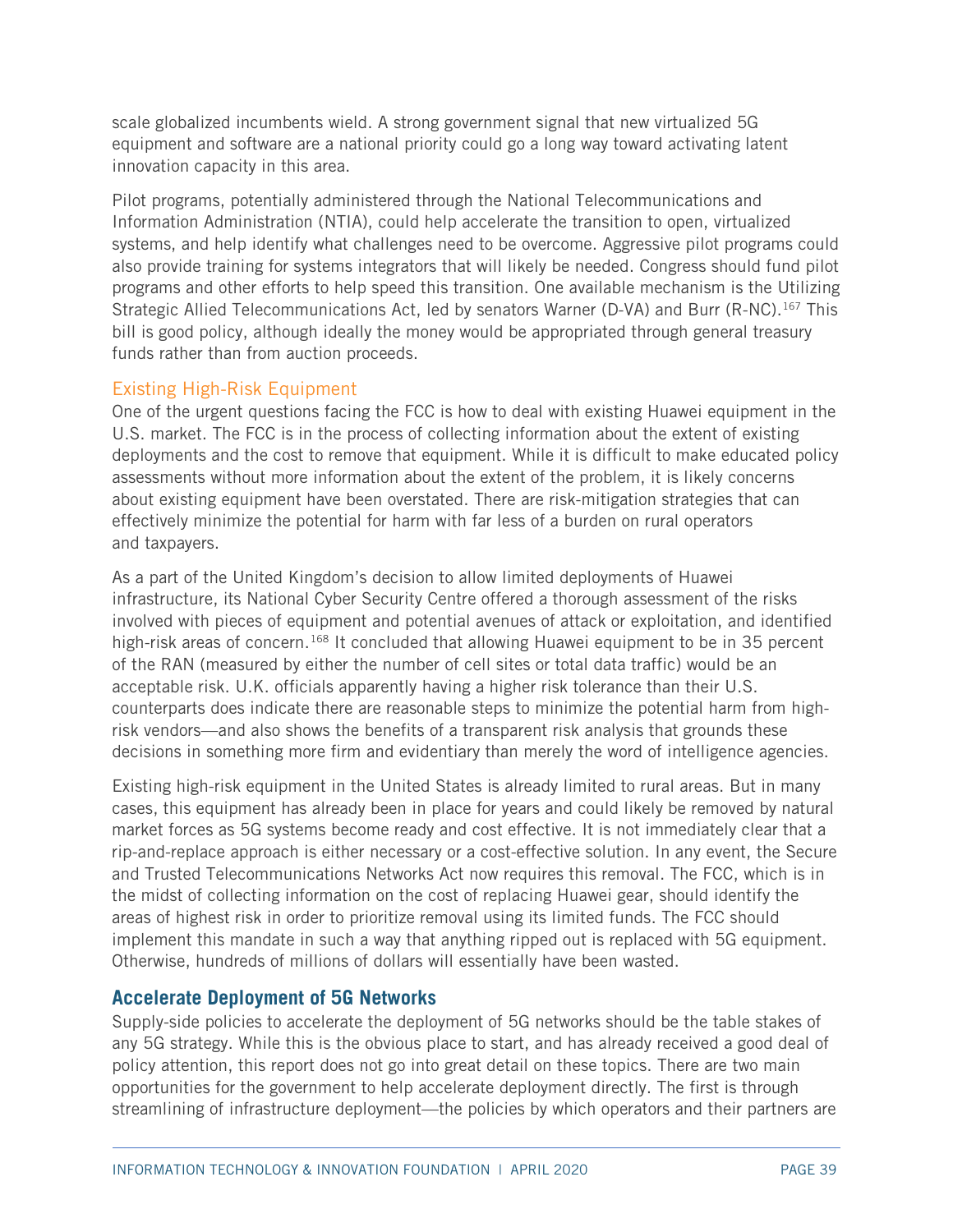able to access city rights of way, conduit, and poles. The second is through providing additional spectrum for commercial wireless users.

#### **Infrastructure**

Officials at every level of government should be looking for effective ways to encourage investment in broadband infrastructure generally, particularly considering the need for a broad deployment of small cells. Many of the assumptions, regulations, and processes governing wireless deployment were designed for an era of 200-foot-tall towers. Today, operators and their partners are looking to hide unassuming wireless infrastructure in city bus stops, light poles, and on the sides of buildings.

Given our federalized system of governance, this is necessarily a challenging process for operators facing a new system and different regulations to access rights of way and poles in every city they operate in. There is also a concern that local and national interests do not necessarily align on this issue. From a local government and elected officials' perspective, a community would charge the highest possible price providers are willing to pay in order to deploy the infrastructure. For high-income communities with moderate-to-high geographic population densities, the monopsony power of the government jurisdiction is especially high, as they know providers want to serve those customers. Some level of preemption to simplify deployment is justified, even if the most successful deployments will require a cooperative, collaborative approach between those deploying the infrastructure and the local officials.

The FCC both took steps to streamline infrastructure deployment through changes to the environmental and historic preservation review processes, and established presumptive reasonable fees for pole access.<sup>[169](#page-54-16)</sup> However, they have been challenged in court and face some difficulty being implemented. Although the FCC is doing what it can to streamline deployment, ideally Congress or a broader number of state legislatures would step in and clarify the appropriate processes and fees for small-cell deployment to ensure cities act in the national, rather their own narrow financial, interests.

#### **Spectrum**

Electromagnetic spectrum is a key limiting input to wireless networks. Additional spectrum and spectrum reuse through smaller cells are the best tools we have to increase the overall capacity of wireless networks. In addition to streamlining infrastructure, making more spectrum available for commercial wireless use is critical to speeding successful 5G networks in the United States.

The FCC must quickly allocate more mid-band spectrum for flexible mobile use. Mid-band spectrum offers ideal characteristics for 5G.[170](#page-55-0) One crucial band identified for 5G is the so-called C-band from 3.7 to 4.2 GHz. At this point, 23 countries have allocated C-band spectrum for 5G use.<sup>[171](#page-55-1)</sup> We can also see the focus on C-band spectrum in the announced 5G devices—band n78, which uses C-band spectrum of 3,300–3,800 MHz, is supported by the most commercial devices to date.<sup>[172](#page-55-2)</sup> The FCC took two years to decide whether to conduct an auction itself or leave it to the parties, eventually deciding on the former. Thankfully, Chairman Pai has announced a plan to move forward with transitioning this spectrum, although it still faces numerous implementation and transition risks.<sup>[173](#page-55-3)</sup> The FCC will require incentive payments to accelerate the transition of the incumbent satellite services out of a large portion of the band.<sup>[174](#page-55-4)</sup> Given the unique challenges with multiple incumbent satellite providers having rights to access the entire band, these payments are good policy to quickly see this spectrum be put to a more socially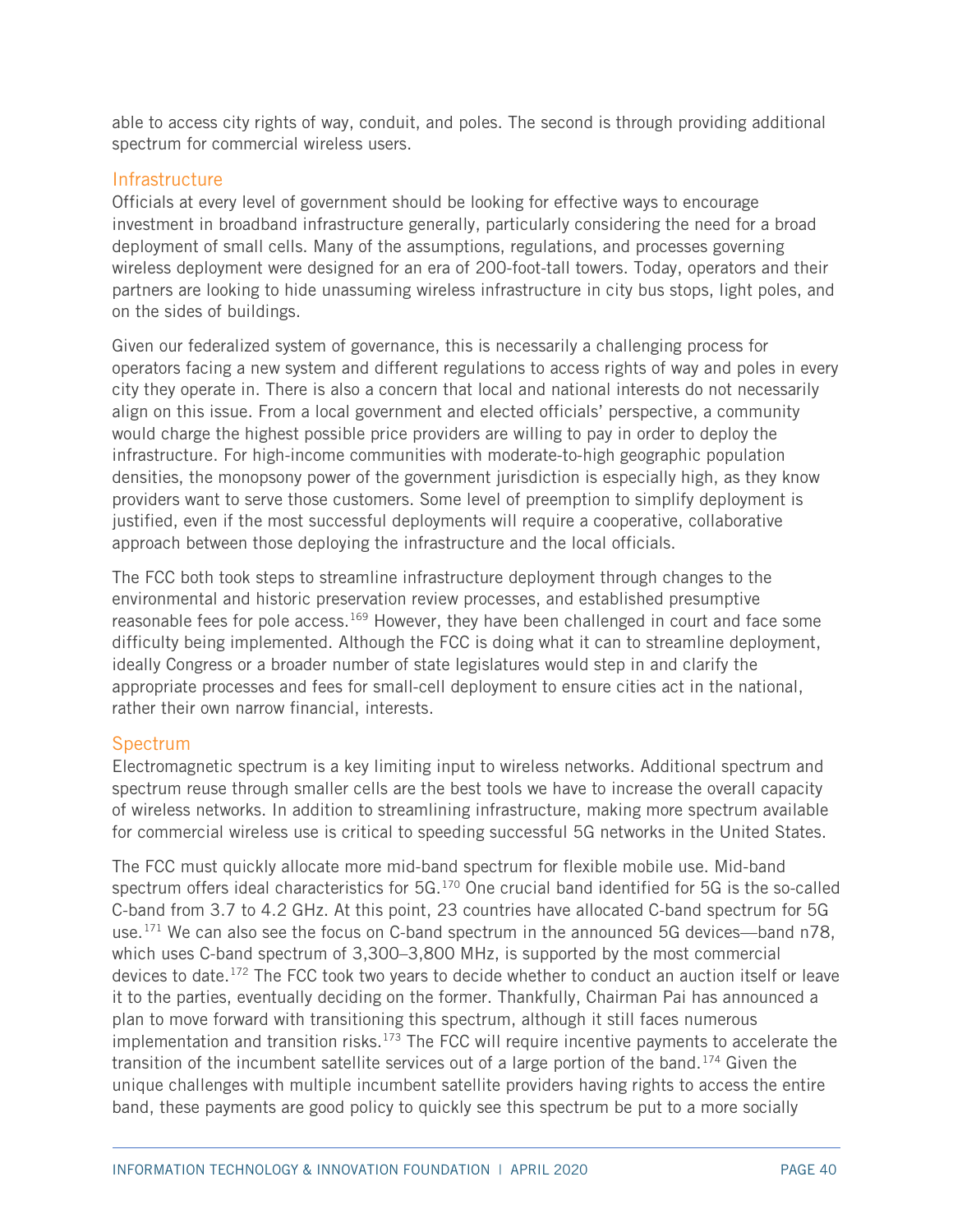valuable use—if anything, these payments may be too small, risking the success and speed of the transition. At this point, Congress should let the FCC move forward. Doing anything else would just delay the opening up of needed bandwidth and give China an even greater lead.

Longer term, policymakers should be working toward better processes and tools to repurpose spectrum, especially federally held spectrum that isn't always efficiently used. There are pragmatic, incremental approaches to opening up federal spectrum that rely on existing mechanisms such as the Spectrum Relocation Fund. For example, NTIA has identified viable options for sharing RADAR with commercial users in the 3450-3550 band, potentially building on the CBRS system.[175](#page-55-5) Now that DOD has finally recognized the importance of a robust 5G system in the United States, it will hopefully facilitate, rather than resist, such policies.

Unlicensed spectrum also plays an important, complimentary role in licensed spectrum in the wireless economy. Policymakers should work to make additional spectrum available on an unlicensed or lightly licensed basis that can continue to expand the wireless options, offload demand where wired networks are available, and increase the functionality of 5G devices through local connections, such as Bluetooth. The most obvious next step is the 6 GHz band. Here, the FCC should move to make a significant swath of new unlicensed spectrum available quickly.

#### Tax Policy

Buying 5G equipment is often expensive. As such, policies that lower the after-tax cost of equipment would spur faster and broader deployment. Indeed, the scholarly evidence is clear that allowing firms to expense machinery and equipment expenditures for tax purposes increases capital expenditures.[176](#page-55-6) In 2017, the Tax Reform and Jobs Act included a provision to allow companies to expense for tax purposes all capital investment in the year it was purchased. In other words, 100 percent of the cost of investing in machinery and equipment can be written off for federal tax purposes. However, that provision expires at the end of 2022, just around the time 5G technologies should be ready for wide-scale adoption. Congress should at minimum extend this provision for another five years, or ideally make it permanent.

#### Rural

Rural wireless deployment is a special case. In many small, rural towns, wireless operators are able to successfully operate even given the challenging economics of serving dispersed populations. But it is important that we see broader coverage in rural areas. Wireless connectivity is crucial for efficient production at agricultural sites. For example, John Deere continues to rely on mobile connectivity for its advanced equipment, and smart-farm processes will always require connectivity of one type or another.<sup>[177](#page-55-7)</sup>

5G technologies have the opportunity to potentially change the cost structure for serving rural areas. Most notably, massive MIMO using mmWave spectrum over point-to-point links could lower the cost of backhaul to remote areas. However, the wide coverage needed in rural America is more a function of the power level and the spectrum used, as low-band spectrum is needed to cover wide areas. The particular breakthroughs in 5G performance are better suited to highdemand urban areas, and are unfortunately no cure-all for rural.

Where dispersed populations cannot support the level of revenue required to justify infrastructure investment, the U.S. government should step in to aid the cause for ubiquitous networks. For years, policy circles have been debating the details of how to do it. At a high level, there is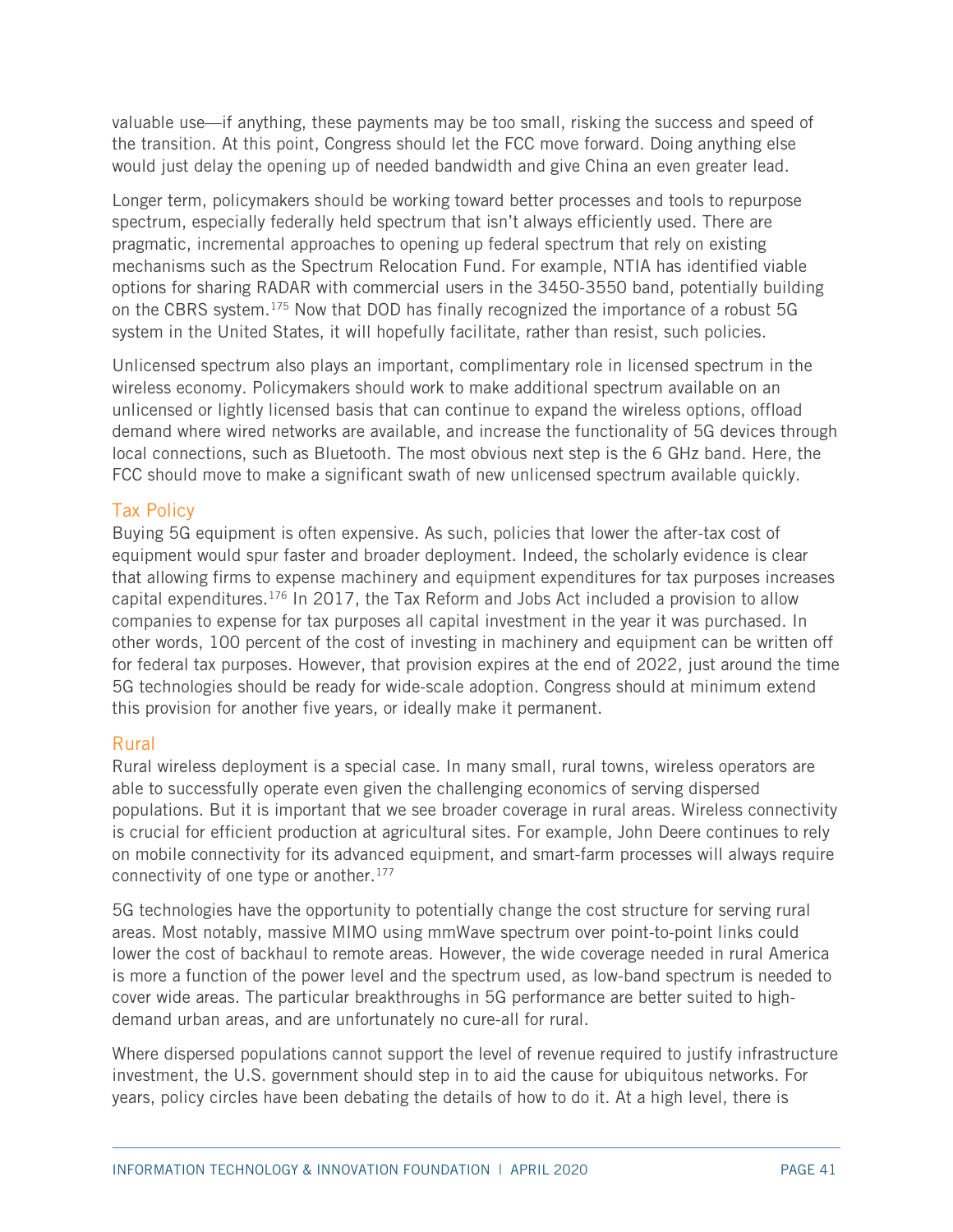general agreement that a one-time, large-scale injection of capital expenditures for rural broadband infrastructure—both wired and wireless—is the way to go.<sup>[178](#page-55-8)</sup> Funds should be allocated through a technology-neutral reverse auction, with a focus on unserved areas, and be focused on reasonable speeds (it is both unnecessary and expensive to require every home be served by superfast broadband). There are always up-front judgment calls on what level of funding is necessary to achieve what type of broadband performance in a given area, but we can rely on the auction mechanism to make the difficult decisions of exactly what type of technology or performance quality makes the most sense for a given geography. To ensure the money is spent mostly on areas that are truly unserved, companies should be able to challenge competitors' bids if their proposed coverage areas include more than a de minimis expansion of areas that are already served. This would help avoid wasteful overbuilding in areas that already have broadband.

## **CONCLUSION**

5G poses for the next decade an important opportunity for economic growth and dynamism throughout a number of sectors of the economy. The degree to which 5G is anticipated to be integrated within production processes across the U.S. economy highlights both its importance and the risks inherent to relying on untrusted suppliers—or leaving equipment production up to a globalized market without some further strategy in place. To date, the approach of the United States to 5G has been scattershot, and not always well calibrated to address specific challenges. A national strategy for 5G that invests in research, supports standards bodies, accelerates deployment, and facilitates the transition to virtualized equipment should be a priority.

# **About the Author**

Doug Brake directs the Information Technology and Innovation Foundation's work on broadband and spectrum policy. He writes extensively and speaks frequently to lawmakers, the news media, and other influential audiences on topics such as next-generation wireless, rural broadband infrastructure, and network neutrality.

## **About ITIF**

The Information Technology and Innovation Foundation (ITIF) is a nonprofit, nonpartisan research and educational institute focusing on the intersection of technological innovation and public policy. Recognized as the world's leading science and technology think tank, ITIF's mission is to formulate and promote policy solutions that accelerate innovation and boost productivity to spur growth, opp[ortunity, and](http://www.itif.org/) progress.

For more information, visit us at www.itif.org.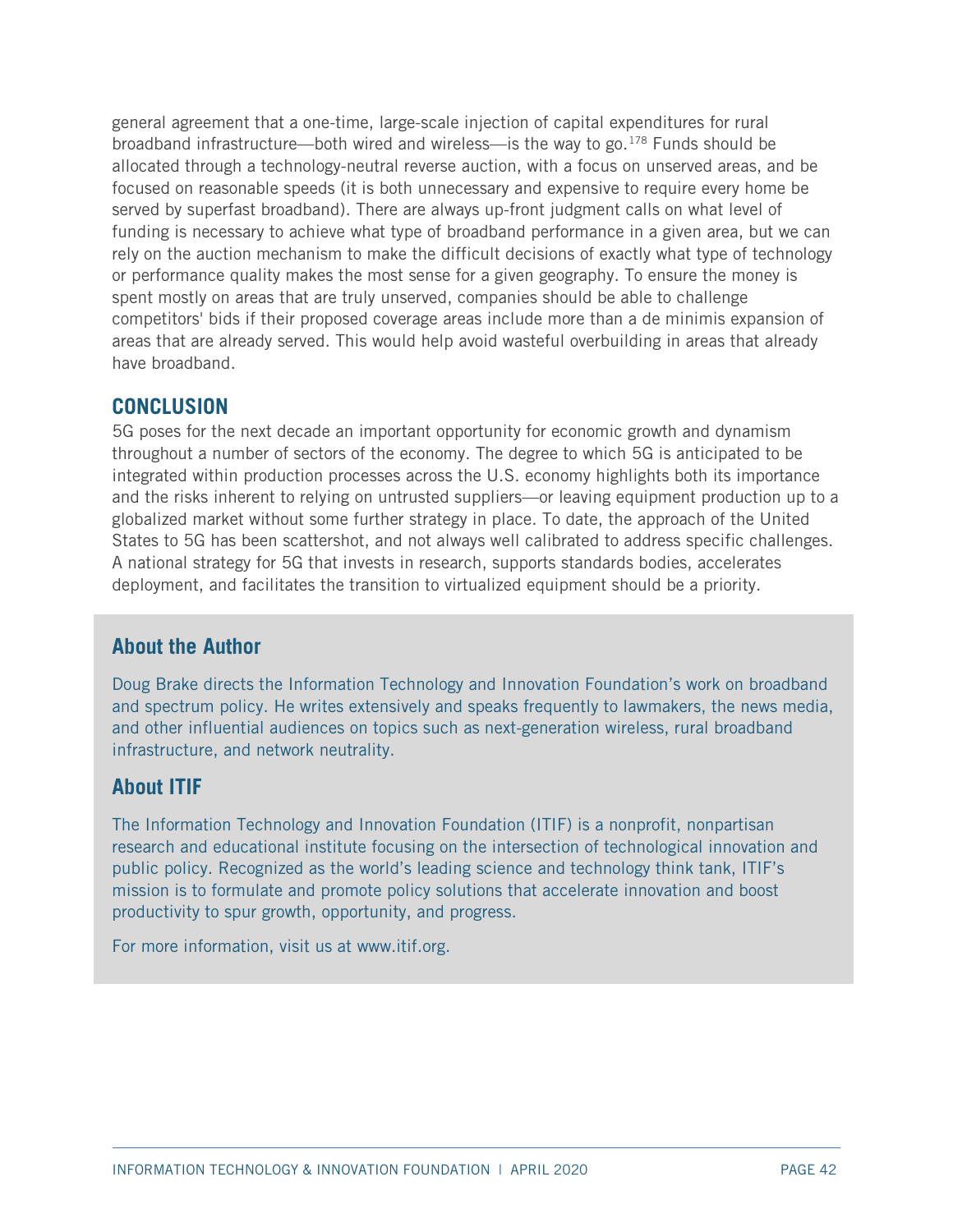# **ENDNOTES**

- <span id="page-45-0"></span>1. "National Strategy to Secure 5G of the United States of America," The White House (March 2020), [https://www.whitehouse.gov/wp-content/uploads/2020/03/National-Strategy-5G-Final.pdf.](https://www.whitehouse.gov/wp-content/uploads/2020/03/National-Strategy-5G-Final.pdf)
- <span id="page-45-1"></span>2. Known as multipath. Adam Krumbein, "Understanding the Basics of MIMO Communication Technology," Southwest Antennas (2016), [https://www.rfmw.com/data/swa-mimo-basics.pdf.](https://www.rfmw.com/data/swa-mimo-basics.pdf)
- <span id="page-45-2"></span>3. Ted Rappaport and other researchers at NYU Wireless deserve credit for channel modeling that shows the promise of mmWave for 5G. See, e.g., Rappaport et al., "Millimeter Wave Mobile Communications for 5GCellular: It Will Work!" IEEE Access (2013), [https://ieeexplore.ieee.org/stamp/stamp.jsp?arnumber=6515173.](https://ieeexplore.ieee.org/stamp/stamp.jsp?arnumber=6515173)
- <span id="page-45-3"></span>4. Dean Bubley, "3 Emerging Models for Edge-Computing: Single-Network, Interconnected & Federated," Disruptive Analysis (February 2019), [https://disruptivewireless.blogspot.com/2019/02/3-emerging-models-for-edge-computing.html.](https://disruptivewireless.blogspot.com/2019/02/3-emerging-models-for-edge-computing.html)
- <span id="page-45-4"></span>5. Rui Dong et al., "Deep Learning for Hybrid 5G Services in Mobile Edge Computing Systems: Learn From a Digital Twin" IEEE Transactions on Wireless Communications Vol 18, Issue 10 (October 2019), [https://ieeexplore.ieee.org/document/8764584.](https://ieeexplore.ieee.org/document/8764584)
- <span id="page-45-5"></span>6. Sue Marek, "Verizon partners with AWS to bring more power to its 5G edge," FierceWireless (December 2019), [https://www.fiercewireless.com/5g/verizon-partners-aws-to-bring-more-power-to](https://www.fiercewireless.com/5g/verizon-partners-aws-to-bring-more-power-to-its-5g-edge)[its-5g-edge.](https://www.fiercewireless.com/5g/verizon-partners-aws-to-bring-more-power-to-its-5g-edge)
- <span id="page-45-6"></span>7. Ibid.
- <span id="page-45-7"></span>8. Mike Robuck, "AT&T and Google Cloud forge 5G edge compute partnership for enterprises," FierceTelecom (March 2020), [https://www.fiercetelecom.com/telecom/at-t-and-google-cloud-forge-](https://www.fiercetelecom.com/telecom/at-t-and-google-cloud-forge-5g-edge-compute-partnership-for-enterprises)[5g-edge-compute-partnership-for-enterprises.](https://www.fiercetelecom.com/telecom/at-t-and-google-cloud-forge-5g-edge-compute-partnership-for-enterprises)
- <span id="page-45-8"></span>9. Apple "Supplier List," [https://www.apple.com/supplier-responsibility/pdf/Apple-Supplier-List.pdf.](https://www.apple.com/supplier-responsibility/pdf/Apple-Supplier-List.pdf)
- <span id="page-45-9"></span>10. For discussion of some of these technologies, John Smee, "5 wireless inventions that are making 5G  $NR -$  the global 5G standard – a reality," *Qualcomm OnQ Blog* (December 2016), [https://www.qualcomm.com/news/onq/2016/12/20/5-wireless-inventions-are-making-5g-nr-global-](https://www.qualcomm.com/news/onq/2016/12/20/5-wireless-inventions-are-making-5g-nr-global-5g-standard-reality)[5g-standard-reality.](https://www.qualcomm.com/news/onq/2016/12/20/5-wireless-inventions-are-making-5g-nr-global-5g-standard-reality)
- <span id="page-45-10"></span>11. In their recent report, Worldwide 5G Network Infrastructure Forecast, 2018–2022, IDC expects the largest percentage of overall investment to be spent in the RAN portion of 5G networks, which is expected to grow at a compound annual growth rate of 156.6% between 2018 and 2022. Patrick Filkins and Rajesh Ghai, "Worldwide 5G Network Infrastructure Forecast, 2018–2022" IDC (November 2018), https://www.idc.com/getdoc.jsp?containerId=US44392218.
- <span id="page-45-11"></span>12 . O-RAN Alliance, "O-RAN: Towards an Open and Smart RAN White paper" (October, 2018), [https://static1.squarespace.com/static/5ad774cce74940d7115044b0/t/5bc79b371905f4197055e](https://static1.squarespace.com/static/5ad774cce74940d7115044b0/t/5bc79b371905f4197055e8c6/1539808057078/O-RAN+WP+FInal+181017.pdf) [8c6/1539808057078/O-RAN+WP+FInal+181017.pdf.](https://static1.squarespace.com/static/5ad774cce74940d7115044b0/t/5bc79b371905f4197055e8c6/1539808057078/O-RAN+WP+FInal+181017.pdf)
- <span id="page-45-12"></span>13. Dell'Oro Research, cited by Mike Cano, "Huawei's Share of the Global Telecom Market Keeps Growing," Light Reading, [https://www.lightreading.com/market-research/huaweis-share-of-the-global](https://www.lightreading.com/market-research/huaweis-share-of-the-global-telecom-market-keeps-growing/d/d-id/753768)[telecom-market-keeps-growing/d/d-id/753768.](https://www.lightreading.com/market-research/huaweis-share-of-the-global-telecom-market-keeps-growing/d/d-id/753768)
- <span id="page-45-13"></span>14. Chuin-Wei Yap, "State Support Helped Fuel Huawei's Global Rise," The Wall Street Journal, [https://www.wsj.com/articles/state-support-helped-fuel-huaweis-global-rise-11577280736.](https://www.wsj.com/articles/state-support-helped-fuel-huaweis-global-rise-11577280736)
- <span id="page-45-14"></span>15. Phil Garton and Jennifer Chang, "The Chinese currency: how undervalued and how much does it matter?" Australian Government: The Treasury (November 2005), [https://treasury.gov.au/publication/economic-roundup-spring-2005/the-chinese-currency-how](https://treasury.gov.au/publication/economic-roundup-spring-2005/the-chinese-currency-how-undervalued-and-how-much-does-it-matter)[undervalued-and-how-much-does-it-matter](https://treasury.gov.au/publication/economic-roundup-spring-2005/the-chinese-currency-how-undervalued-and-how-much-does-it-matter)
- <span id="page-45-15"></span>16. Iain Marlow, "Nortel turned to RCMP about cyber hacking in 2004, ex-employee says" The Globe and Mail (updated May 2018, original publication February 2012),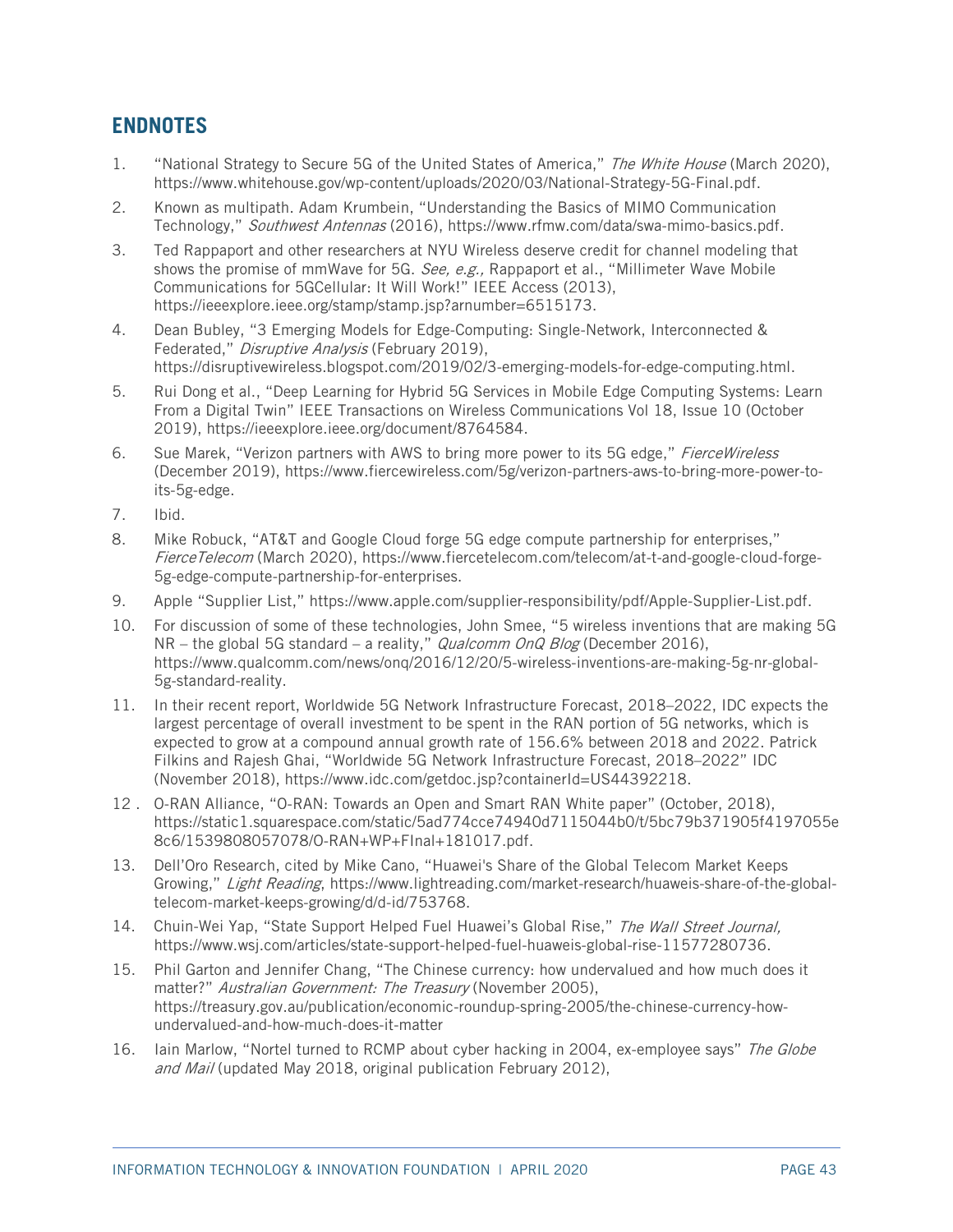[https://www.theglobeandmail.com/technology/tech-news/nortel-turned-to-rcmp-about-cyber-hacking](https://www.theglobeandmail.com/technology/tech-news/nortel-turned-to-rcmp-about-cyber-hacking-in-2004-ex-employee-says/article534295/)[in-2004-ex-employee-says/article534295/.](https://www.theglobeandmail.com/technology/tech-news/nortel-turned-to-rcmp-about-cyber-hacking-in-2004-ex-employee-says/article534295/)

- <span id="page-46-0"></span>17. See e.g., Elsa Kania, "Securing our 5G Future," Center for a New American Security (November 2019), [https://www.cnas.org/publications/reports/securing-our-5g-future.](https://www.cnas.org/publications/reports/securing-our-5g-future)
- <span id="page-46-1"></span>18. Iain Morris, "Huawei Dwarfs Ericsson, Nokia on R&D Spend in 2017," LightReading (April 2018), [https://www.lightreading.com/artificial-intelligence-machine-learning/huawei-dwarfs-ericsson-nokia](https://www.lightreading.com/artificial-intelligence-machine-learning/huawei-dwarfs-ericsson-nokia-on-randd-spend-in-2017/d/d-id/741944)[on-randd-spend-in-2017/d/d-id/741944.](https://www.lightreading.com/artificial-intelligence-machine-learning/huawei-dwarfs-ericsson-nokia-on-randd-spend-in-2017/d/d-id/741944)
- <span id="page-46-2"></span>19. Ed Hammond et al., "Nokia to Weigh Strategic Options as Profit Pressure Mounts," Bloomberg Deals (February 2020), [https://www.bloomberg.com/news/articles/2020-02-26/nokia-said-to-weigh](https://www.bloomberg.com/news/articles/2020-02-26/nokia-said-to-weigh-strategic-options-as-profit-pressure-mounts)[strategic-options-as-profit-pressure-mounts.](https://www.bloomberg.com/news/articles/2020-02-26/nokia-said-to-weigh-strategic-options-as-profit-pressure-mounts)
- <span id="page-46-3"></span>20. In 2018, it received around \$1.5 billion in government grants mostly for subsidizing research. "Huawei Investment & Holding Co., Ltd. 2018 Annual Report," page 98, [https://www](https://www-file.huawei.com/-/media/CORPORATE/PDF/annual-report/annual_report2018_en.pdf?la=en)[file.huawei.com/-/media/CORPORATE/PDF/annual-report/annual\\_report2018\\_en.pdf?la=en.](https://www-file.huawei.com/-/media/CORPORATE/PDF/annual-report/annual_report2018_en.pdf?la=en)
- <span id="page-46-4"></span>21. Klint Finley, "Senators Propose \$1B to Outpace Huawei in 5G. That's Small Change," Wired (January 2020), [https://www.wired.com/story/billion-outpace-huawei-5g-small-change/.](https://www.wired.com/story/billion-outpace-huawei-5g-small-change/)
- <span id="page-46-5"></span>22. Cybersecurity and Infrastructure Security Agency, "OVERVIEW OF RISKS INTRODUCED BY 5G ADOPTION IN THE UNITED STATES," U.S. Department of Homeland Security (July 2019), [https://www.cisa.gov/sites/default/files/publications/19\\_0731\\_cisa\\_5th-generation-mobile-networks](https://www.cisa.gov/sites/default/files/publications/19_0731_cisa_5th-generation-mobile-networks-overview_0.pdf)[overview\\_0.pdf.](https://www.cisa.gov/sites/default/files/publications/19_0731_cisa_5th-generation-mobile-networks-overview_0.pdf)
- <span id="page-46-6"></span>23. Ibid.
- <span id="page-46-7"></span>24. Melissa Chau and Ryan Reith, "Smartphone Market Share" *IDC Corporate* (January 2020), [https://www.idc.com/promo/smartphone-market-share/os.](https://www.idc.com/promo/smartphone-market-share/os)
- <span id="page-46-8"></span>25. Brenda Goh and David Kirton, "Huawei to roll out Harmony OS to more products next year, but not phones and tablets," Reuters (December 2019), [https://www.reuters.com/article/us-huawei](https://www.reuters.com/article/us-huawei-technologies-china/huawei-to-roll-out-harmony-os-to-more-products-next-year-but-not-phones-and-tablets-idUSKBN1YD0EH)[technologies-china/huawei-to-roll-out-harmony-os-to-more-products-next-year-but-not-phones-and](https://www.reuters.com/article/us-huawei-technologies-china/huawei-to-roll-out-harmony-os-to-more-products-next-year-but-not-phones-and-tablets-idUSKBN1YD0EH)[tablets-idUSKBN1YD0EH.](https://www.reuters.com/article/us-huawei-technologies-china/huawei-to-roll-out-harmony-os-to-more-products-next-year-but-not-phones-and-tablets-idUSKBN1YD0EH)
- <span id="page-46-9"></span>26. Daniel Frankel, "Cable's 5G Backhaul Opportunity 'Moving From Concept to Reality,' Analyst Says," Multichannel News (October 2019), [https://www.multichannel.com/needtoknow/cables-5g-backhaul](https://www.multichannel.com/needtoknow/cables-5g-backhaul-opportunity-beginning-to-look-real)[opportunity-beginning-to-look-real.](https://www.multichannel.com/needtoknow/cables-5g-backhaul-opportunity-beginning-to-look-real)
- <span id="page-46-10"></span>27. Note, cable already has its own expensive process—municipal franchise fees typically run at 5 percent of revenue.
- <span id="page-46-11"></span>28. Linda Hardesty, "Enterprises could tap CBRS, leave carriers in the dust," FierceWireless (March 2020), [https://www.fiercewireless.com/wireless/enterprises-could-tap-cbrs-leave-carriers-dust.](https://www.fiercewireless.com/wireless/enterprises-could-tap-cbrs-leave-carriers-dust)
- <span id="page-46-12"></span>29. Scott Mair, "New Year, New Ways for AT&T Customers to Connect," AT&T Technology Blog (January 2020), [https://about.att.com/innovationblog/2020/01/2019\\_5g\\_recap.html.](https://about.att.com/innovationblog/2020/01/2019_5g_recap.html)
- <span id="page-46-13"></span>30. Karle Bode, "Verizon Claims 5G Will Help Fight Cancer. Experts Say That's Not Likely," Vice Motherboard (June 2019), [https://www.vice.com/en\\_us/article/43j5q9/verizon-claims-5g-will-help](https://www.vice.com/en_us/article/43j5q9/verizon-claims-5g-will-help-fight-cancer-experts-say-thats-not-likely)[fight-cancer-experts-say-thats-not-likely.](https://www.vice.com/en_us/article/43j5q9/verizon-claims-5g-will-help-fight-cancer-experts-say-thats-not-likely)
- <span id="page-46-14"></span>31. See Erica D. Borghard, "The Overlooked Military Implications of the 5G Debate," RealClearDefense (May 6, 2019), [https://www.realcleardefense.com/articles/2019/05/06/the\\_overlooked\\_military\\_implications\\_of\\_the\\_](https://www.realcleardefense.com/articles/2019/05/06/the_overlooked_military_implications_of_the_5g_debate_114395.html) [5g\\_debate\\_114395.html;](https://www.realcleardefense.com/articles/2019/05/06/the_overlooked_military_implications_of_the_5g_debate_114395.html) [https://www.fiercehealthcare.com/tech/report-5g-has-potential-to](https://www.fiercehealthcare.com/tech/report-5g-has-potential-to-revolutionize-robotic-assisted-surgery-and-improve-availability)[revolutionize-robotic-assisted-surgery-and-improve-availability.](https://www.fiercehealthcare.com/tech/report-5g-has-potential-to-revolutionize-robotic-assisted-surgery-and-improve-availability)
- <span id="page-46-15"></span>32. Kasey Panetta, "5 Trends Appear on the Gartner Hype Cycle for Emerging Technologies, 2019," Gartner (August 2019), [https://www.gartner.com/smarterwithgartner/5-trends-appear-on-the-gartner](https://www.gartner.com/smarterwithgartner/5-trends-appear-on-the-gartner-hype-cycle-for-emerging-technologies-2019/)[hype-cycle-for-emerging-technologies-2019/.](https://www.gartner.com/smarterwithgartner/5-trends-appear-on-the-gartner-hype-cycle-for-emerging-technologies-2019/)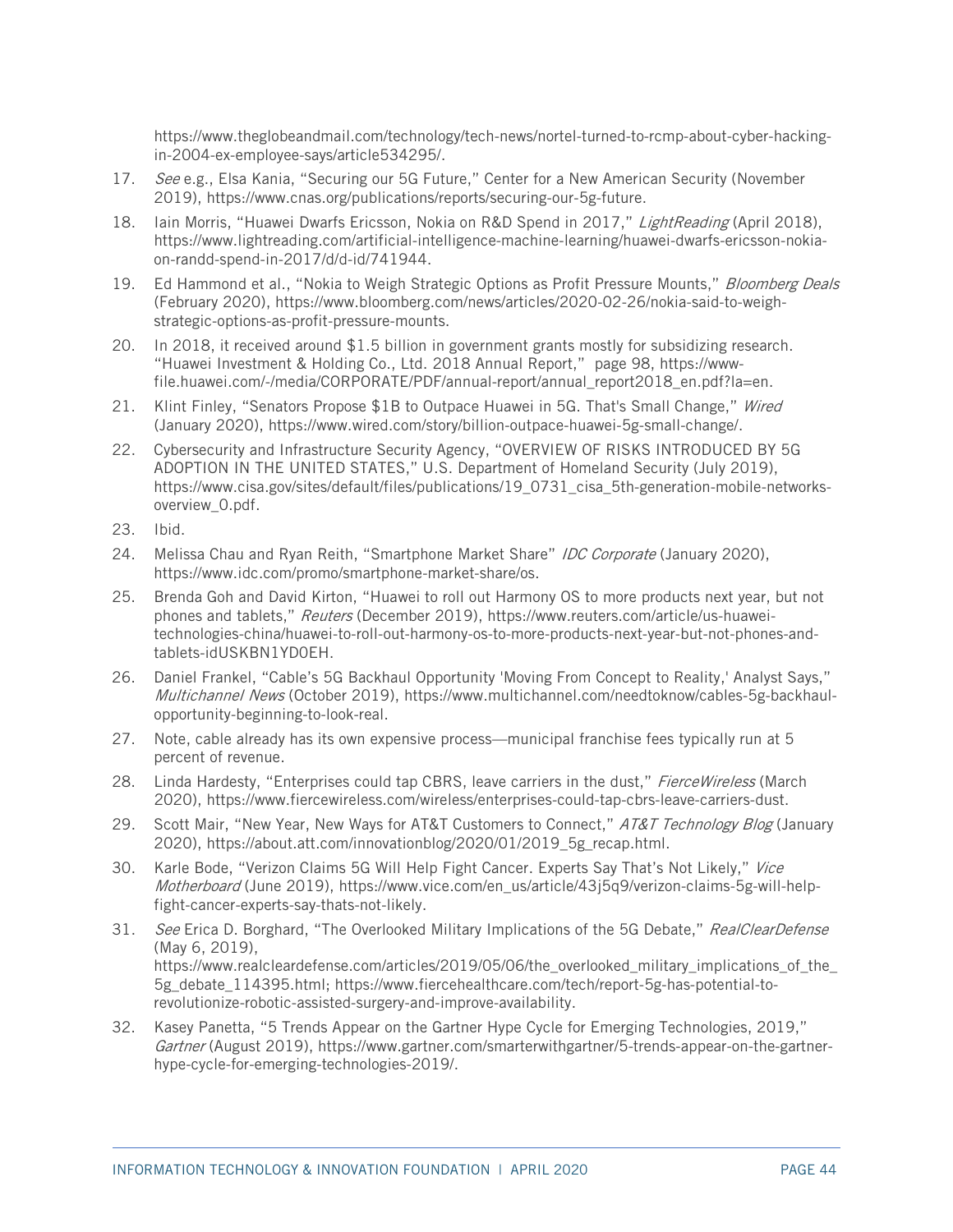- <span id="page-47-0"></span>33. See Keith Dyer, "You do it to yourself you do," The Mobile Network (January 2020), [http://the](http://the-mobile-network.com/2020/01/you-do-it-to-yourself-you-do/)[mobile-network.com/2020/01/you-do-it-to-yourself-you-do/.](http://the-mobile-network.com/2020/01/you-do-it-to-yourself-you-do/)
- <span id="page-47-1"></span>34. For some puncturing of 5G hype, William Webb, The 5G Myth: When vision decoupled from reality, 2018.
- <span id="page-47-2"></span>35. Mike Dano, "Verizon goes after cable with \$50-a-month fixed 5G service at 300 Mbps" Fierce Wireless (September 2018), [https://www.fiercewireless.com/5g/verizon-goes-after-cable-50-month](https://www.fiercewireless.com/5g/verizon-goes-after-cable-50-month-fixed-5g-service-at-300-mbps)[fixed-5g-service-at-300-mbps.](https://www.fiercewireless.com/5g/verizon-goes-after-cable-50-month-fixed-5g-service-at-300-mbps)
- <span id="page-47-3"></span>36. Dean Takahashi, "CableLabs' 10G networks at 10 gigabits a second will benefit phone companies too" Venture Beat (January 2019), [https://venturebeat.com/2019/01/13/cablelabs-10g-for-10](https://venturebeat.com/2019/01/13/cablelabs-10g-for-10-gigabit-per-second-cable-modems-will-benefit-phone-companies-too/) [gigabit-per-second-cable-modems-will-benefit-phone-companies-too/;](https://venturebeat.com/2019/01/13/cablelabs-10g-for-10-gigabit-per-second-cable-modems-will-benefit-phone-companies-too/) [https://www.cablelabs.com/enabling-the-cable-networks-for-mobile-backhaul.](https://www.cablelabs.com/enabling-the-cable-networks-for-mobile-backhaul)
- <span id="page-47-4"></span>37. Jeff Moore, "Moore: When the T-Mobile/Sprint deal closes, wireless-cable competition will come to life" Fierce Wireless, (March 2020), [https://www.fiercewireless.com/operators/industry-voices-moore](https://www.fiercewireless.com/operators/industry-voices-moore-when-t-mobile-sprint-deal-closes-wireless-cable-competition-will)[when-t-mobile-sprint-deal-closes-wireless-cable-competition-will.](https://www.fiercewireless.com/operators/industry-voices-moore-when-t-mobile-sprint-deal-closes-wireless-cable-competition-will)
- <span id="page-47-5"></span>38. The Mobile Economy 2019, GSMA, [https://www.gsmaintelligence.com/research/?file=b9a6e6202ee1d5f787cfebb95d3639c5&downloa](https://www.gsmaintelligence.com/research/?file=b9a6e6202ee1d5f787cfebb95d3639c5&download) [d.](https://www.gsmaintelligence.com/research/?file=b9a6e6202ee1d5f787cfebb95d3639c5&download)
- <span id="page-47-6"></span>39. Karen Campbell et al., "The 5G Economy: How 5G will contribute to the global economy," IHS Markit (November 2019), [https://www.qualcomm.com/media/documents/files/ihs-5g-economic](https://www.qualcomm.com/media/documents/files/ihs-5g-economic-impact-study-2019.pdf)[impact-study-2019.pdf.](https://www.qualcomm.com/media/documents/files/ihs-5g-economic-impact-study-2019.pdf)
- <span id="page-47-7"></span>40. Sanjay Dhar et al., "Smart Cities: How 5G Can Help Municipalities Become Vibrant Smart Cities" (January 2017), Accenture Strategy, [https://newsroom.accenture.com/content/1101/files/Accenture\\_5G-Municipalities-Become-Smart-](https://newsroom.accenture.com/content/1101/files/Accenture_5G-Municipalities-Become-Smart-Cities.pdf)[Cities.pdf.](https://newsroom.accenture.com/content/1101/files/Accenture_5G-Municipalities-Become-Smart-Cities.pdf)
- <span id="page-47-8"></span>41. Ibid.
- <span id="page-47-9"></span>42. Rongpeng Li et al., "Intelligent 5G: When Cellular Networks Meet Artificial Intelligence" IEEE Wireless Communications (March 2017), [http://ieeexplore.ieee.org/document/7886994/?reload=true.](http://ieeexplore.ieee.org/document/7886994/?reload=true)
- <span id="page-47-10"></span>43. Stu Woo, "In the Race to Dominate 5G, China Sprints Ahead," The Wall Street Journal (September 2019), [https://www.wsj.com/articles/in-the-race-to-dominate-5g-china-has-an-edge-11567828888.](https://www.wsj.com/articles/in-the-race-to-dominate-5g-china-has-an-edge-11567828888)
- <span id="page-47-11"></span>44. Gleason L. Archer, History of Radio to 1926, New York, The American Historical Society (1938), https://babel.hathitrust.org/cgi/pt?id=wu.89074767138&view=1up&seq=190.
- <span id="page-47-12"></span>45. John Steele Gordon, "The Antitrust Monster," American Heritage 4, no. 3 (May/June 1998), http://www.americanheritage.com/content/antitrust-monster.
- <span id="page-47-13"></span>46. U.S.-China Economic and Security Review Commission, "2018 Annual Report to Congress: Chapter 4 China's High-Tech Development Section1: Next Generation Connectivity" (November 2018), [https://www.uscc.gov/annual-report/2018-annual-report-congress.](https://www.uscc.gov/annual-report/2018-annual-report-congress)
- <span id="page-47-14"></span>47. Xiaobai Shen, The Chinese Road to High Technology (New York: St. Martin's Press, 1999).
- <span id="page-47-15"></span>48. Robert D. Atkinson, "How China's Policies Have Stifled Global Innovation," /T/F (Jan 2020), [https://itif.org/publications/2020/01/14/how-chinas-policies-have-stifled-global-innovation.](https://itif.org/publications/2020/01/14/how-chinas-policies-have-stifled-global-innovation)
- <span id="page-47-16"></span>49. In some sectors, such decoupling may make sense, but it must be done very carefully, not through the broad trade tools the administration is using today. Robert Atkinson, "Trading Up: Why America Must Ditch China and Pursue Better Manufacturing Opportunities," The National Interest, August 13, 2019, https://nationalinterest.org/feature/trading-why-america-must-ditch-china-and-pursuebetter-manufacturing-opportunities-73256.
- <span id="page-47-17"></span>50. Richard Bennett, "5G and the Zero Trust Security Model, High Tech Forum, January 3, 2020, https://hightechforum.org/5g-and-the-zero-trust-security-model/.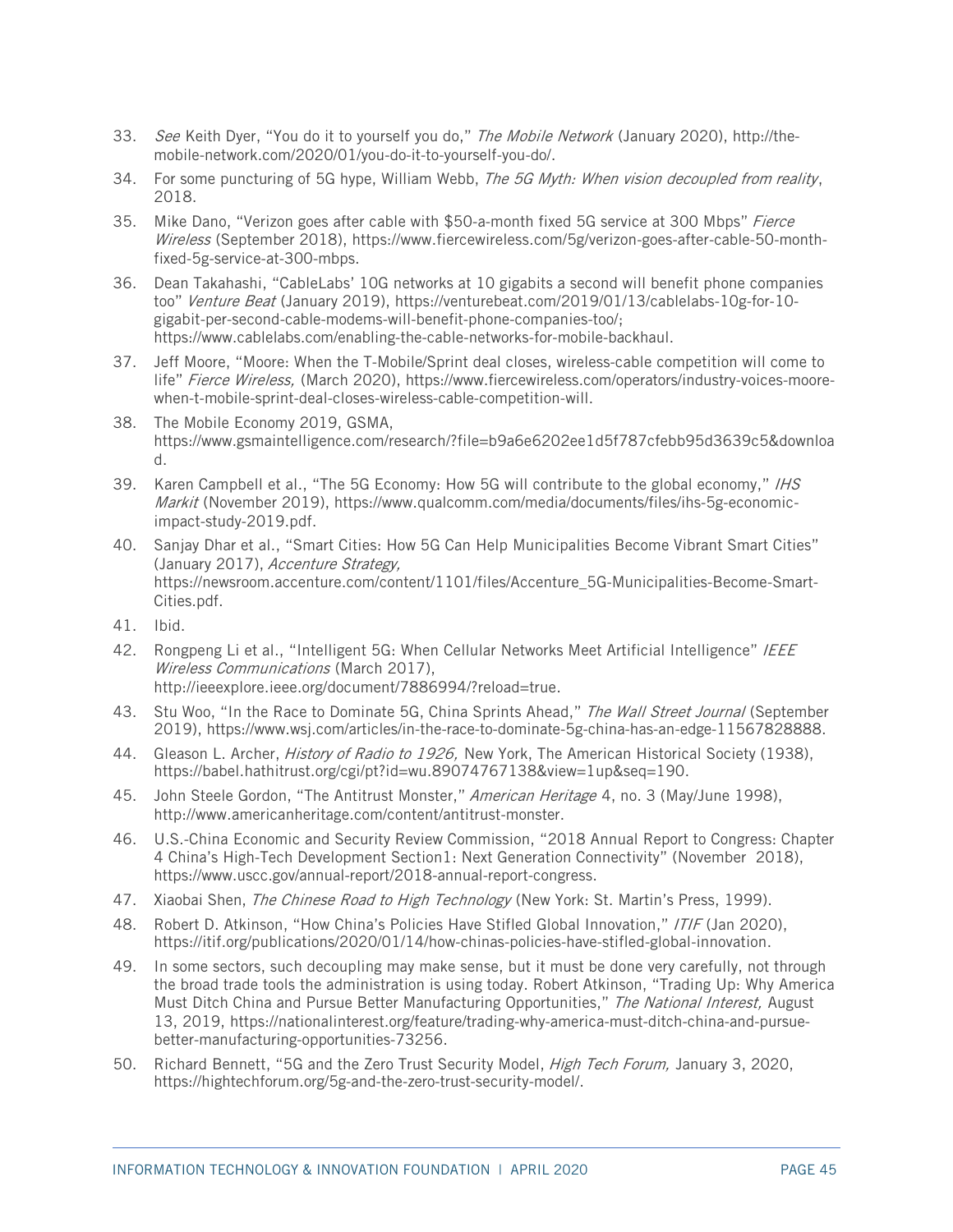- <span id="page-48-0"></span>51. Murray Scot Tanner, "Beijing's New National Intelligence Law: From Defense to Offense," Lawfare Blog, July 20, 2017, https://www.lawfareblog.com/beijings-new-national-intelligence-law-defenseoffense.
- <span id="page-48-1"></span>52. Ibid.
- <span id="page-48-2"></span>53. Jameson Berkow, "Nortel hacked to pieces," Financial Post, February 25, 2012, [https://business.financialpost.com/technology/nortel-hacked-to-pieces.](https://business.financialpost.com/technology/nortel-hacked-to-pieces)
- <span id="page-48-3"></span>54. See DoJ Office of Public Affairs, "Chinese Telecommunications Conglomerate Huawei and Subsidiaries Charged in Racketeering Conspiracy and Conspiracy to Steal Trade Secrets" (Feb. 2020), [https://www.justice.gov/opa/pr/chinese-telecommunications-conglomerate-huawei-and](https://www.justice.gov/opa/pr/chinese-telecommunications-conglomerate-huawei-and-subsidiaries-charged-racketeering)[subsidiaries-charged-racketeering.](https://www.justice.gov/opa/pr/chinese-telecommunications-conglomerate-huawei-and-subsidiaries-charged-racketeering)
- <span id="page-48-4"></span>55. RWR Advisory Group, "A Transactional Risk Profile of Huawei" (February 2018), [https://www.rwradvisory.com/wp-content/uploads/2019/03/RWR-Huawei-Risk-Report-2-13-18.pdf.](https://www.rwradvisory.com/wp-content/uploads/2019/03/RWR-Huawei-Risk-Report-2-13-18.pdf)
- <span id="page-48-5"></span>56. Ibid; Insikt Group, "Recorded Future Research Concludes Chinese Ministry of State Security Behind APT3," Recorded Future (May 2017), [https://www.recordedfuture.com/chinese-mss-behind-apt3/.](https://www.recordedfuture.com/chinese-mss-behind-apt3/)
- <span id="page-48-6"></span>57. RWR Advisory Group, "A Transactional Risk Profile of Huawei."
- <span id="page-48-7"></span>58. Doina Chiacu, "U.S.'s Pompeo says Huawei is an 'instrument of Chinese government' Reuters, May 29, 2019, https://www.reuters.com/article/us-huawei-tech-usa-pompeo/u-s-s-pompeo-says-huawei-isan-instrument-of-chinese-government-idUSKCN1SZ178.
- <span id="page-48-8"></span>59. Moritz Koch, 'Smoking gun': Streit um Beweise gegen Huawei," Handelsblatt (January 2020), [https://app.handelsblatt.com/politik/deutschland/5g-debatte-smoking-gun-neue-vorwuerfe-im-streit](https://app.handelsblatt.com/politik/deutschland/5g-debatte-smoking-gun-neue-vorwuerfe-im-streit-um-huawei/25484764.html)[um-huawei/25484764.html.](https://app.handelsblatt.com/politik/deutschland/5g-debatte-smoking-gun-neue-vorwuerfe-im-streit-um-huawei/25484764.html)
- <span id="page-48-9"></span>60. "NCSC advice on the use of equipment from high risk vendors in UK telecoms networks version 1.0" National Cyber Security Centre (January 2020), [https://www.ncsc.gov.uk/guidance/ncsc-advice-on](https://www.ncsc.gov.uk/guidance/ncsc-advice-on-the-use-of-equipment-from-high-risk-vendors-in-uk-telecoms-networks)[the-use-of-equipment-from-high-risk-vendors-in-uk-telecoms-networks.](https://www.ncsc.gov.uk/guidance/ncsc-advice-on-the-use-of-equipment-from-high-risk-vendors-in-uk-telecoms-networks)
- <span id="page-48-10"></span>61. U.S. Department of State, "LiveAtState With Economic and Business Affairs Bureau Deputy Assistant Secretary Robert Strayer" (transcript), April 29, 2019, [https://www.state.gov/liveatstate](https://www.state.gov/liveatstate-with-economic-and-business-affairs-bureau-deputy-assistant-secretary-robert-strayer)[with-economic-and-business-affairs-bureau-deputy-assistant-secretary-robert-strayer.](https://www.state.gov/liveatstate-with-economic-and-business-affairs-bureau-deputy-assistant-secretary-robert-strayer)
- <span id="page-48-11"></span>62. National Research Council, Standards, conformity assessment, and trade: into the 21st century (Washington, D.C.: National Research Council of the National Academies of Science, 1995), [https://www.nap.edu/read/4921/chapter/6#105.](https://www.nap.edu/read/4921/chapter/6#105)
- <span id="page-48-12"></span>63. Office of the United States Trade Representative (USTR), "2018 National Trade Estimate Report on Foreign Trade Barriers" (Washington, D.C.: USTR, 2018), [https://ustr.gov/sites/default/files/files/Press/Reports/2018%2R0National%20Trade%20Estimate%2](https://ustr.gov/sites/default/files/files/Press/Reports/2018%252R0National%20Trade%20Estimate%20Report.pdf) [0Report.pdf.](https://ustr.gov/sites/default/files/files/Press/Reports/2018%252R0National%20Trade%20Estimate%20Report.pdf)
- <span id="page-48-13"></span>64. Stephen J. Ezell and Robert D. Atkinson, "The Middle Kingdom Galapagos Island Syndrome: The Cul-De-Sac of Chinese Technology Standards" (Information Technology and Innovation Foundation, December 2014), [https://itif.org/publications/2014/12/15/middle-kingdom-galapagos-island](https://itif.org/publications/2014/12/15/middle-kingdom-galapagos-island-syndrome-cul-de-sac-chinese-technology)[syndrome-cul-de-sac-chinese-technology.](https://itif.org/publications/2014/12/15/middle-kingdom-galapagos-island-syndrome-cul-de-sac-chinese-technology)
- <span id="page-48-14"></span>65. Nigel Cory, "The Ten Worst Digital Protectionism and Innovation Mercantilist Policies of 2018" (The Information Technology and Innovation Foundation, January 28, 2019), [https://itif.org/publications/2019/01/28/ten-worst-digital-protectionism-and-innovation](https://itif.org/publications/2019/01/28/ten-worst-digital-protectionism-and-innovation-mercantilist-policies-2018)[mercantilist-policies-2018.](https://itif.org/publications/2019/01/28/ten-worst-digital-protectionism-and-innovation-mercantilist-policies-2018)
- <span id="page-48-15"></span>66. 3GPP, "Release 15" (April 2019), [https://www.3gpp.org/release-15.](https://www.3gpp.org/release-15)
- <span id="page-48-16"></span>67. Edison Lee and Timothy Chau, "Telecom ServicesThe Geopolitics of 5G and IoT," Jefferies Franchise Note (September 2017), [https://www.jefferies.com/CMSFiles/Jefferies.com/files/Insights/TelecomServ.pdf.](https://www.jefferies.com/CMSFiles/Jefferies.com/files/Insights/TelecomServ.pdf)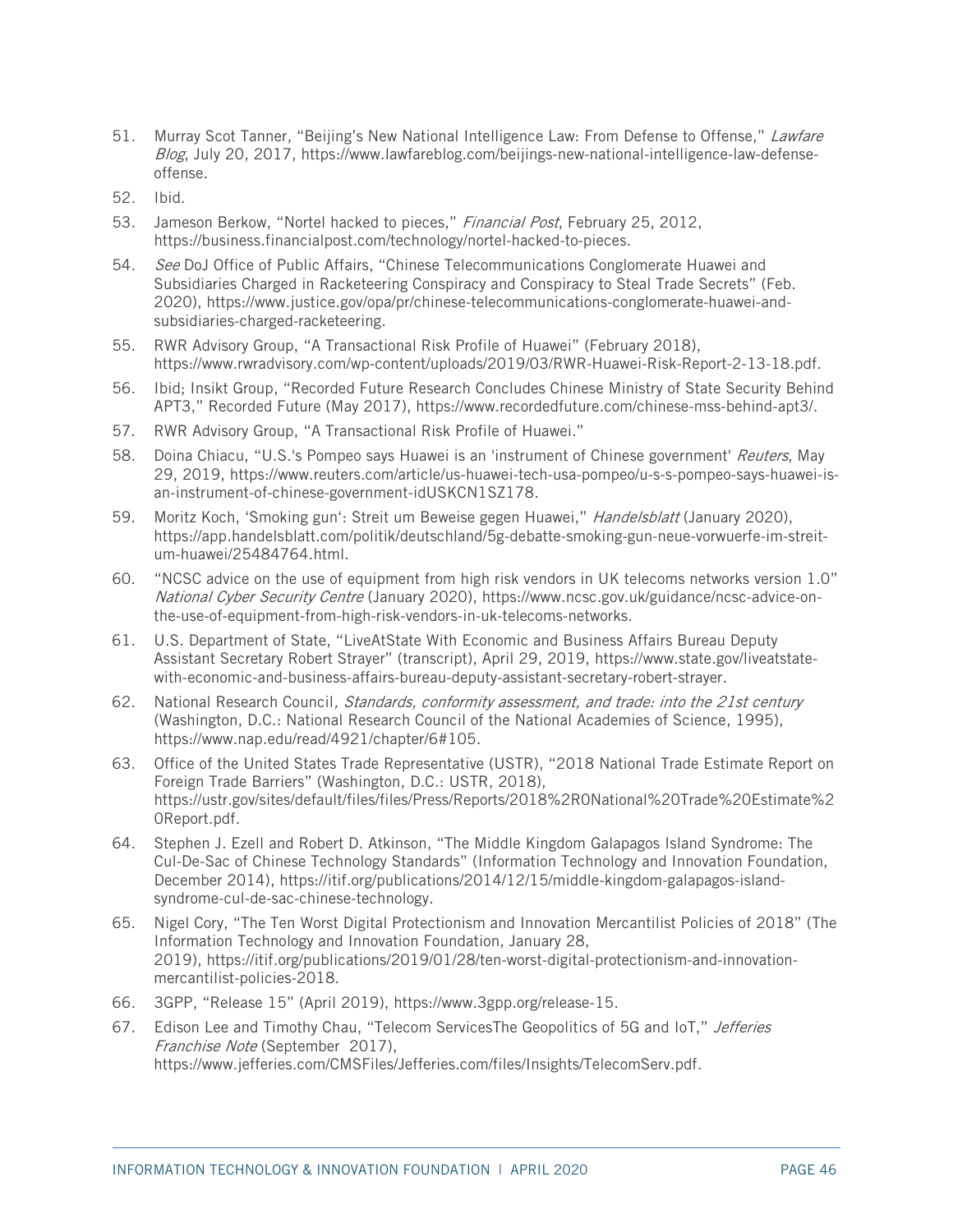- <span id="page-49-0"></span>68. "China's 3G Technology Gamble: Who Has the Last Laugh?" Knowledge@Wharton (July 2011), [https://knowledge.wharton.upenn.edu/article/chinas-3g-technology-gamble-who-has-the-last-laugh/.](https://knowledge.wharton.upenn.edu/article/chinas-3g-technology-gamble-who-has-the-last-laugh/)
- <span id="page-49-1"></span>69. Ibid. See also Lee and Chau, "Telecom ServicesThe Geopolitics of 5G and IoT."
- <span id="page-49-2"></span>70. "Siemens, Huawei link to push TD-SCDMA," EE Times (August 2003), [https://www.eetimes.com/siemenshuawei-link-to-push-td-scdma/#.](https://www.eetimes.com/siemenshuawei-link-to-push-td-scdma/)
- <span id="page-49-3"></span>71. RCR Wireless News, "Qualcomm's TD-SCDMA patent claims bear more weight as China moves closer to deployments," RCR Wireless (March 2006), [https://www.rcrwireless.com/20060313/archived-articles/qualcomms-td-scdma-patent-claims-bear](https://www.rcrwireless.com/20060313/archived-articles/qualcomms-td-scdma-patent-claims-bear-more-weight-as-china-moves-closer-to-deployments)[more-weight-as-china-moves-closer-to-deployments.](https://www.rcrwireless.com/20060313/archived-articles/qualcomms-td-scdma-patent-claims-bear-more-weight-as-china-moves-closer-to-deployments)
- <span id="page-49-4"></span>72. Elsa Kania, "China's play for global 5G dominance—standards and the 'Digital Silk Road,'" ASPI: The Strategist (June 2018), [https://www.aspistrategist.org.au/chinas-play-for-global-5g-dominance](https://www.aspistrategist.org.au/chinas-play-for-global-5g-dominance-standards-and-the-digital-silk-road/)[standards-and-the-digital-silk-road/.](https://www.aspistrategist.org.au/chinas-play-for-global-5g-dominance-standards-and-the-digital-silk-road/)
- <span id="page-49-5"></span>73. Anthony Rutowski, "The 5G Race in Reno" (November 2019), http://www.circleid.com/posts/20191124 the 5g race in reno/.
- <span id="page-49-6"></span>74. Kristin Shi-Kupfer and Mareike Ohlberg, "China's Digital Rise: Challenges for Europe" (The Mercator Institute for China Studies, April 8, 2019), [https://www.merics.org/en/papers-on-china/chinas](https://www.merics.org/en/papers-on-china/chinas-digital-rise)[digital-rise.](https://www.merics.org/en/papers-on-china/chinas-digital-rise)
- <span id="page-49-7"></span>75. For example, Chinese firms hold an estimated 10 percent of the IP that is considered "standard essential" for 5G. Chinese firms held none of the standards essential IP for 2G and 3G (except for TD-SCDMA but the details are unknown). In 4G, a 2011 analysis estimated that ZTE held 6 percent of essential IP, while Huawei only held 1 percent."Telecom Services: The Geopolitics of 5G and Iot," Jefferies, September 14, 2017,

http://www.jefferies.com/CMSFiles/Jefferies.com/files/Insights/TelecomServ.pdf.

- <span id="page-49-8"></span>76. Eli Greenbaum, "5G, Standard-Setting, and National Security," Harvard Law School National Security Journal (July 2018), https://harvardnsi.org/2018/07/5g-standard-setting-and-national[security/.](https://harvardnsj.org/2018/07/5g-standard-setting-and-national-security/)
- <span id="page-49-9"></span>77. Ibid.
- <span id="page-49-10"></span>78. Ian Morris, "Huawei Has Billions Riding on Claim to Be 5G Patents Powerhouse," LightReading (April 2019), [https://www.lightreading.com/mobile/5g/huawei-has-billions-riding-on-claim-to-be-5g](https://www.lightreading.com/mobile/5g/huawei-has-billions-riding-on-claim-to-be-5g-patents-powerhouse/d/d-id/750587)[patents-powerhouse/d/d-id/750587.](https://www.lightreading.com/mobile/5g/huawei-has-billions-riding-on-claim-to-be-5g-patents-powerhouse/d/d-id/750587)
- <span id="page-49-11"></span>79. Lenovo later changed its support for the coding method for the control link between existing 4G equipment and new 5G deployments. Ben Sin, "The Key For Huawei, And China, In 5G Race Is A Turkish Professor," Forbes, July 27, 2018, [https://www.forbes.com/sites/bensin/2018/07/27/the](https://www.forbes.com/sites/bensin/2018/07/27/the-key-for-huawei-and-china-in-5g-race-against-the-u-s-is-a-turkish-professor/#5f335880222b)[key-for-huawei-and-china-in-5g-race-against-the-u-s-is-a-turkish-professor/#5f335880222b;](https://www.forbes.com/sites/bensin/2018/07/27/the-key-for-huawei-and-china-in-5g-race-against-the-u-s-is-a-turkish-professor/#5f335880222b) Xiao Xin, "Lenovo 5G incident shows need for Chinese companies to cease mindless competition," Global Times, May 16, 2018, [http://www.globaltimes.cn/content/1102630.shtml.](http://www.globaltimes.cn/content/1102630.shtml)
- <span id="page-49-12"></span>80. Elsa Kania, "China's Play for 5G Dominance: Standards and the Digital Silk Road," Center for Advanced China Research (2018), [https://www.ccpwatch.org/single-post/2018/06/25/Chinas-Play](https://www.ccpwatch.org/single-post/2018/06/25/Chinas-Play-for-5G-Dominance-Standards-and-the-Digital-Silk-Road)[for-5G-Dominance-Standards-and-the-Digital-Silk-Road.](https://www.ccpwatch.org/single-post/2018/06/25/Chinas-Play-for-5G-Dominance-Standards-and-the-Digital-Silk-Road)
- <span id="page-49-13"></span>81. Ibid.
- <span id="page-49-14"></span>82. Signals Ahead, "RAN #86 5G Standardization Update Whack-a-mole," Vol 15 No. 11 (December. 2019).
- <span id="page-49-15"></span>83. Curtis J. Milhaupt and Wentong Zheng, "Beyond Ownership: State Capitalism and the Chinese Firm," 103 Geo. L.J. 665 (2014), [https://heinonline.org/HOL/LandingPage?handle=hein.journals/glj103&div=22&id=&page=.](https://heinonline.org/HOL/LandingPage?handle=hein.journals/glj103&div=22&id=&page=)
- <span id="page-49-16"></span>84. Ryan Mcmorrow, "Huawei a key beneficiary of China subsidies that US wants ended," Phys.org (May 30, 2019), [https://phys.org/news/2019-05-huawei-key-beneficiary-china-subsidies.html.](https://www.ntia.doc.gov/speechtestimony/2018/remarks-assistant-secretary-redl-white-house-5g-summit)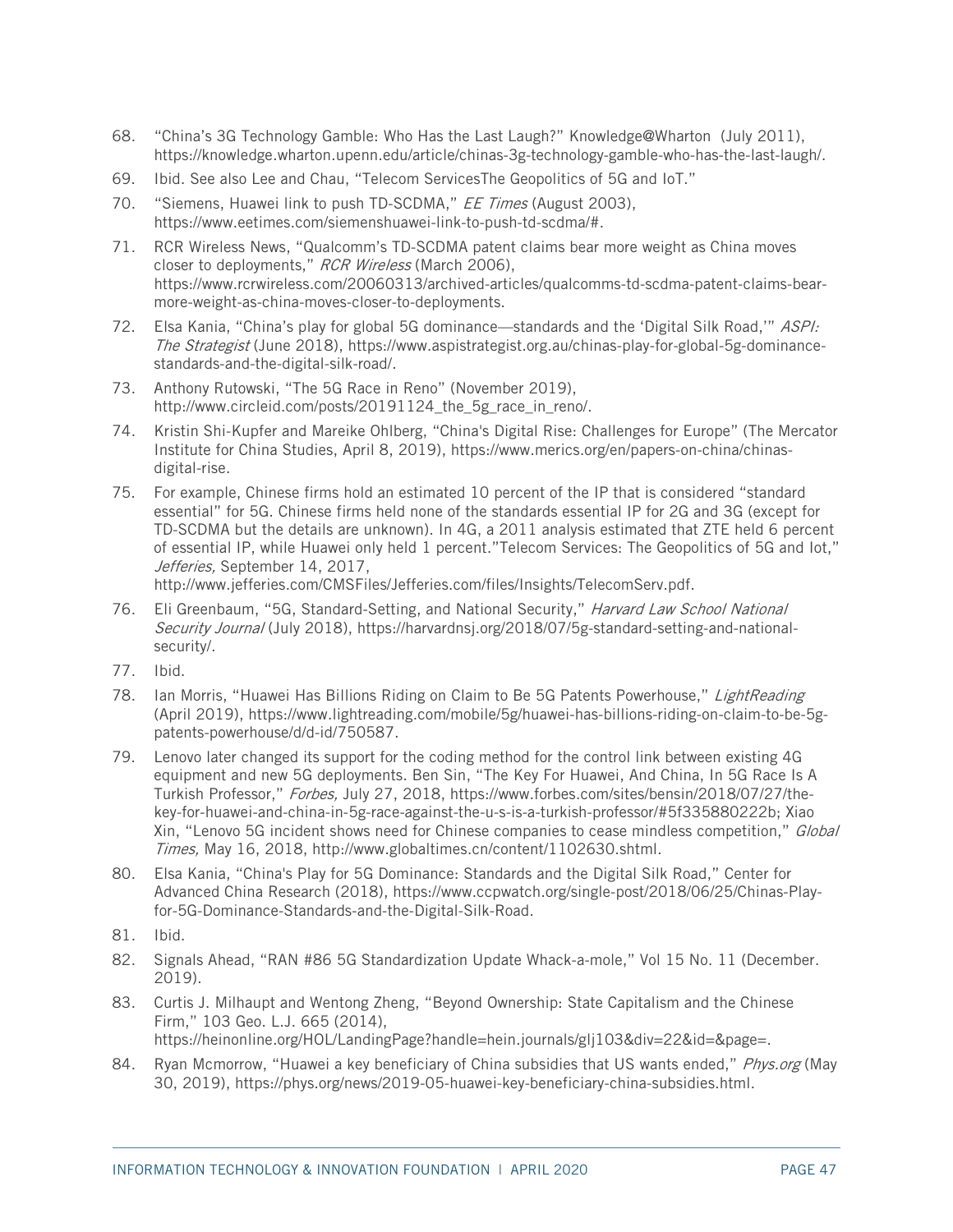- <span id="page-50-0"></span>85. Kenji Kawase, "For some Chinese companies, generous state subsidies make up for losses," Nikkei Asian Review, April 24, 2019, [https://asia.nikkei.com/Spotlight/Cover-Story/For-some-Chinese](https://asia.nikkei.com/Spotlight/Cover-Story/For-some-Chinese-companies-generous-state-subsidies-make-up-for-losses)[companies-generous-state-subsidies-make-up-for-losses.](https://asia.nikkei.com/Spotlight/Cover-Story/For-some-Chinese-companies-generous-state-subsidies-make-up-for-losses)
- <span id="page-50-1"></span>86. Robert Clark, "China Mobile Exec Calls for 5G Power Subsidies," LightReading (November 2019), [https://www.lightreading.com/asia-pacific/china-mobile-exec-calls-for-5g-power-subsidies/d/d](https://www.lightreading.com/asia-pacific/china-mobile-exec-calls-for-5g-power-subsidies/d/d-id/755631)[id/755631.](https://www.lightreading.com/asia-pacific/china-mobile-exec-calls-for-5g-power-subsidies/d/d-id/755631)
- <span id="page-50-2"></span>87. Ethan Qi, "Advent of 5G Will Increase Pressure of Subsidies on Chinese Operators," Counterpoint (March 2019), [https://www.counterpointresearch.com/advent-5g-will-increase-pressure-subsidies](https://www.counterpointresearch.com/advent-5g-will-increase-pressure-subsidies-chinese-operators/)[chinese-operators/.](https://www.counterpointresearch.com/advent-5g-will-increase-pressure-subsidies-chinese-operators/)
- <span id="page-50-3"></span>88. Ibid.
- <span id="page-50-4"></span>89. The Mobile Economy 2019, GSMA, [https://www.gsmaintelligence.com/research/?file=b9a6e6202ee1d5f787cfebb95d3639c5&downloa](https://www.gsmaintelligence.com/research/?file=b9a6e6202ee1d5f787cfebb95d3639c5&download) [d.](https://www.gsmaintelligence.com/research/?file=b9a6e6202ee1d5f787cfebb95d3639c5&download)
- <span id="page-50-5"></span>90. "GSMA Intelligence: US and European Consumers Cautious on Move to 5G Devices, China and Korea Set to Lead Early Adoption," GSMA Intelligence Newsroom (January 2020), https://www.gsma.com/newsroom/press-release/gsma-intelligence-us-and-european-consumerscautious-on-move-to-5g-devices-china-and-korea-set-to-lead-early-adoption/.
- <span id="page-50-6"></span>91. "The FCC's 5G FAST Plan ," Federal Communications Commission, https://www.fcc.gov/5G.
- <span id="page-50-7"></span>92. "FCC Facilitates Wireless Infrastructure Deployment for 5G," Federal Communications Commission, https://www.fcc.gov/document/fcc-facilitates-wireless-infrastructure-deployment-5g.
- <span id="page-50-8"></span>93. Doug Brake, "Standing in the Way of Next-Gen Wireless: What Gives, Mayor Liccardo?" (ITIF, November 2017), [https://itif.org/publications/2017/11/06/standing-way-next-gen-wireless-what](https://itif.org/publications/2017/11/06/standing-way-next-gen-wireless-what-gives-mayor-liccardo)[gives-mayor-liccardo.](https://itif.org/publications/2017/11/06/standing-way-next-gen-wireless-what-gives-mayor-liccardo)
- <span id="page-50-9"></span>94. UNITED KEETOOWAH BAND OF CHEROKEE INDIANS IN OKLAHOMA, INDIVIDUALLY AND ON BEHALF OF ALL OTHER NATIVE AMERICAN INDIAN TRIBES AND TRIBAL ORGANIZATIONS, ET AL., PETITIONERS v. FEDERAL COMMUNICATIONS COMMISSION AND UNITED STATES OF AMERICA, RESPONDENTS, United States Court of Appleals for the District of Columbia Circuit, no. 18-112, (March 15, 2019 – August 9, 2019), https://www.cadc.uscourts.gov/internet/opinions.nsf/4001BED4E8A6A29685258451005085C7/\$fi le/18-1129-1801375.pdf.
- <span id="page-50-10"></span>95. In the Matter of Protecting Against National Security Threats to the Communications Supply Chain Through FCC Programs, WC Docket No. 18-89 (November 2019), [https://docs.fcc.gov/public/attachments/FCC-19-121A1.pdf.](https://docs.fcc.gov/public/attachments/FCC-19-121A1.pdf)
- <span id="page-50-11"></span>96. Executive Order on Securing the Information and Communications Technology and Services Supply Chain, (May 15, 2019), [https://www.whitehouse.gov/presidential-actions/executive-order-securing](https://www.whitehouse.gov/presidential-actions/executive-order-securing-information-communications-technology-services-supply-chain/)[information-communications-technology-services-supply-chain/.](https://www.whitehouse.gov/presidential-actions/executive-order-securing-information-communications-technology-services-supply-chain/)
- <span id="page-50-12"></span>97. Ibid.
- <span id="page-50-13"></span>98. For a summary, Sylwia A. Lis et al., "US Government Imposes Comprehensive Restrictions on Exports/Reexports to Huawei and its Affiliates and Issues Executive Order to Secure Information and Communications Technology and Services in the United States," Baker McKenzie Sanctions News (May 2019), [https://sanctionsnews.bakermckenzie.com/us-government-imposes-comprehensive](https://sanctionsnews.bakermckenzie.com/us-government-imposes-comprehensive-restrictions-on-exports-reexports-to-huawei-and-its-affiliates-and-issues-executive-order-to-secure-information-and-communications-technology-and-services-in-the-un/)[restrictions-on-exports-reexports-to-huawei-and-its-affiliates-and-issues-executive-order-to-secure](https://sanctionsnews.bakermckenzie.com/us-government-imposes-comprehensive-restrictions-on-exports-reexports-to-huawei-and-its-affiliates-and-issues-executive-order-to-secure-information-and-communications-technology-and-services-in-the-un/)[information-and-communications-technology-and-services-in-the-un/.](https://sanctionsnews.bakermckenzie.com/us-government-imposes-comprehensive-restrictions-on-exports-reexports-to-huawei-and-its-affiliates-and-issues-executive-order-to-secure-information-and-communications-technology-and-services-in-the-un/)
- <span id="page-50-14"></span>99. See, for example, Robert D. Atkinson, "The Huawei Export Ban: Shooting U.S. Tech Exporters in the Foot," ITIF Innovation Files (January 2020), [https://itif.org/publications/2020/01/24/huawei-export](https://itif.org/publications/2020/01/24/huawei-export-ban-shooting-us-technology-exporters-foot)[ban-shooting-us-technology-exporters-foot.](https://itif.org/publications/2020/01/24/huawei-export-ban-shooting-us-technology-exporters-foot)
- <span id="page-50-15"></span>100. Antonio Varas and Raj Varadarajan, "How Restrictions to Trade with China Could End US Leadership in Semiconductors," Boston Consulting Group (March 2020), [https://media-](https://media-publications.bcg.com/flash/2020-03-07-How-Restrictions-to-Trade-with-China-Could-End-US-Semiconductor-Leadership.pdf)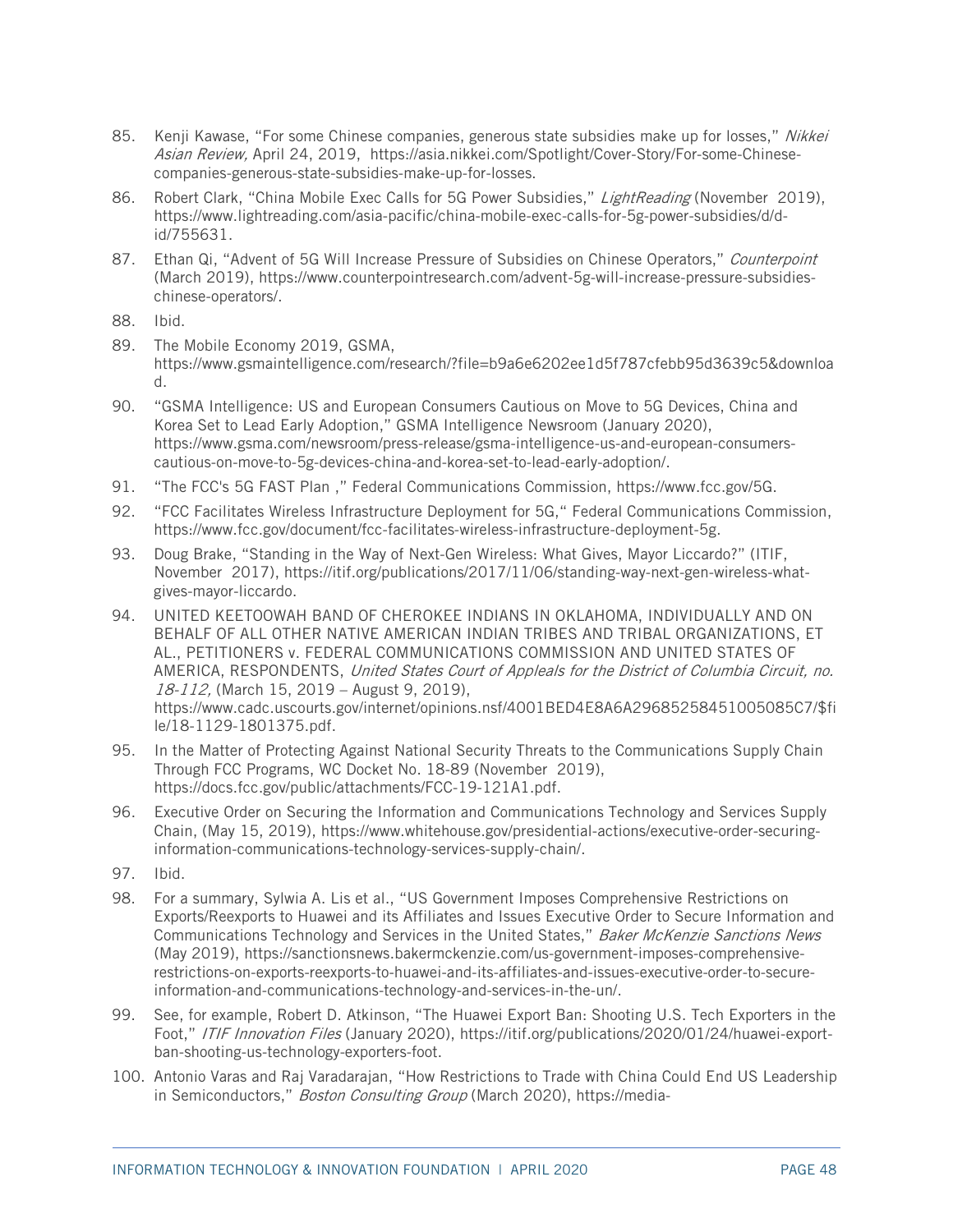[publications.bcg.com/flash/2020-03-07-How-Restrictions-to-Trade-with-China-Could-End-US-](https://media-publications.bcg.com/flash/2020-03-07-How-Restrictions-to-Trade-with-China-Could-End-US-Semiconductor-Leadership.pdf)[Semiconductor-Leadership.pdf.](https://media-publications.bcg.com/flash/2020-03-07-How-Restrictions-to-Trade-with-China-Could-End-US-Semiconductor-Leadership.pdf)

- <span id="page-51-0"></span>101. Reid Whitten and Lisa C. Mays, "Chasing Huawei: BIS May Change the Rules of the Game to Target One Player," (December 2019), [https://www.natlawreview.com/article/chasing-huawei-bis-may](https://www.natlawreview.com/article/chasing-huawei-bis-may-change-rules-game-to-target-one-player)[change-rules-game-to-target-one-player.](https://www.natlawreview.com/article/chasing-huawei-bis-may-change-rules-game-to-target-one-player)
- <span id="page-51-1"></span>102. Micron Technology, for example, was granted all of the licenses it applied for. Anton Shilov, "Micron Obtains License to Sell DRAM & NAND to Huawei," AnandTech, December 19, 2019, https://www.anandtech.com/show/15250/micron-obtains-license-to-sell-dram-nand-to-huawei.
- <span id="page-51-2"></span>103. Margaret Taylor, "What Congress Is (And Isn't) Doing on 5G," Lawfare (August 2019), [https://www.lawfareblog.com/what-congress-and-isnt-doing-5g.](https://www.lawfareblog.com/what-congress-and-isnt-doing-5g)
- <span id="page-51-3"></span>104. H.R. 2881 116th Congress, "Secure 5G and Beyond Act of 2020," [https://www.congress.gov/bill/116th-congress/house-bill/2881;](https://www.congress.gov/bill/116th-congress/house-bill/2881) S.893 — 116th Congress, [https://www.congress.gov/bill/116th-congress/senate-bill/893.](https://www.congress.gov/bill/116th-congress/senate-bill/893)
- <span id="page-51-4"></span>105. Marco Rubio, "Made in China 2025 and the Future of American Industry," U.S. Senate Committee on Small Business and Entrepreneurship, [https://www.rubio.senate.gov/public/\\_cache/files/d1c6db46-1a68-481a-b96e-](https://www.rubio.senate.gov/public/_cache/files/d1c6db46-1a68-481a-b96e-356c8100f1b7/3EDECA923DB439A8E884C6229A4C6003.02.12.19-final-sbc-project-mic2025-report.pdf)[356c8100f1b7/3EDECA923DB439A8E884C6229A4C6003.02.12.19-final-sbc-project-mic2025](https://www.rubio.senate.gov/public/_cache/files/d1c6db46-1a68-481a-b96e-356c8100f1b7/3EDECA923DB439A8E884C6229A4C6003.02.12.19-final-sbc-project-mic2025-report.pdf) [report.pdf.](https://www.rubio.senate.gov/public/_cache/files/d1c6db46-1a68-481a-b96e-356c8100f1b7/3EDECA923DB439A8E884C6229A4C6003.02.12.19-final-sbc-project-mic2025-report.pdf)
- <span id="page-51-5"></span>106. Julius Krein, "What Alexandria Ocasio-Cortez and Marco Rubio Agree On" NYT.com (August 2019), [https://www.nytimes.com/2019/08/20/opinion/america-industrial-policy.html.](https://www.nytimes.com/2019/08/20/opinion/america-industrial-policy.html)
- <span id="page-51-6"></span>107. Robert D. Atkinson, "Time for a Coherent U.S. Strategy to Address Chinese Innovation Mercantilism," (ITIF, March 2020), [https://itif.org/publications/2020/03/04/time-coherent-us](https://itif.org/publications/2020/03/04/time-coherent-us-strategy-address-chinese-innovation-mercantilism)[strategy-address-chinese-innovation-mercantilism.](https://itif.org/publications/2020/03/04/time-coherent-us-strategy-address-chinese-innovation-mercantilism)
- <span id="page-51-7"></span>108. Indeed, this trade-off is partly why ITIF supported the merger between T-Mobile and Sprint. Doug Brake, "Testimony Before the House Subcommittee on Communications and Technology on Protecting Consumers and Competition," (ITIF, February 2019), [https://itif.org/publications/2019/02/13/testimony-house-subcommittee-communications-and](https://itif.org/publications/2019/02/13/testimony-house-subcommittee-communications-and-technology-protecting)[technology-protecting.](https://itif.org/publications/2019/02/13/testimony-house-subcommittee-communications-and-technology-protecting)
- <span id="page-51-8"></span>109. Jonathan Swan, "Scoop: Trump team considers nationalizing 5G network," Axios, January 28, 2018, https://www.axios.com/trump-team-debates-nationalizing-5g-network-f1e92a49-60f2-4e3e-acd4 f3eb03d910ff.html.
- <span id="page-51-9"></span>110. Thomas W. Hazlett and Scott Wallsten, "Hey, we might need that wall ... to stop Mexico's state-run 5G network," The Hill (February 22, 2018), http://thehill.com/opinion/technology/374742-hey-wemight-need-that-wall-to-stop-mexicos-state-run-5g-network.
- <span id="page-51-10"></span>111. Ajit Pai, "The Trump Administration will let the private sector lead in developing 5G," Kansas City Star (April 2019), [https://www.kansascity.com/opinion/readers-opinion/guest](https://www.kansascity.com/opinion/readers-opinion/guest-commentary/article229696759.html)[commentary/article229696759.html.](https://www.kansascity.com/opinion/readers-opinion/guest-commentary/article229696759.html)
- <span id="page-51-11"></span>112. Doug Brake, "Too Early to Panic in the Race for 5G," (ITIF, April 2019), [https://itif.org/publications/2019/04/29/too-early-panic-race-5g.](https://itif.org/publications/2019/04/29/too-early-panic-race-5g)
- <span id="page-51-12"></span>113. Thomas W. Hazlett and Scott Wallsten, "Hey, we might need that wall …"
- <span id="page-51-13"></span>114. New York City Mayor's Office of the Chief Technology Officer, "THE NEW YORK CITY INTERNET MASTER PLAN" (January 2020), [https://tech.cityofnewyork.us/wp](https://tech.cityofnewyork.us/wp-content/uploads/2020/01/NYC_IMP_1.7.20_FINAL-2.pdf)[content/uploads/2020/01/NYC\\_IMP\\_1.7.20\\_FINAL-2.pdf.](https://tech.cityofnewyork.us/wp-content/uploads/2020/01/NYC_IMP_1.7.20_FINAL-2.pdf)
- <span id="page-51-14"></span>115. The plan rightly identifies Internet adoption and digital literacy skills as key public policy challenges, but oddly focuses on supply-side infrastructure solutions despite its own data indicating high-speed broadband is available throughout New York City, often by two or three providers.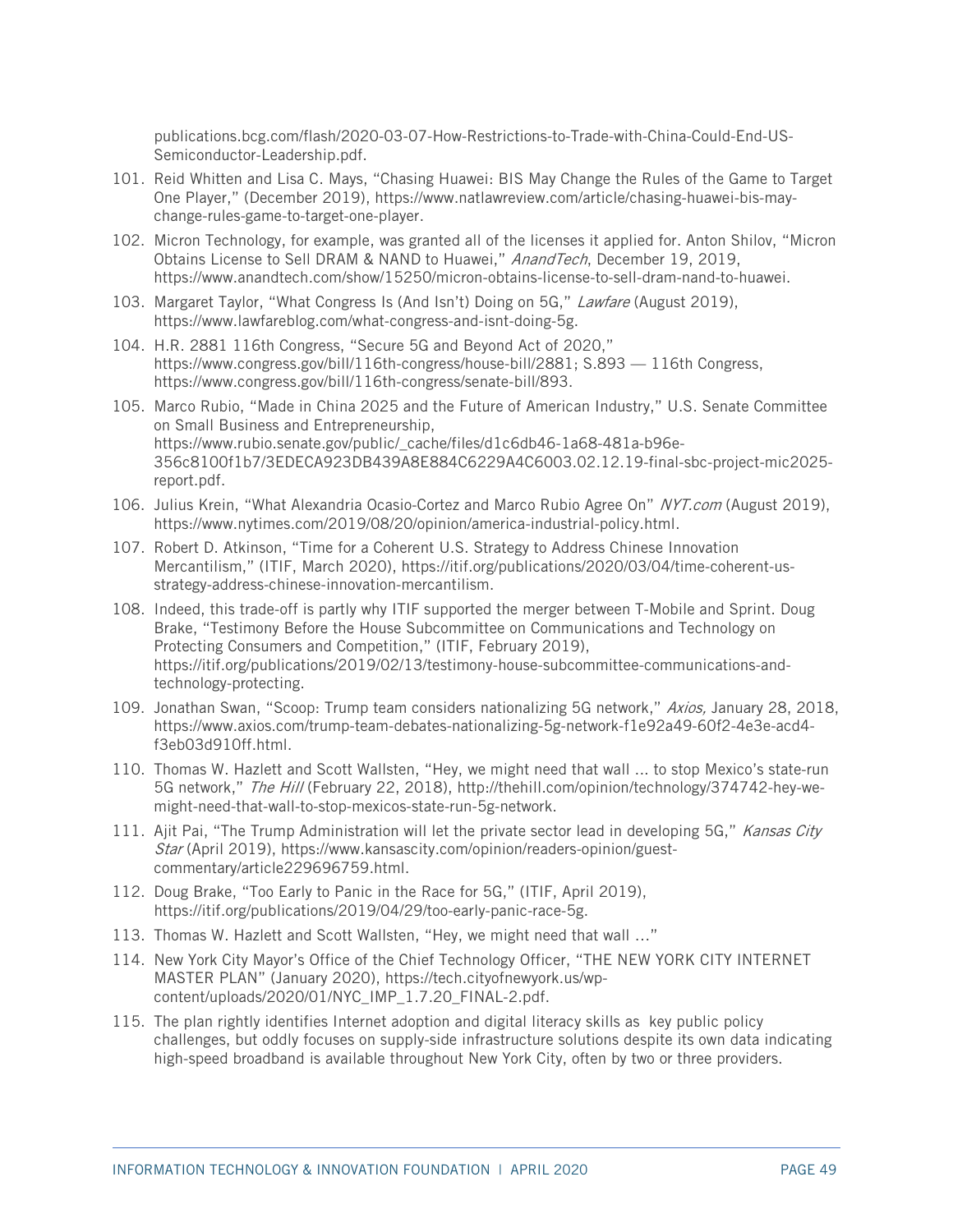- <span id="page-52-0"></span>116. Jonathan Swan, "Scoop: Trump team considers nationalizing 5G network," Axios, January 28, 2018, https://www.axios.com/trump-team-debates-nationalizing-5g-network-f1e92a49-60f2-4e3e-acd4 f3eb03d910ff.html.
- <span id="page-52-1"></span>117. Margaret Harding McGill, "Barr scoffs at White House's anti-Huawei 5G approach," Axios (February 2020), [https://www.axios.com/barr-scoffs-at-white-houses-anti-huawei-5g-approach-e3afb2c2-7f21-](https://www.axios.com/barr-scoffs-at-white-houses-anti-huawei-5g-approach-e3afb2c2-7f21-4609-a02e-ae3753f514f5.html) [4609-a02e-ae3753f514f5.html.](https://www.axios.com/barr-scoffs-at-white-houses-anti-huawei-5g-approach-e3afb2c2-7f21-4609-a02e-ae3753f514f5.html)
- <span id="page-52-2"></span>118. Tali Arbel, "Barr's call for U.S. control of 5G providers quickly rebuked," Associated Press (February 2020), [https://apnews.com/ca3bbaef1beb5bdc0e3dcba6d241e3bc.](https://apnews.com/ca3bbaef1beb5bdc0e3dcba6d241e3bc)
- <span id="page-52-3"></span>119. Ibid.
- <span id="page-52-4"></span>120. Erica Pandey, "U.S. bans could make Huawei stronger," Axios (March 2020), [https://www.axios.com/huawei-cybersecurity-china-decoupling-5g-11034740-797b-4f00-a17e-](https://www.axios.com/huawei-cybersecurity-china-decoupling-5g-11034740-797b-4f00-a17e-7b3265d8bbcd.html)[7b3265d8bbcd.html.](https://www.axios.com/huawei-cybersecurity-china-decoupling-5g-11034740-797b-4f00-a17e-7b3265d8bbcd.html)
- <span id="page-52-5"></span>121. Juan Pedro Thomas, "Intel applies for licenses to sell general purpose chips to Huawei," RCR Wireless (Aug 2019), [https://www.rcrwireless.com/20190802/5g/intel-licenses-huawei-chips.](https://www.rcrwireless.com/20190802/5g/intel-licenses-huawei-chips)
- <span id="page-52-6"></span>122. Cheng Ting-Fang and Lauly Li, "Exclusive: Huawei stockpiles supplies, fearing new US tech ban," Nikkei Asian Review (January 2020), [https://asia.nikkei.com/Spotlight/Huawei-crackdown/Exclusive-](https://asia.nikkei.com/Spotlight/Huawei-crackdown/Exclusive-Huawei-stockpiles-supplies-fearing-new-US-tech-ban)[Huawei-stockpiles-supplies-fearing-new-US-tech-ban.](https://asia.nikkei.com/Spotlight/Huawei-crackdown/Exclusive-Huawei-stockpiles-supplies-fearing-new-US-tech-ban)
- <span id="page-52-7"></span>123. Asa Fitch and Dan Strumpf, "Huawei Manages to Make Smartphones Without American Chips," The Wall Street Journal, December 1, 2019, https://www.wsj.com/articles/huawei-manages-to-makesmartphones-without-american-chips-11575196201.
- <span id="page-52-8"></span>124. Ina Fried, "Huawei CEO at Davos: We're better prepared for U.S. attacks," Axios, January 21, 2020, [https://www.axios.com/huawei-ceo-at-davos-were-better-prepared-for-us-attacks-8aa21456-8874-](https://www.axios.com/huawei-ceo-at-davos-were-better-prepared-for-us-attacks-8aa21456-8874-4f87-bc5c-6374e7772531.html) [4f87-bc5c-6374e7772531.html.](https://www.axios.com/huawei-ceo-at-davos-were-better-prepared-for-us-attacks-8aa21456-8874-4f87-bc5c-6374e7772531.html)
- <span id="page-52-9"></span>125. Diana Goovaerts, "Ericsson CEO sees no upside in Huawei struggle," Mobile World Live (January 2020), [https://www.mobileworldlive.com/featured-content/top-three/ericsson-ceo-sees-no-upside-in](https://www.mobileworldlive.com/featured-content/top-three/ericsson-ceo-sees-no-upside-in-huawei-struggle/)[huawei-struggle/.](https://www.mobileworldlive.com/featured-content/top-three/ericsson-ceo-sees-no-upside-in-huawei-struggle/)
- <span id="page-52-10"></span>126. Ibid.
- <span id="page-52-11"></span>127. For example, moving up the supply chain and considering restrictions on the tools to design semiconductors might be more effective in addressing the long-term security threat.
- <span id="page-52-12"></span>128. Adam Behsudi, "Trump pours cold water on tightening China export restrictions" Politico, (February 2020), [https://www.politico.com/news/2020/02/18/trump-pours-cold-water-on-tightening-china](https://www.politico.com/news/2020/02/18/trump-pours-cold-water-on-tightening-china-export-restrictions-115780)[export-restrictions-115780.](https://www.politico.com/news/2020/02/18/trump-pours-cold-water-on-tightening-china-export-restrictions-115780)
- <span id="page-52-13"></span>129. Sens. Richard Burr, Mark Warner, et al., Letter to Robert O'Brian, Assistant to the President for National Security Affairs, November 18, 2019, https://www.warner.senate.gov/public/\_cache/files/3/6/36f90524-a335-49f9-abb9- 39f91ab8db29/A3317D281C5DB3F82DBD8E0EF8650037.o-brien-kudlow-ssci-18nov19.pdf.
- <span id="page-52-14"></span>130. Ibid.
- <span id="page-52-15"></span>131. McGill, "Barr scoffs at White House's anti-Huawei 5G approach," Axios.
- <span id="page-52-16"></span>132. Mike Dano, "Meet Trump's New 5G Czar," Light Reading, December 24, 2019, https://www.lightreading.com/mobile/5g/meet-trumps-new-5g-czar/d/d-id/756490.
- <span id="page-52-17"></span>133. Heather Morton, "Mobile 5G and Small Cell 2019 Legislation," NCSL (July 17, 2019), [https://www.ncsl.org/research/telecommunications-and-information-technology/mobile-5g-and-small](https://www.ncsl.org/research/telecommunications-and-information-technology/mobile-5g-and-small-cell-2019-legislation.aspx)[cell-2019-legislation.aspx.](https://www.ncsl.org/research/telecommunications-and-information-technology/mobile-5g-and-small-cell-2019-legislation.aspx)
- <span id="page-52-18"></span>134. IEEE Standards Association, "IEEE Standards Activities in 5G," [https://standards.ieee.org/content/dam/ieee-standards/standards/web/documents/other/5G.pdf.](https://standards.ieee.org/content/dam/ieee-standards/standards/web/documents/other/5G.pdf)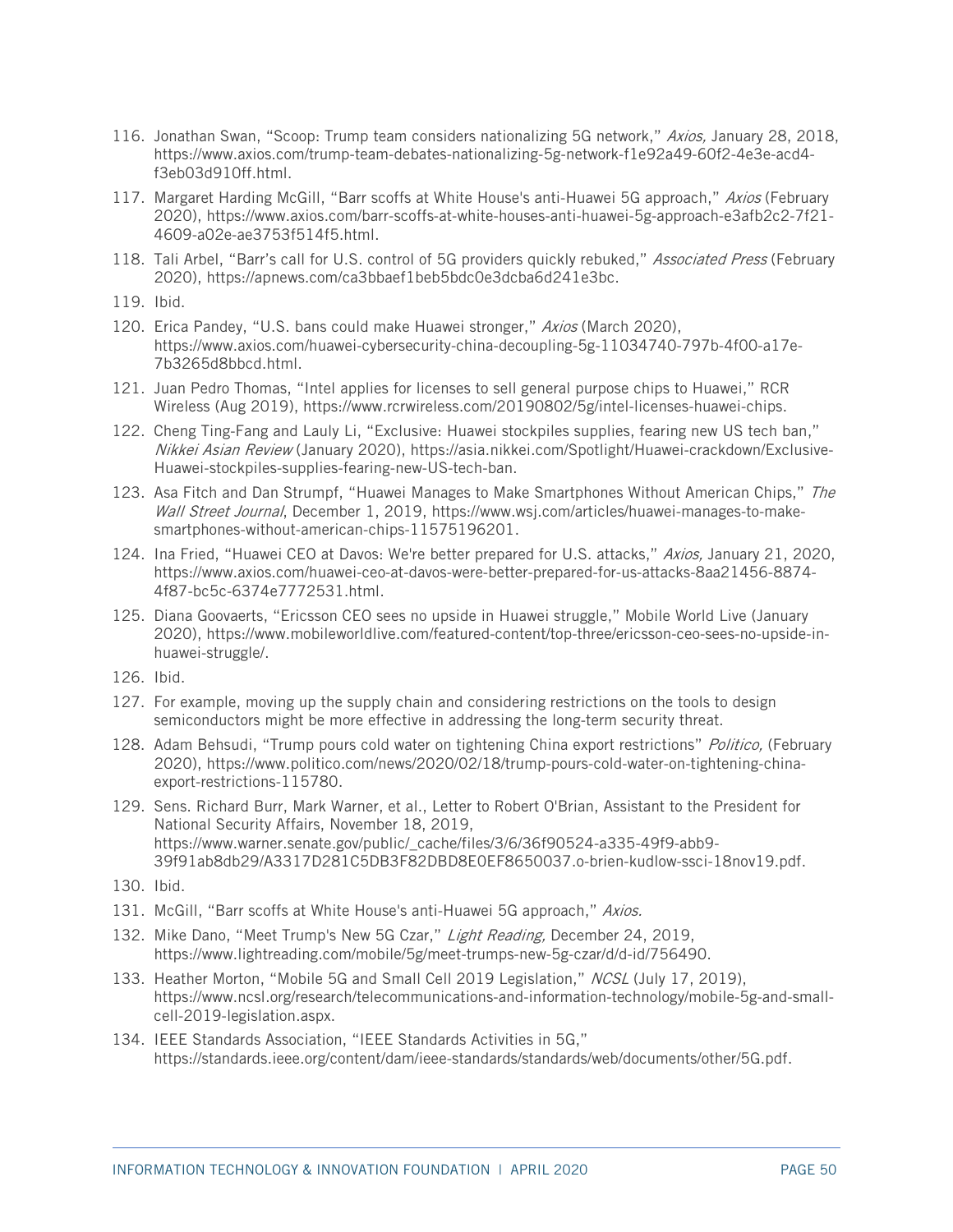- <span id="page-53-0"></span>135. Galen Pospisil, "Roundtable Report on the Emerging Governance Challenges Related to 5G," Silicon Flatirons (February 2018), [https://siliconflatirons.org/wp-content/uploads/2018/02/5g-roundtable](https://siliconflatirons.org/wp-content/uploads/2018/02/5g-roundtable-report-final.pdf)[report-final.pdf.](https://siliconflatirons.org/wp-content/uploads/2018/02/5g-roundtable-report-final.pdf)
- <span id="page-53-1"></span>136. Robert D. Atkinson, "Deep Competitiveness," Issues in Science and Technology, Vol. XXIII, No. 2, Winter 2007, [https://issues.org/atkinson-4/.](https://issues.org/atkinson-4/)
- <span id="page-53-2"></span>137. Nigel Cory and Rob Atkinson, "Why and How to Mount a Strong, Trilateral Response to China's Innovation Mercantilism" (ITIF, January 13, 2020), [https://itif.org/publications/2020/01/13/why](https://itif.org/publications/2020/01/13/why-and-how-mount-strong-trilateral-response-chinas-innovation-mercantilism)[and-how-mount-strong-trilateral-response-chinas-innovation-mercantilism.](https://itif.org/publications/2020/01/13/why-and-how-mount-strong-trilateral-response-chinas-innovation-mercantilism)
- <span id="page-53-3"></span>138. Ibid.
- <span id="page-53-4"></span>139. As recommended in the Cyberspace Solarium Commission report, United States Cyperspace Solarium Commission, March 2020, [https://drive.google.com/file/d/1ryMCIL\\_dZ30QyjFqFkkf10MxIXJGT4yv/view.](https://drive.google.com/file/d/1ryMCIL_dZ30QyjFqFkkf10MxIXJGT4yv/view)
- <span id="page-53-5"></span>140. Caroline Gabriel, "Huawei disputes throw harsh light on failings in 5G interoperability," Wireless Watch (April 2019), [https://rethinkresearch.biz/articles/huawei-disputes-throw-harsh-light-on](https://rethinkresearch.biz/articles/huawei-disputes-throw-harsh-light-on-failings-in-5g-interoperability/)[failings-in-5g-interoperability/.](https://rethinkresearch.biz/articles/huawei-disputes-throw-harsh-light-on-failings-in-5g-interoperability/)
- <span id="page-53-6"></span>141. Ibid.
- <span id="page-53-7"></span>142. Kim Kyung-Jin, "Dropping Huawei isn't as simple as it may seem," Korea JoongAng Daily (June 2019), [http://koreajoongangdaily.joins.com/news/article/article.aspx?aid=3064639.](http://koreajoongangdaily.joins.com/news/article/article.aspx?aid=3064639)
- <span id="page-53-8"></span>143. Kendra Chamberlain, "AT&T CEO says Huawei makes it difficult for carriers to swap 5G equipment," Fierce Wireless, March 21, 2019, https://www.fiercewireless.com/wireless/at-t-huawei-making-itdifficult-for-carriers-to-swap-5g-equipment.
- <span id="page-53-9"></span>144. Caroline Gabriel, "Nokia claims solution to problems of multivendor 4G/5G dual connectivity," Wireless Watch, April 10, 2019, [https://rethinkresearch.biz/articles/nokia-claims-solution-to](https://rethinkresearch.biz/articles/nokia-claims-solution-to-problems-of-multivendor-4g-5g-dual-connectivity/)[problems-of-multivendor-4g-5g-dual-connectivity/.](https://rethinkresearch.biz/articles/nokia-claims-solution-to-problems-of-multivendor-4g-5g-dual-connectivity/)
- <span id="page-53-10"></span>145. Lennart Skarp, "Chinese Export Credit Policies and Programmes," (OECD, March 2015), [http://www.oecd.org/officialdocuments/publicdisplaydocumentpdf/?cote=TAD/ECG%282015%293&](http://www.oecd.org/officialdocuments/publicdisplaydocumentpdf/?cote=TAD/ECG%282015%293&doclanguage=en) [doclanguage=en](http://www.oecd.org/officialdocuments/publicdisplaydocumentpdf/?cote=TAD/ECG%282015%293&doclanguage=en)
- <span id="page-53-11"></span>146. "Arrangement on Officially Supported Export Credits," OECD, [https://www.oecd.org/trade/topics/export-credits/arrangement-and-sector-understandings/.](https://www.oecd.org/trade/topics/export-credits/arrangement-and-sector-understandings/)
- <span id="page-53-12"></span>147. UPDATE 1-US, China agree to negotiate export credit deal," Reuters, February 14, 2012, [https://www.reuters.com/article/usa-china-exportcredits/update-1-us-china-agree-to-negotiate-export](https://www.reuters.com/article/usa-china-exportcredits/update-1-us-china-agree-to-negotiate-export-credit-deal-idUSL2E8DEJ3520120214)[credit-deal-idUSL2E8DEJ3520120214.](https://www.reuters.com/article/usa-china-exportcredits/update-1-us-china-agree-to-negotiate-export-credit-deal-idUSL2E8DEJ3520120214)
- <span id="page-53-13"></span>148. China Briefing, "U.S. and China to Kickstart Export Financing Talks," China Breifing, February 16, 2012, https://www.china-briefing.com/news/u-s-and-china-to-kickstart-export-financing-talks.
- <span id="page-53-14"></span>149. This group was established in early 2012 by the United States and China, comprising the nine OECD Participants (Australia, Canada, the European Union, Japan, Korea, New Zealand, Norway, Switzerland, and the United States) and nine non-participants (Brazil, China, India, Indonesia, Israel, Malaysia, the Russian Federation, South Africa, and Turkey).
- <span id="page-53-15"></span>150. UPDATE 1-US, China agree to negotiate export credit deal," Reuters, February 14, 2012, [https://www.reuters.com/article/usa-china-exportcredits/update-1-us-china-agree-to-negotiate-export](https://www.reuters.com/article/usa-china-exportcredits/update-1-us-china-agree-to-negotiate-export-credit-deal-idUSL2E8DEJ3520120214)[credit-deal-idUSL2E8DEJ3520120214.](https://www.reuters.com/article/usa-china-exportcredits/update-1-us-china-agree-to-negotiate-export-credit-deal-idUSL2E8DEJ3520120214)
- <span id="page-53-16"></span>151. Nigel Cory and Robert D. Atkinson, "Why and How to Mount a Strong, Trilateral Response to China's Innovation Mercantilism," (ITIF, January 2020), [https://itif.org/publications/2020/01/13/why-and](https://itif.org/publications/2020/01/13/why-and-how-mount-strong-trilateral-response-chinas-innovation-mercantilism)[how-mount-strong-trilateral-response-chinas-innovation-mercantilism.](https://itif.org/publications/2020/01/13/why-and-how-mount-strong-trilateral-response-chinas-innovation-mercantilism)
- <span id="page-53-17"></span>152. The agreement would outlaw unlimited guarantees, aid to ailing businesses that have no credible restructuring plan, support for companies unable to obtain long-term financing or investment from independent commercial sources operating in industries in overcapacity, and some direct forgiveness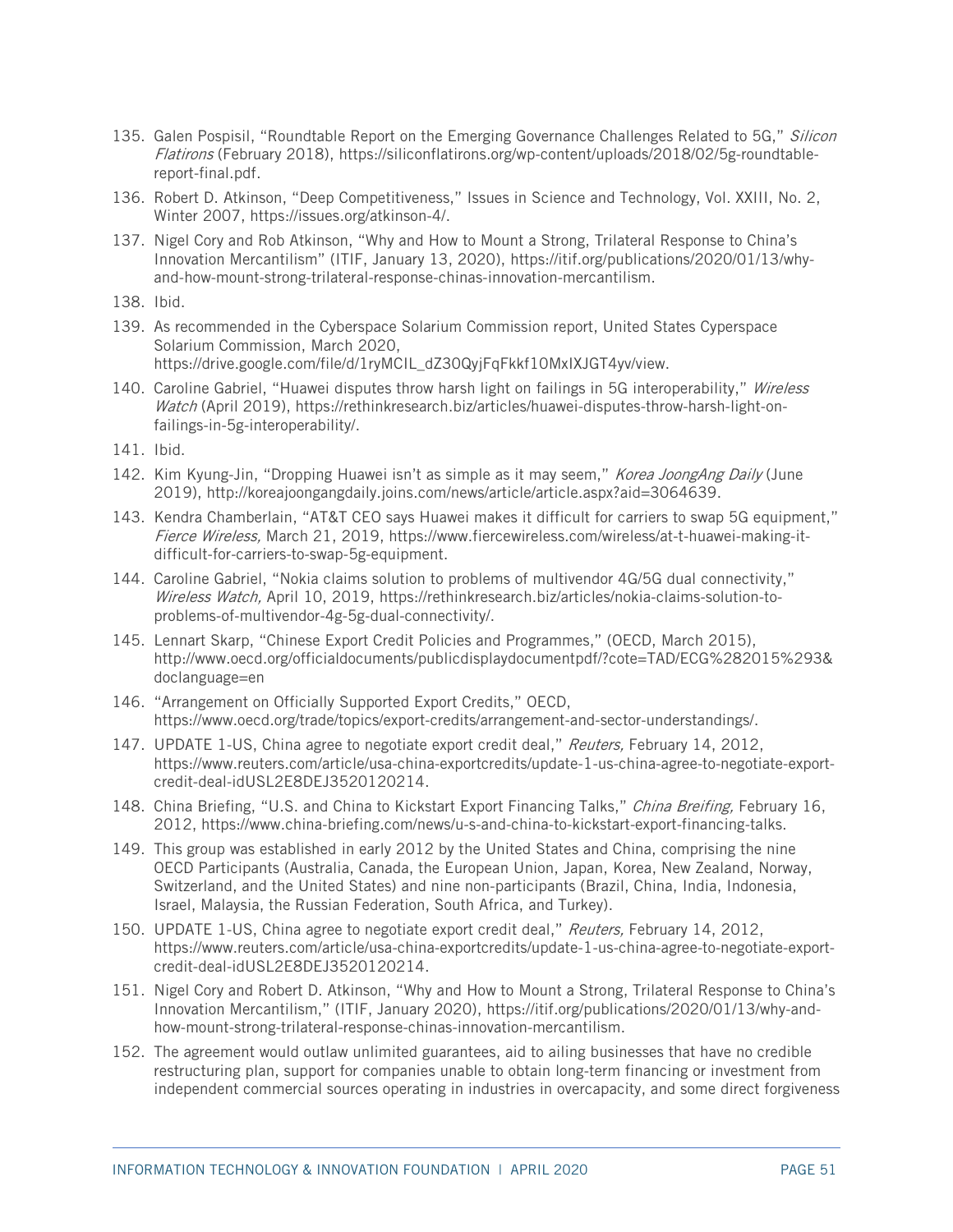of debt. Bryce Baschuk, Nikos Chrysoloras, and Jonathan Stearns, "China Faces Stepped-Up Calls to Slash Trade-Distorting Subsidies," Bloomberg (January 2020), [https://www.bloomberg.com/news/articles/2020-01-14/china-faces-stepped-up-calls-to-slash-trade](https://www.bloomberg.com/news/articles/2020-01-14/china-faces-stepped-up-calls-to-slash-trade-distorting-subsidies)[distorting-subsidies.](https://www.bloomberg.com/news/articles/2020-01-14/china-faces-stepped-up-calls-to-slash-trade-distorting-subsidies)

- <span id="page-54-0"></span>153. "Advanced Wireless Research at NSF," NSF, [https://www.nsf.gov/cise/advancedwireless/.](https://www.nsf.gov/cise/advancedwireless/)
- <span id="page-54-1"></span>154. Stephen Ezell and Robert D. Atkinson, "Comments to the National Institute of Standards and Technology Regarding Federal Technology Transfer Authorities and Processes" (ITIF, July 2018), [https://itif.org/publications/2018/07/30/comments-national-institute-standards-and-technology](https://itif.org/publications/2018/07/30/comments-national-institute-standards-and-technology-regarding-federal)[regarding-federal.](https://itif.org/publications/2018/07/30/comments-national-institute-standards-and-technology-regarding-federal)
- <span id="page-54-2"></span>155. Joe Kennedy, "U.S. Continues to Lag Its Competitors on Tax Credits for Research and Development," (ITIF, September 2019), [https://itif.org/publications/2019/09/13/us-continues-lag](https://itif.org/publications/2019/09/13/us-continues-lag-its-competitors-tax-credits-research-and-development)[its-competitors-tax-credits-research-and-development.](https://itif.org/publications/2019/09/13/us-continues-lag-its-competitors-tax-credits-research-and-development)
- <span id="page-54-3"></span>156. Stephen Ezell and Nigel Cory, "The Way Forward for Intellectual Property Internationally" (ITIF, April 2019), [https://itif.org/publications/2019/04/25/way-forward-intellectual-property-internationally.](https://itif.org/publications/2019/04/25/way-forward-intellectual-property-internationally)
- <span id="page-54-4"></span>157. Kelly Hill, "Three ways that DoD is exploring the use of 5G," RCR Wireless (December 2019), https://www.rcrwireless.com/20191216/5g/three-ways-that-dod-is-exploring-the-use-of-5g.
- <span id="page-54-5"></span>158. Daniel Castro and Joshua New, "How National Governments Can Help Smart Cities Succeed," (ITIF, 2017), [https://itif.org/publications/2017/10/30/how-national-governments-can-help-smart-cities](https://itif.org/publications/2017/10/30/how-national-governments-can-help-smart-cities-succeed)[succeed.](https://itif.org/publications/2017/10/30/how-national-governments-can-help-smart-cities-succeed)
- <span id="page-54-6"></span>159. Robert D. Atkinson et al., "Digital Policy for Physical Distancing: 28 Stimulus Proposals That Will Pay Long-Term Dividends," (ITIF, April 2020), [https://itif.org/publications/2020/04/06/digital](https://itif.org/publications/2020/04/06/digital-policy-physical-distancing-28-stimulus-proposals-will-pay-long-term)[policy-physical-distancing-28-stimulus-proposals-will-pay-long-term.](https://itif.org/publications/2020/04/06/digital-policy-physical-distancing-28-stimulus-proposals-will-pay-long-term)
- <span id="page-54-7"></span>160. U.S. Senate Committee on Homeland Security & Governmental Affairs, "Supply Chain Security, Global Competitiveness, and 5G" (October 2019), [https://www.hsgac.senate.gov/supply-chain](https://www.hsgac.senate.gov/supply-chain-security-global-competitiveness-and-5g)[security-global-competitiveness-and-5g.](https://www.hsgac.senate.gov/supply-chain-security-global-competitiveness-and-5g)
- <span id="page-54-8"></span>161. Bob Davis and Drew Fitzgerald, "U.S. Pushing Effort to Develop 5G Alternative to Huawei" The Wall Street Journal (February 2020), [https://www.wsj.com/articles/u-s-pushing-effort-to-develop-5g](https://www.wsj.com/articles/u-s-pushing-effort-to-develop-5g-alternative-to-huawei-11580831592)[alternative-to-huawei-11580831592.](https://www.wsj.com/articles/u-s-pushing-effort-to-develop-5g-alternative-to-huawei-11580831592)
- <span id="page-54-9"></span>162. Ibid.
- <span id="page-54-10"></span>163. 5G Supply Chain Security: Threats and Solutions, Senate Committee on Commerce, Science, and Transportation (March 2020), [https://www.commerce.senate.gov/2020/3/5g-supply-chain-security](https://www.commerce.senate.gov/2020/3/5g-supply-chain-security-threats-and-solutions)[threats-and-solutions.](https://www.commerce.senate.gov/2020/3/5g-supply-chain-security-threats-and-solutions)
- <span id="page-54-11"></span>164. Monica Alleven, "Altiostar: Open RAN, virtualization 'not pie in the sky'" FierceWireless (March 2020), [https://www.fiercewireless.com/tech/altiostar-open-ran-virtualization-not-pie-sky.](https://www.fiercewireless.com/tech/altiostar-open-ran-virtualization-not-pie-sky)
- <span id="page-54-12"></span>165. Monica Alleven, "Verizon reports 'major milestone' on virtualization path," FierceWireless (May 2019), [https://www.fiercewireless.com/wireless/verizon-reports-major-milestone-virtualization-path.](https://www.fiercewireless.com/wireless/verizon-reports-major-milestone-virtualization-path)
- <span id="page-54-13"></span>166. Ray le Maistre, "Telefónica takes open RAN into 5G territory" LightReading (March 2020), [https://www.lightreading.com/4g-3g-wifi/telefonica-takes-open-ran-into-5g-territory/d/d](https://www.lightreading.com/4g-3g-wifi/telefonica-takes-open-ran-into-5g-territory/d/d-id/758293#.XnIcgtOY6Zs.twitter)[id/758293#.XnIcgtOY6Zs.twitter.](https://www.lightreading.com/4g-3g-wifi/telefonica-takes-open-ran-into-5g-territory/d/d-id/758293#.XnIcgtOY6Zs.twitter)
- <span id="page-54-14"></span>167. National Security Senators Introduce Bipartisan Legislation to Develop 5G Alternatives to Huawei (January 2020), [https://www.warner.senate.gov/public/index.cfm/pressreleases?ID=0BC0F65F-](https://www.warner.senate.gov/public/index.cfm/pressreleases?ID=0BC0F65F-D816-4560-9DEC-C09BC52C42B3)[D816-4560-9DEC-C09BC52C42B3.](https://www.warner.senate.gov/public/index.cfm/pressreleases?ID=0BC0F65F-D816-4560-9DEC-C09BC52C42B3)
- <span id="page-54-15"></span>168. NCSEC, "Security analysis for the telecoms sector" (January 2020), [https://www.ncsc.gov.uk/files/Summary%20of%20the%20NCSCs%20security%20analysis%20for%](https://www.ncsc.gov.uk/files/Summary%20of%20the%20NCSCs%20security%20analysis%20for%20the%20UK%20telecoms%20sector.pdf) [20the%20UK%20telecoms%20sector.pdf.](https://www.ncsc.gov.uk/files/Summary%20of%20the%20NCSCs%20security%20analysis%20for%20the%20UK%20telecoms%20sector.pdf)
- <span id="page-54-16"></span>169. "5G FAST Plan," FCC.